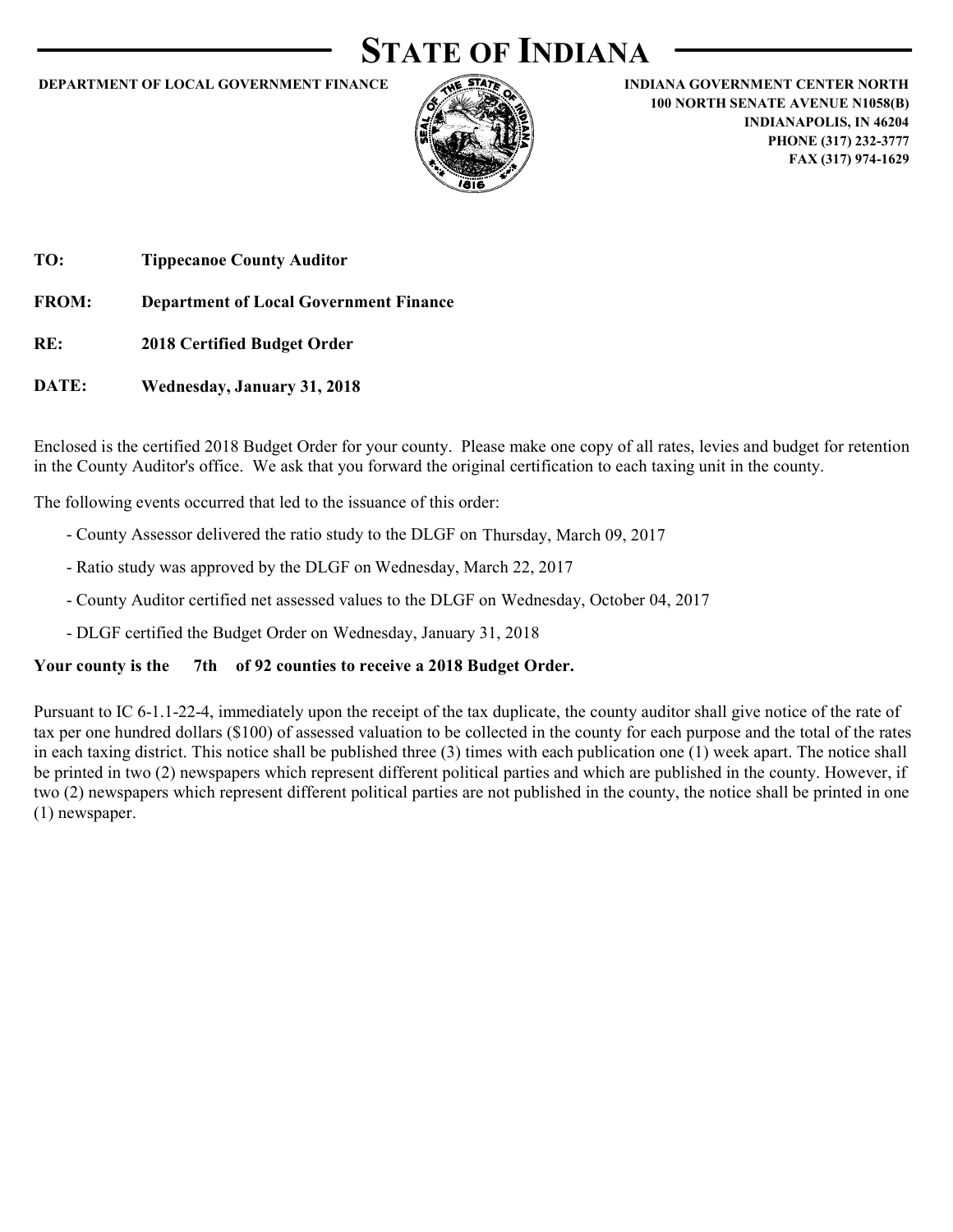#### **ORDER**

# IN THE MATTER OF THE BUDGET AND TAX RATES FOR 2017 PAYABLE 2018 FOR **TIPPECANOE COUNTY**

THIS DEPARTMENT NOW ORDERS the attached budgets and rates for the various taxing units in the abovementioned county shall be the budgets and rates for the year 2018. The County Auditor is directed to prepare the tax duplicate in accordance with this Order. Each of the several legislative bodies and the administrative officers of each of the municipal corporations are directed to allocate the funds to be derived in such a manner that the expenditures for the ensuing year shall not exceed the amount to be derived from the attached rates and no expenditures shall exceed the maximum included in the separate and several budget classifications. Nor may alterations be made in any budget or any separate budget classifications, other than specified in this Order, except as provided for in IC 6-1.1-18-5.

The County Auditor is directed to incorporate this Order in the minutes of the Tax Adjustment Board, if applicable, and make it a part of the permanent record to be used in the preparation of the tax duplicate. The Auditor shall furnish to the administrative head of each taxing unit a certificate of information concerning the final rate and budget as it may have been adopted by the Tax Adjustment Board, if applicable, or by the order of the Department of Local Government Finance.

Ebruary Dated this  $\angle$ 

DEPARTMENT OF LOCAL GOVERNMENT FINANCE

Weslev R. Bennett, Commissioner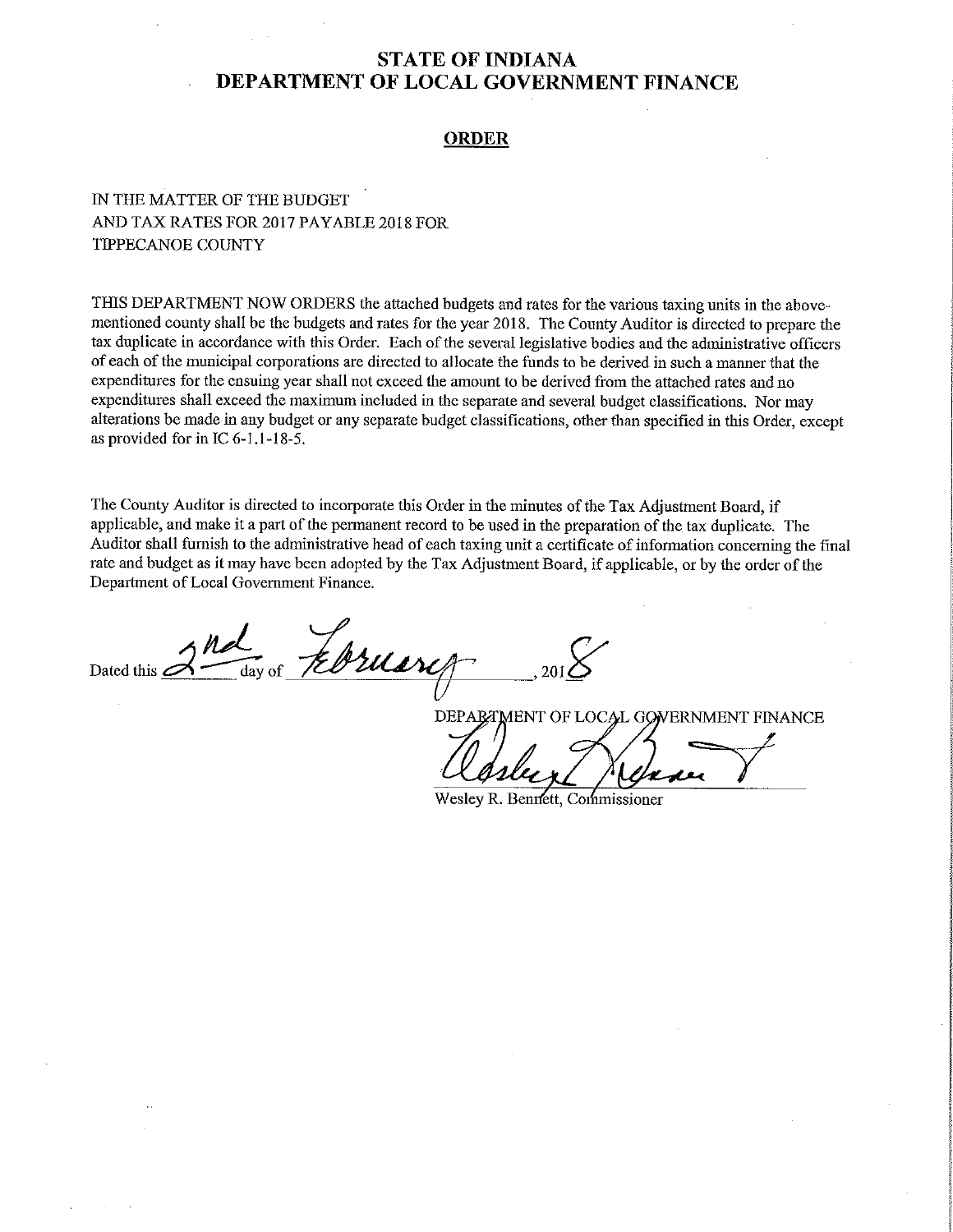# **2018 TAX RATES (Per Taxing District)**

Year: 2018

| County: 79 | Tippecanoe |  |
|------------|------------|--|
|            |            |  |

|     | <b>Taxing District</b>         | 2018<br><b>District Rate</b> | 2017<br><b>District Rate</b> |
|-----|--------------------------------|------------------------------|------------------------------|
| 001 | <b>FAIRFIELD TWP-LSC-B</b>     | 1.5545                       | 1.5411                       |
| 002 | <b>FAIRFIELD TWP-TSC</b>       | 1.4411                       | 1.4165                       |
| 003 | <b>FAIRFIELD TWP-TSC-B</b>     | 1.4901                       | 1.4637                       |
| 004 | LAFAYETTE-FAIRFIELD TWP-LSC-B  | 2.5899                       | 2.5415                       |
| 005 | LAFAYETTE-FAIRFIELD TWP-TSC-B  | 2.5255                       | 2.4641                       |
| 006 | <b>JACKSON TWP-TSC</b>         | 1.4348                       | 1.4226                       |
| 007 | <b>LAURAMIE TWP</b>            | 1.4477                       | 1.4372                       |
| 008 | <b>CLARKS HILL TOWN</b>        | 2.2923                       | 2.2673                       |
| 009 | PERRY TOWNSHIP-TSC             | 1.4212                       | 1.4126                       |
| 010 | PERRY TOWNSHIP-TSC-B           | 1.4702                       | 1.4598                       |
| 011 | RANDOLPH TOWNSHIP-TSC          | 1.4875                       | 1.4750                       |
| 012 | SHEFFIELD TOWNSHIP-TSC         | 1.4262                       | 1.4166                       |
| 013 | DAYTON TOWN-TSC                | 1.8341                       | 1.8591                       |
| 014 | SHELBY TOWNSHIP-BSC            | 1.1170                       | 1.0781                       |
| 015 | <b>SHELBY TOWNSHIP-TSC</b>     | 1.4004                       | 1.3916                       |
| 016 | OTTERBEIN TOWN-BSC             | 2.3942                       | 2.3640                       |
| 017 | TIPPECANOE TOWNSHIP-TSC        | 1.4267                       | 1.4181                       |
| 018 | TIPPECANOE TOWNSHIP-TSC-B      | 1.4757                       | 1.4653                       |
| 019 | <b>BATTLE GROUND TOWN-TSC</b>  | 2.0726                       | 2.0582                       |
| 020 | <b>SHADELAND TOWN-TSC</b>      | 1.6489                       | 1.6256                       |
| 021 | SHADELAND-TSC-B                | 1.6979                       | 1.6728                       |
| 022 | <b>WABASH TOWNSHIP-TSC</b>     | 1.4152                       | 1.4115                       |
| 023 | <b>WABASH TOWNSHIP-TSC-B</b>   | 1.4642                       | 1.4587                       |
| 024 | <b>WABASH TOWNSHIP-WLCS-B</b>  | 1.8763                       | 1.7933                       |
| 025 | WEST LAFAYETTE CITY-TSC-B      | 2.4624                       | 2.3878                       |
| 026 | WEST LAFAYETTE CITY-WLSC-B     | 2.8745                       | 2.7224                       |
| 027 | WASHINGTON TOWNSHIP-TSC        | 1.4879                       | 1.4751                       |
| 028 | <b>WAYNE TOWNSHIP</b>          | 1.4651                       | 1.4879                       |
| 029 | WEST LAFAYETTE-WABASH-TSC-B    | 2.3280                       | 2.2631                       |
| 030 | WEA TOWNSHIP-TSC               | 1.4498                       | 1.4435                       |
| 031 | WEA TOWNSHIP-TSC-B             | 1.4988                       | 1.4907                       |
| 032 | LAFAYETTE CITY-WEA TOWNSHIP-LS | 2.5941                       | 2.5463                       |

**NOTE: If applicable, conservancy district special assessment rates are not included in the above taxing district rates.**

**ONLY FOR COMPARISON**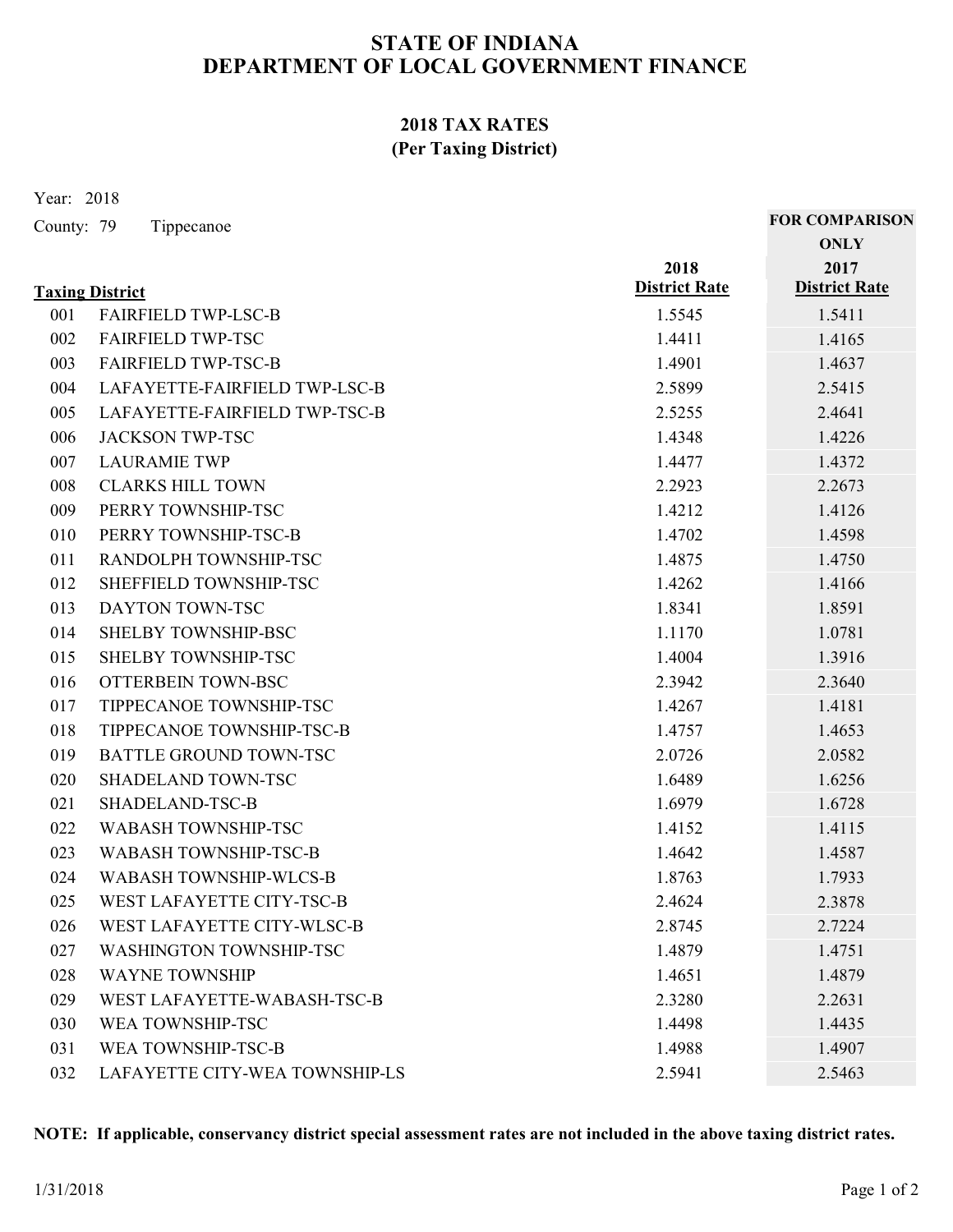# **2018 TAX RATES (Per Taxing District)**

Year: 2018

| County: 79 | Tippecanoe                      |                      | <b>FOR COMPARISON</b> |
|------------|---------------------------------|----------------------|-----------------------|
|            |                                 |                      | ONLY                  |
|            |                                 | 2018                 | 2017                  |
|            | <b>Taxing District</b>          | <b>District Rate</b> | <b>District Rate</b>  |
| 033        | LAFAYETTE CITY-WEA TOWNSHIP-TS  | 2.5297               | 2.4689                |
| 034        | WEST LAFAYETTE CITY-TSC-B-C     | 2.3280               | 2.2631                |
| 035        | WEST LAFAYETTE-WLSC-B-C         | 2.7401               | 2.5977                |
| 036        | <b>LAFAYETTE SHEFFIELD TSCB</b> | 2.5200               | 2.4583                |
| 037        | LAF WEA TSC-B ANNEX             | 2.5297               | 2.4689                |
| 038        | LAFAYETTE PERRY-TSC             | 2.5150               | 2.4543                |
|            |                                 |                      |                       |

039 WEST LAFAYETTE TIPPECANOE TSC 2.3339 2.2692

**NOTE: If applicable, conservancy district special assessment rates are not included in the above taxing district rates.**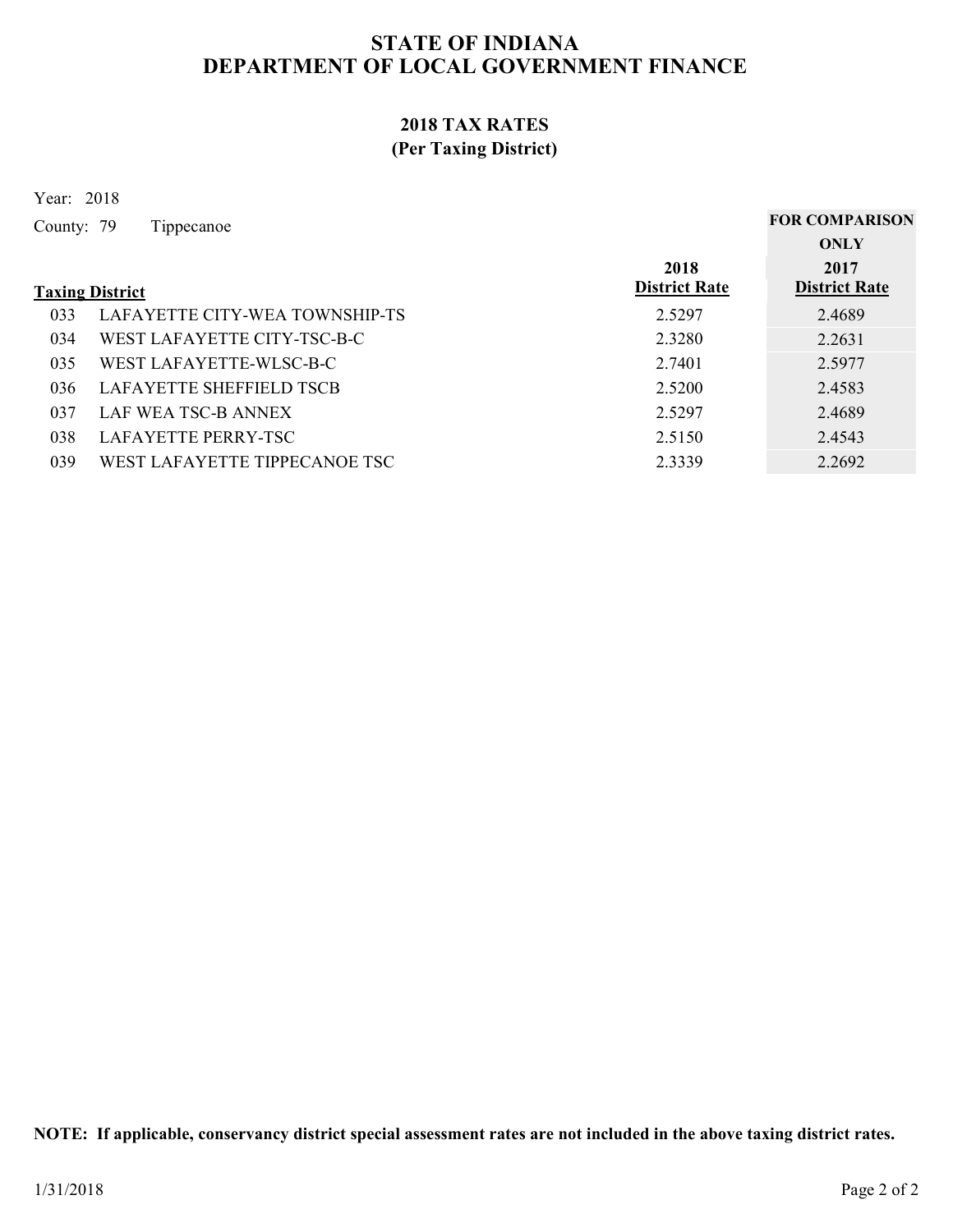# **2018 BUDGET APPROPRIATIONS**

Year: 2018

County 79 Tippecanoe

### Unit: 7855 LAFAYETTE SCHOOL CORPORATION

|      |                     |       |                                       |                    | Certified     |
|------|---------------------|-------|---------------------------------------|--------------------|---------------|
|      | Fund                |       | <b>Budget Class</b>                   |                    | Appropriation |
| 0180 | <b>DEBT SERVICE</b> | 51000 | Principal of Debt                     |                    | \$6,949,287   |
|      |                     | 52000 | Interest on Debt                      |                    | \$467,000     |
|      |                     | 53000 | Lease Rental                          |                    | \$3,696,000   |
|      |                     | 59000 | Other Debt Services (Specify)         |                    | \$2,000       |
|      |                     |       |                                       | <b>Fund Total:</b> | \$11,114,287  |
| 1214 | <b>SCHOOL CPF</b>   | 22000 | <b>Support Services - Instruction</b> |                    | \$2,135,000   |
|      |                     | 26200 | Maintenance of Buildings (Utilities)  |                    | \$1,549,578   |
|      |                     | 26400 | Maintenance of Equipment              |                    | \$655,000     |
|      |                     | 41000 | Land Acquisition and Development      |                    | \$97,500      |
|      |                     | 43000 | Professional Services                 |                    | \$0           |
|      |                     | 45100 | Building Acquisition, Const. and Imp. |                    | \$1,005,000   |
|      |                     | 47000 | Purchase of Mobile or Fixed Equipment |                    | \$1,132,747   |
|      |                     |       |                                       | <b>Fund Total:</b> | \$6,574,825   |
|      |                     |       |                                       | <b>Unit Total:</b> | \$17,689,112  |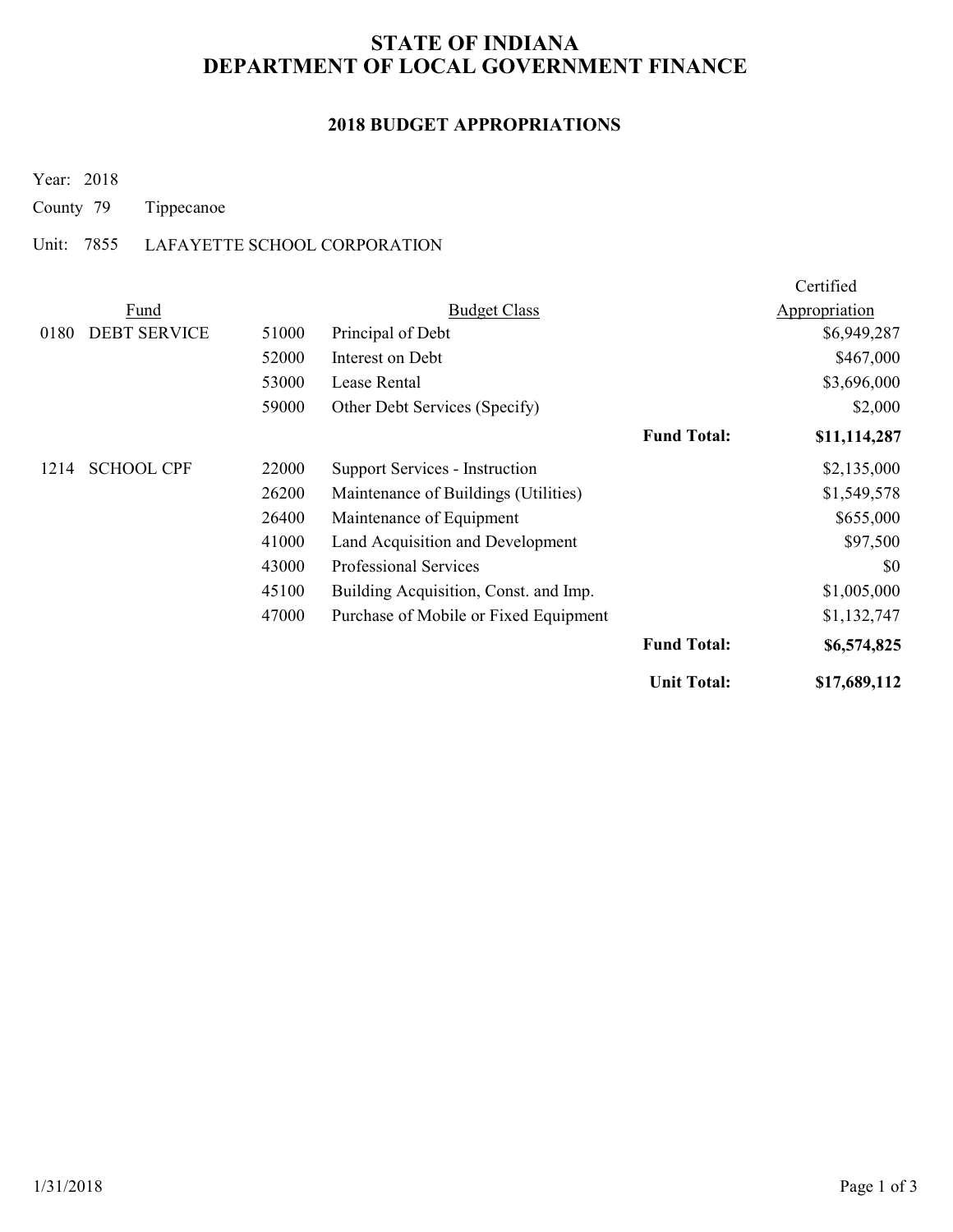# **2018 BUDGET APPROPRIATIONS**

Year: 2018

County 79 Tippecanoe

### Unit: 7865 TIPPECANOE SCHOOL CORPORATION

|      |                     |       |                                            |                    | Certified     |
|------|---------------------|-------|--------------------------------------------|--------------------|---------------|
|      | Fund                |       | <b>Budget Class</b>                        |                    | Appropriation |
| 0180 | <b>DEBT SERVICE</b> | 51000 | Principal of Debt                          |                    | \$4,541,906   |
|      |                     | 52000 | Interest on Debt                           |                    | \$1,137,528   |
|      |                     | 53000 | Lease Rental                               |                    | \$13,638,000  |
|      |                     | 54000 | Advancements and Obligations               |                    | \$1,082,219   |
|      |                     |       |                                            | <b>Fund Total:</b> | \$20,399,653  |
| 1214 | <b>SCHOOL CPF</b>   | 22000 | Support Services - Instruction             |                    | \$2,306,562   |
|      |                     | 25000 | <b>Support Services - Central Services</b> |                    | \$147,604     |
|      |                     | 26200 | Maintenance of Buildings (Utilities)       |                    | \$1,949,195   |
|      |                     | 26400 | Maintenance of Equipment                   |                    | \$1,017,880   |
|      |                     | 41000 | Land Acquisition and Development           |                    | \$960,204     |
|      |                     | 43000 | Professional Services                      |                    | \$165,000     |
|      |                     | 45100 | Building Acquisition, Const. and Imp.      |                    | \$2,648,492   |
|      |                     | 45400 | <b>Sports Facilities</b>                   |                    | \$100,000     |
|      |                     | 45500 | Rent of Buildings, Facilities, and Equip.  |                    | \$150,000     |
|      |                     | 47000 | Purchase of Mobile or Fixed Equipment      |                    | \$2,946,786   |
|      |                     | 49000 | Other Facilities Acq. And Const.           |                    | \$50,000      |
|      |                     |       |                                            | <b>Fund Total:</b> | \$12,441,723  |
|      |                     |       |                                            | <b>Unit Total:</b> | \$32,841,376  |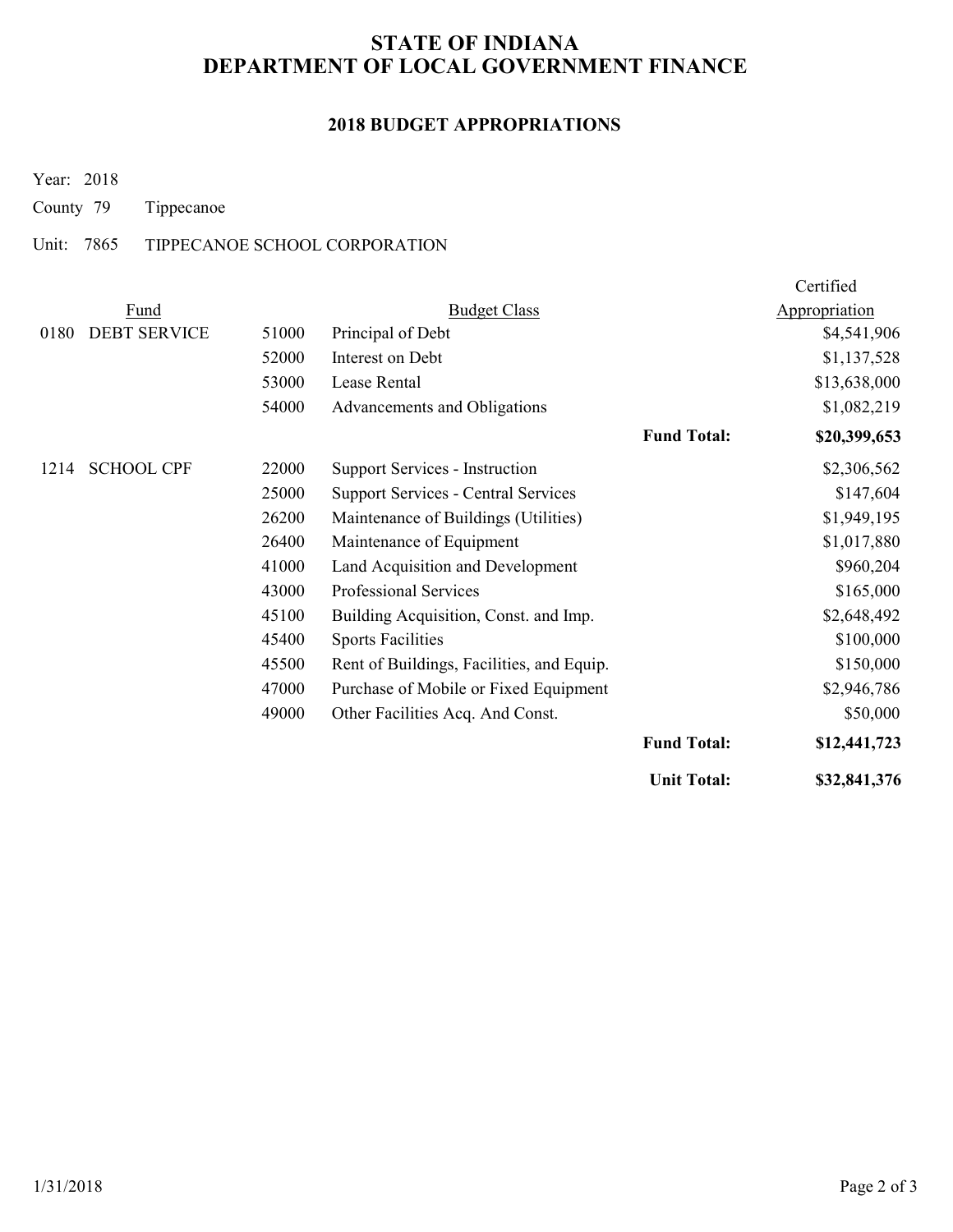### **2018 BUDGET APPROPRIATIONS**

Year: 2018

County 79 Tippecanoe

### Unit: 7875 WEST LAFAYETTE COMMUNITY SCHOOL CORP

|      |                     |       |                                            |                    | Certified     |
|------|---------------------|-------|--------------------------------------------|--------------------|---------------|
|      | Fund                |       | <b>Budget Class</b>                        |                    | Appropriation |
| 0180 | <b>DEBT SERVICE</b> | 51000 | Principal of Debt                          |                    | \$1,280,000   |
|      |                     | 52000 | Interest on Debt                           |                    | \$427,914     |
|      |                     | 53000 | Lease Rental                               |                    | \$4,476,000   |
|      |                     | 54000 | Advancements and Obligations               |                    | \$243,632     |
|      |                     | 59000 | Other Debt Services (Specify)              |                    | \$22,454      |
|      |                     |       |                                            | <b>Fund Total:</b> | \$6,450,000   |
| 1214 | <b>SCHOOL CPF</b>   | 22000 | Support Services - Instruction             |                    | \$791,500     |
|      |                     | 25000 | <b>Support Services - Central Services</b> |                    | \$0           |
|      |                     | 26200 | Maintenance of Buildings (Utilities)       |                    | \$363,000     |
|      |                     | 26400 | Maintenance of Equipment                   |                    | \$355,000     |
|      |                     | 26700 | Insurance                                  |                    | \$80,000      |
|      |                     | 41000 | Land Acquisition and Development           |                    | \$135,000     |
|      |                     | 43000 | <b>Professional Services</b>               |                    | \$300,000     |
|      |                     | 45100 | Building Acquisition, Const. and Imp.      |                    | \$600,000     |
|      |                     | 45400 | <b>Sports Facilities</b>                   |                    | \$55,000      |
|      |                     | 45500 | Rent of Buildings, Facilities, and Equip.  |                    | \$20,000      |
|      |                     | 47000 | Purchase of Mobile or Fixed Equipment      |                    | \$500,500     |
|      |                     | 49000 | Other Facilities Acq. And Const.           |                    | \$50,000      |
|      |                     |       |                                            | <b>Fund Total:</b> | \$3,250,000   |
|      |                     |       |                                            | <b>Unit Total:</b> | \$9,700,000   |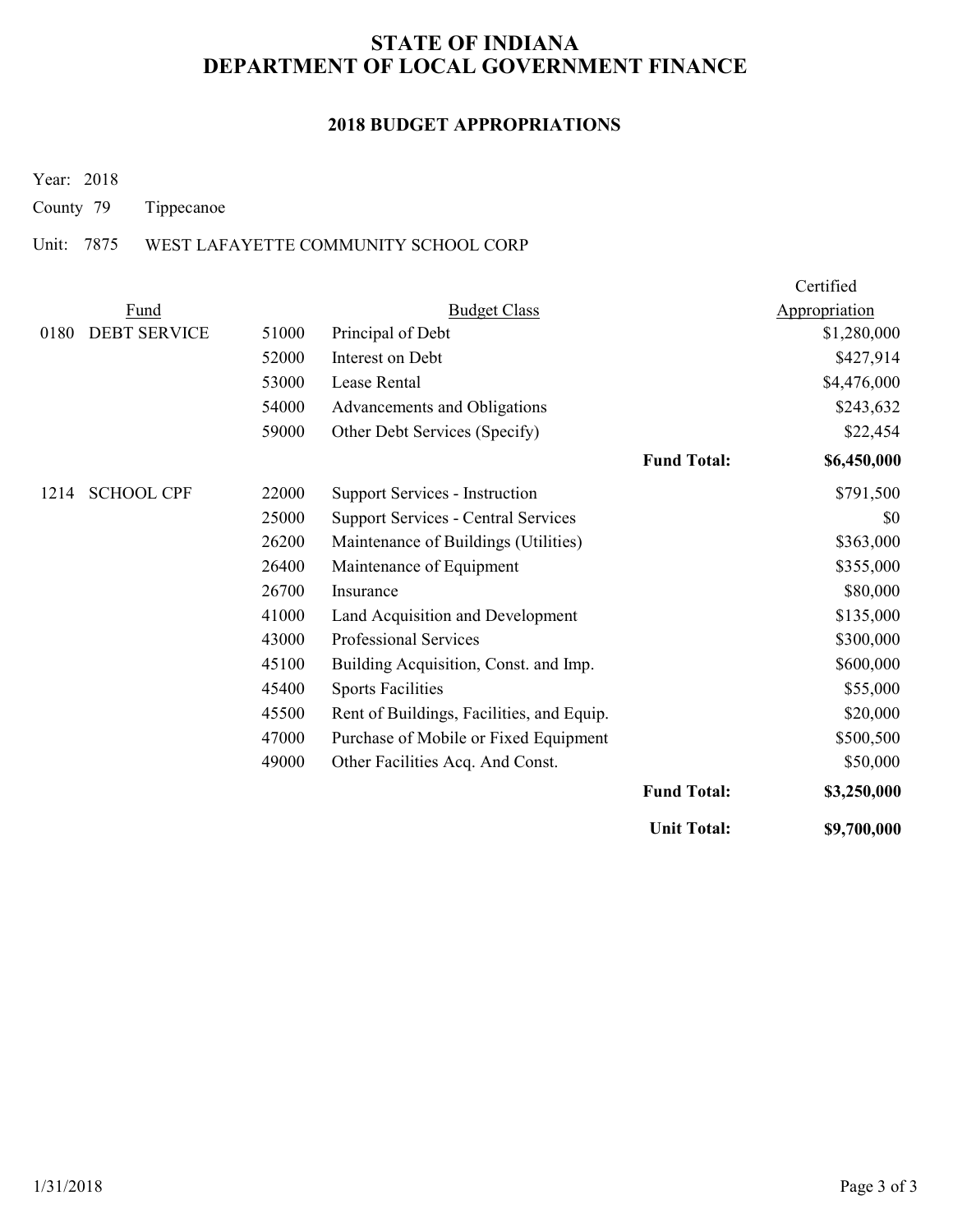### **2018 BUDGET ORDER**

Year: 2018

County 79 Tippecanoe

Unit: 0000 TIPPECANOE COUNTY

|      | Fund                                                                | <b>Certified Budget</b>                                  | Certified AV    | Certified Levy | <b>Certified Rate</b> |
|------|---------------------------------------------------------------------|----------------------------------------------------------|-----------------|----------------|-----------------------|
| 0101 | <b>GENERAL</b>                                                      |                                                          |                 |                |                       |
|      |                                                                     | \$48,067,703                                             | \$7,479,744,082 | \$25,909,834   | \$0.3464              |
|      | Budget approved for displayed amount.                               |                                                          |                 |                |                       |
| 0124 | 2015 REASSESS                                                       | Rate reduced to remain within statutory levy limitation. |                 |                |                       |
|      |                                                                     | \$457,654                                                | \$7,479,744,082 | \$344,068      | \$0.0046              |
|      | Budget approved for displayed amount.                               |                                                          |                 |                |                       |
| 0702 | Rate reduced due to increased assessed valuation.<br><b>HIGHWAY</b> |                                                          |                 |                |                       |
|      |                                                                     | \$6,149,547                                              | \$7,479,744,082 | \$0            | \$0.0000              |
| 0706 | Budget approved for displayed amount.<br>LR&S                       |                                                          |                 |                |                       |
|      |                                                                     | \$1,638,000                                              | \$7,479,744,082 | \$0            | \$0.0000              |
| 0790 | Budget approved for displayed amount.<br><b>CUM BRIDGE</b>          |                                                          |                 |                |                       |
|      |                                                                     | \$2,683,944                                              | \$7,479,744,082 | \$2,617,910    | \$0.0350              |
|      | Budget approved for displayed amount.<br>Rate Approved.             |                                                          |                 |                |                       |
| 0792 | <b>CO. MAJOR BRIDG</b>                                              |                                                          |                 |                |                       |
|      |                                                                     | \$0                                                      | \$7,479,744,082 | \$747,974      | \$0.0100              |
| 1185 | Rate Approved.<br>JAIL L/R                                          |                                                          |                 |                |                       |
|      |                                                                     | \$1,152,000                                              | \$7,479,744,082 | \$1,054,644    | \$0.0141              |
|      | Budget approved for displayed amount.                               |                                                          |                 |                |                       |

Rate reduced due to reduction of operating balance according to IC 6-1.1-17-22.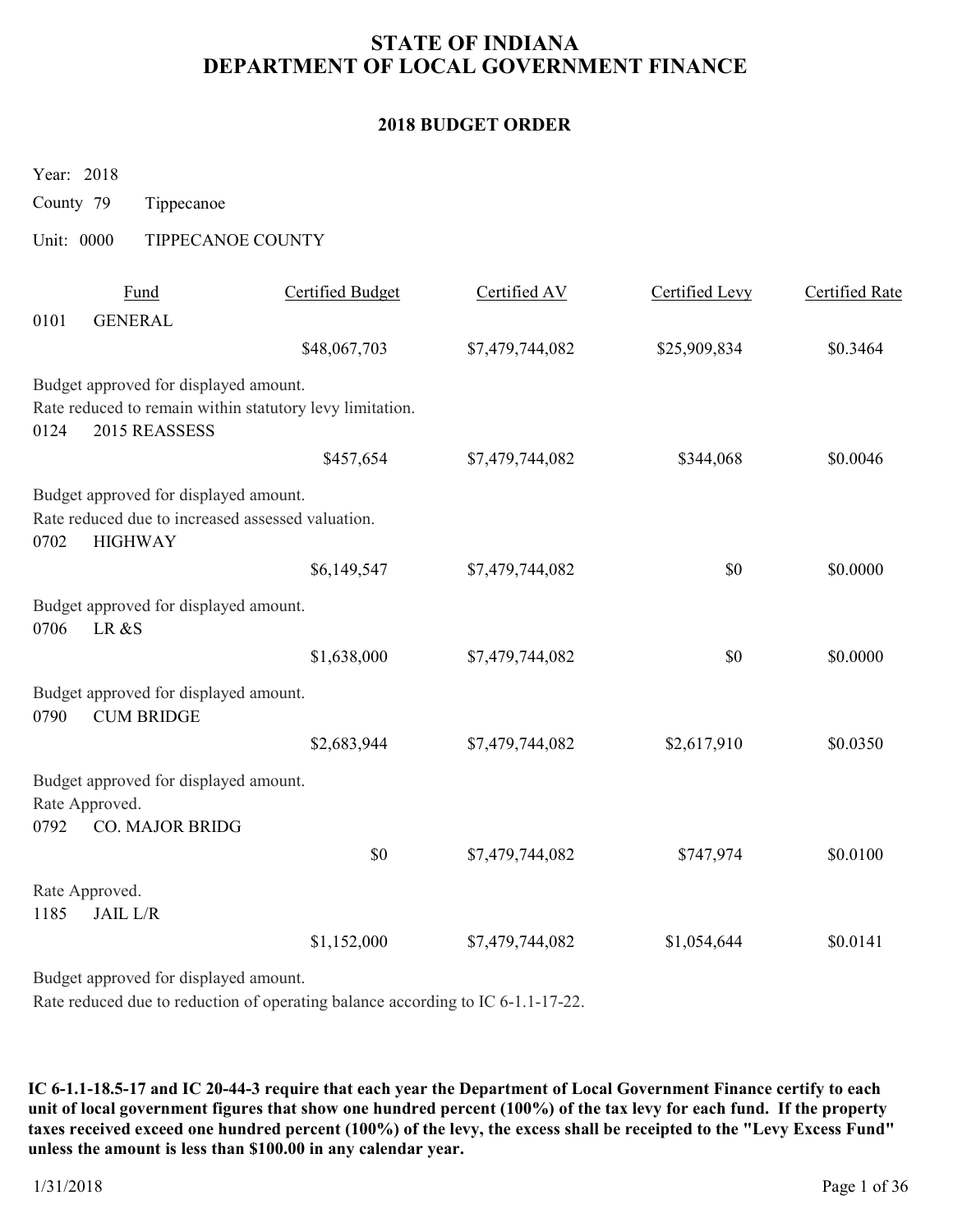# **2018 BUDGET ORDER**

Year: 2018

County 79 Tippecanoe

Unit: 0000 TIPPECANOE COUNTY

|      |                                       |                  | <b>Unit Total:</b> | \$32,544,366   | \$0.4351       |
|------|---------------------------------------|------------------|--------------------|----------------|----------------|
|      | Rate Approved.                        |                  |                    |                |                |
|      | Budget approved for displayed amount. |                  |                    |                |                |
|      |                                       | \$2,615,895      | \$7,479,744,082    | \$1,869,936    | \$0.0250       |
| 2391 | <b>CCD</b>                            |                  |                    |                |                |
|      | Fund                                  | Certified Budget | Certified AV       | Certified Levy | Certified Rate |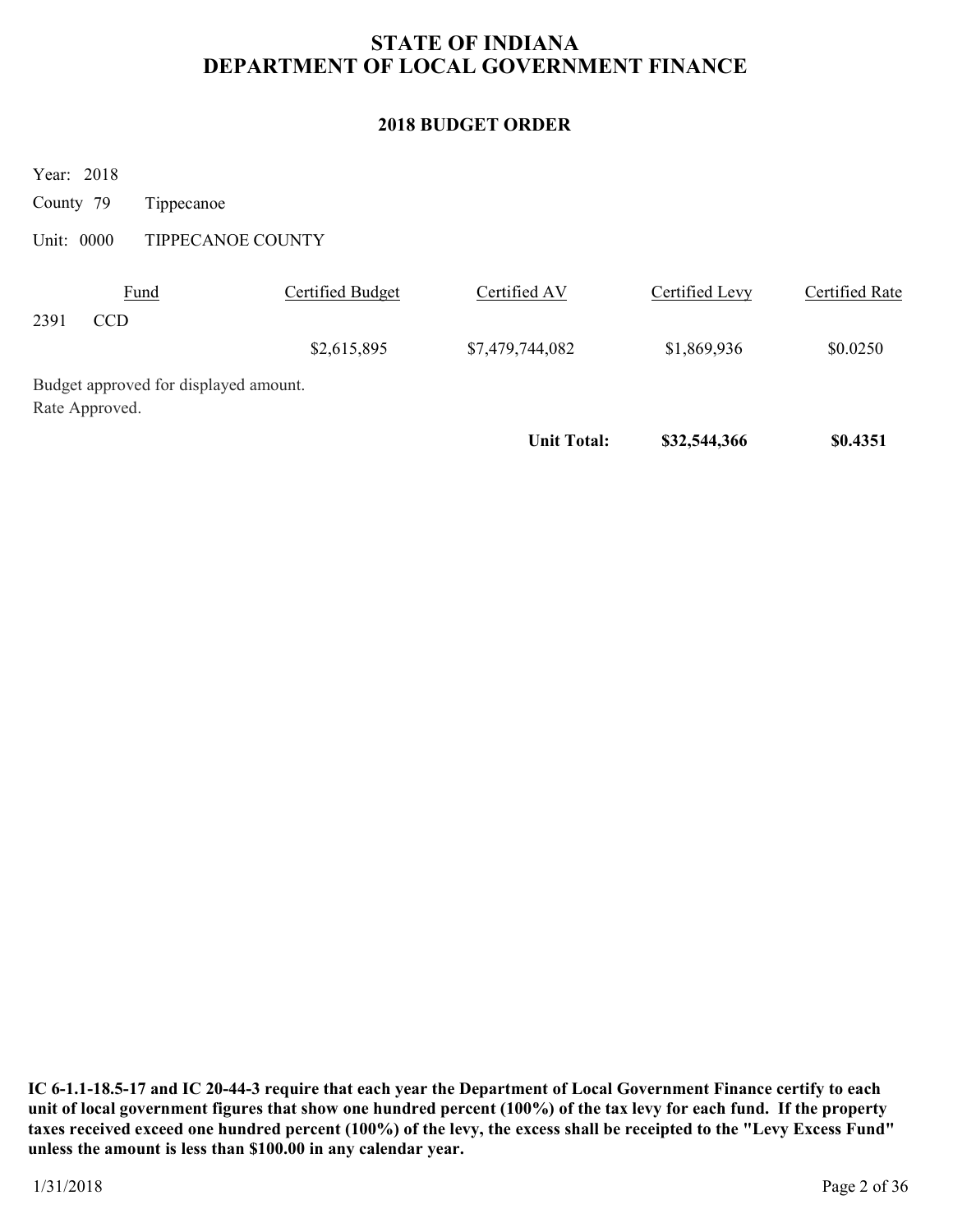#### **2018 BUDGET ORDER**

Year: 2018

County 79 Tippecanoe

# Unit: 0001 FAIRFIELD TOWNSHIP

This unit qualified for an abbreviated review by the Department of Local Government Finance, pursuant to IC 6-1.1-17-16(c).

|      | <b>Fund</b>                                                                                                         | <b>Certified Budget</b> | Certified AV       | Certified Levy | Certified Rate |
|------|---------------------------------------------------------------------------------------------------------------------|-------------------------|--------------------|----------------|----------------|
| 0061 | <b>RAINY DAY</b>                                                                                                    |                         |                    |                |                |
|      |                                                                                                                     | \$125,000               | \$2,434,539,532    | \$0            | \$0.0000       |
| 0101 | Budget approved for displayed amount.<br><b>GENERAL</b>                                                             |                         |                    |                |                |
|      |                                                                                                                     | \$220,912               | \$2,434,539,532    | \$335,966      | \$0.0138       |
| 0840 | Budget approved for displayed amount.<br>Rate reduced due to increased assessed valuation.<br><b>TWP ASSISTANCE</b> |                         |                    |                |                |
|      |                                                                                                                     | \$350,780               | \$2,434,539,532    | \$0            | \$0.0000       |
| 1111 | Budget approved for displayed amount.<br><b>FIRE</b>                                                                |                         |                    |                |                |
|      |                                                                                                                     | \$100,000               | \$234,079,983      | \$149,811      | \$0.0640       |
| 1312 | Budget approved for displayed amount.<br>Rate reduced due to increased assessed valuation.<br><b>RECREATION</b>     |                         |                    |                |                |
|      |                                                                                                                     | \$16,000                | \$2,434,539,532    | \$0            | \$0.0000       |
|      | Budget approved for displayed amount.                                                                               |                         |                    |                |                |
|      |                                                                                                                     |                         | <b>Unit Total:</b> | \$485,777      | \$0.0778       |
|      |                                                                                                                     |                         |                    |                |                |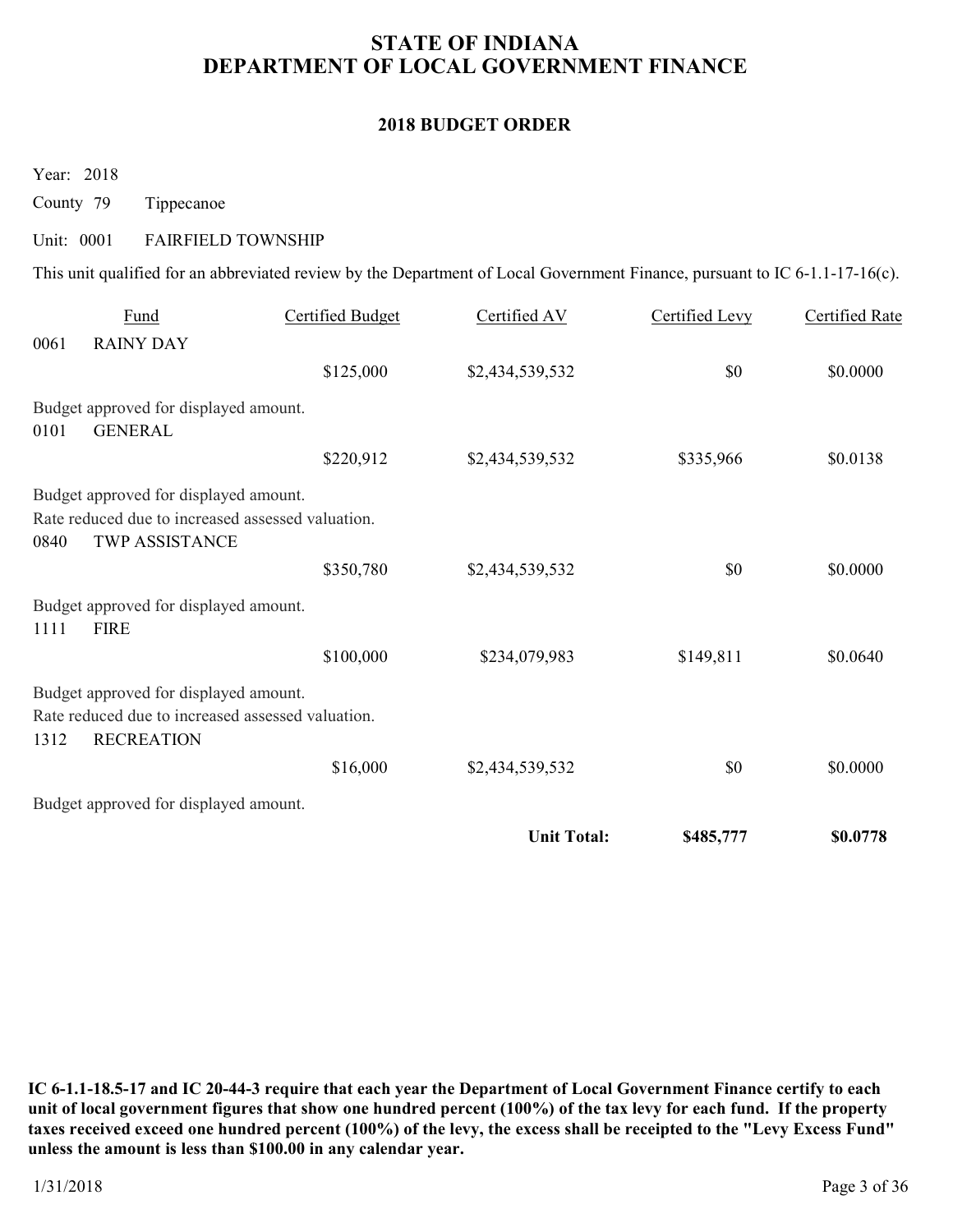### **2018 BUDGET ORDER**

Year: 2018

County 79 Tippecanoe

### Unit: 0002 JACKSON TOWNSHIP

This unit qualified for an abbreviated review by the Department of Local Government Finance, pursuant to IC 6-1.1-17-16(c).

|      | Fund                                                                                                                | Certified Budget | Certified AV       | Certified Levy | Certified Rate |
|------|---------------------------------------------------------------------------------------------------------------------|------------------|--------------------|----------------|----------------|
| 0061 | <b>RAINY DAY</b>                                                                                                    |                  |                    |                |                |
|      |                                                                                                                     | \$1,500          | \$76,907,561       | \$0            | \$0.0000       |
| 0101 | Budget approved for displayed amount.<br><b>GENERAL</b>                                                             |                  |                    |                |                |
|      |                                                                                                                     | \$47,083         | \$76,907,561       | \$29,456       | \$0.0383       |
| 0840 | Budget approved for displayed amount.<br>Rate reduced due to increased assessed valuation.<br><b>TWP ASSISTANCE</b> |                  |                    |                |                |
|      |                                                                                                                     | \$7,440          | \$76,907,561       | \$0            | \$0.0000       |
| 1111 | Budget approved for displayed amount.<br><b>FIRE</b>                                                                |                  |                    |                |                |
|      |                                                                                                                     | \$28,000         | \$76,907,561       | \$25,533       | \$0.0332       |
|      | Budget approved for displayed amount.<br>Rate reduced due to increased assessed valuation.                          |                  |                    |                |                |
|      |                                                                                                                     |                  | <b>Unit Total:</b> | \$54,989       | \$0.0715       |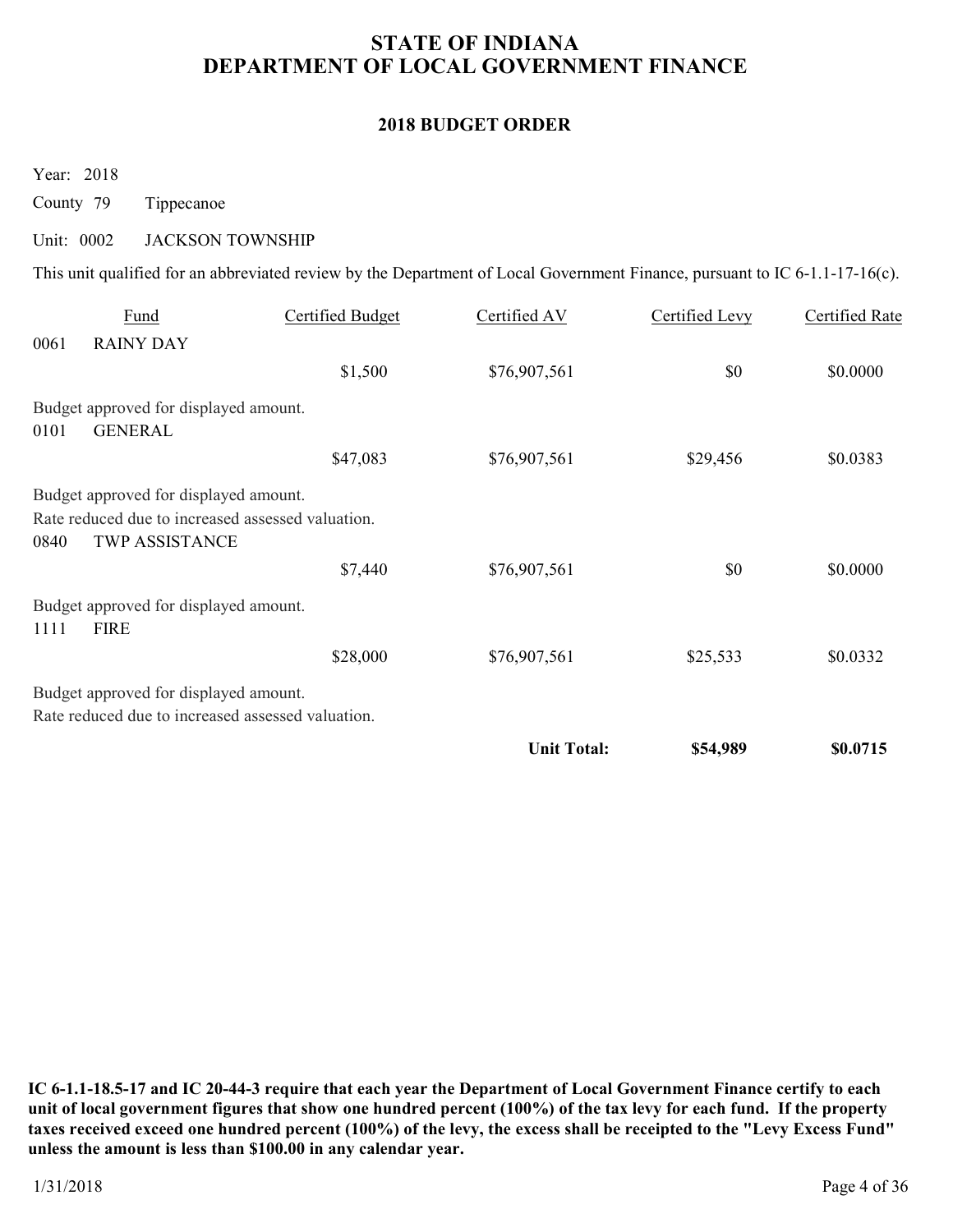#### **2018 BUDGET ORDER**

Year: 2018

County 79 Tippecanoe

#### Unit: 0003 LAURAMIE TOWNSHIP

This unit qualified for an abbreviated review by the Department of Local Government Finance, pursuant to IC 6-1.1-17-16(c).

|      | Fund                                                                      | <b>Certified Budget</b> | Certified AV       | Certified Levy | Certified Rate |
|------|---------------------------------------------------------------------------|-------------------------|--------------------|----------------|----------------|
| 0101 | <b>GENERAL</b>                                                            |                         |                    |                |                |
|      |                                                                           | \$53,670                | \$154,049,935      | \$26,805       | \$0.0174       |
|      | Budget approved for displayed amount.                                     |                         |                    |                |                |
|      | Rate reduced due to increased assessed valuation.                         |                         |                    |                |                |
| 0840 | <b>TWP ASSISTANCE</b>                                                     |                         |                    |                |                |
|      |                                                                           | \$8,800                 | \$154,049,935      | \$2,465        | \$0.0016       |
|      | Budget approved for displayed amount.                                     |                         |                    |                |                |
|      | Rate reduced due to increased assessed valuation.                         |                         |                    |                |                |
| 1111 | <b>FIRE</b>                                                               |                         |                    |                |                |
|      |                                                                           | \$100,000               | \$144,812,298      | \$74,144       | \$0.0512       |
|      | Budget approved for displayed amount.                                     |                         |                    |                |                |
| 1190 | Rate reduced due to increased assessed valuation.<br><b>CUM FIRE(TWP)</b> |                         |                    |                |                |
|      |                                                                           | \$54,000                | \$144,812,298      | \$16,653       | \$0.0115       |
|      | Budget approved for displayed amount.                                     |                         |                    |                |                |
|      | Rate Approved.                                                            |                         |                    |                |                |
| 1312 | <b>RECREATION</b>                                                         |                         |                    |                |                |
|      |                                                                           | \$5,191                 | \$154,049,935      | \$4,159        | \$0.0027       |
|      | Budget approved for displayed amount.                                     |                         |                    |                |                |
|      | Rate reduced due to increased assessed valuation.                         |                         |                    |                |                |
|      |                                                                           |                         | <b>Unit Total:</b> | \$124,226      | \$0.0844       |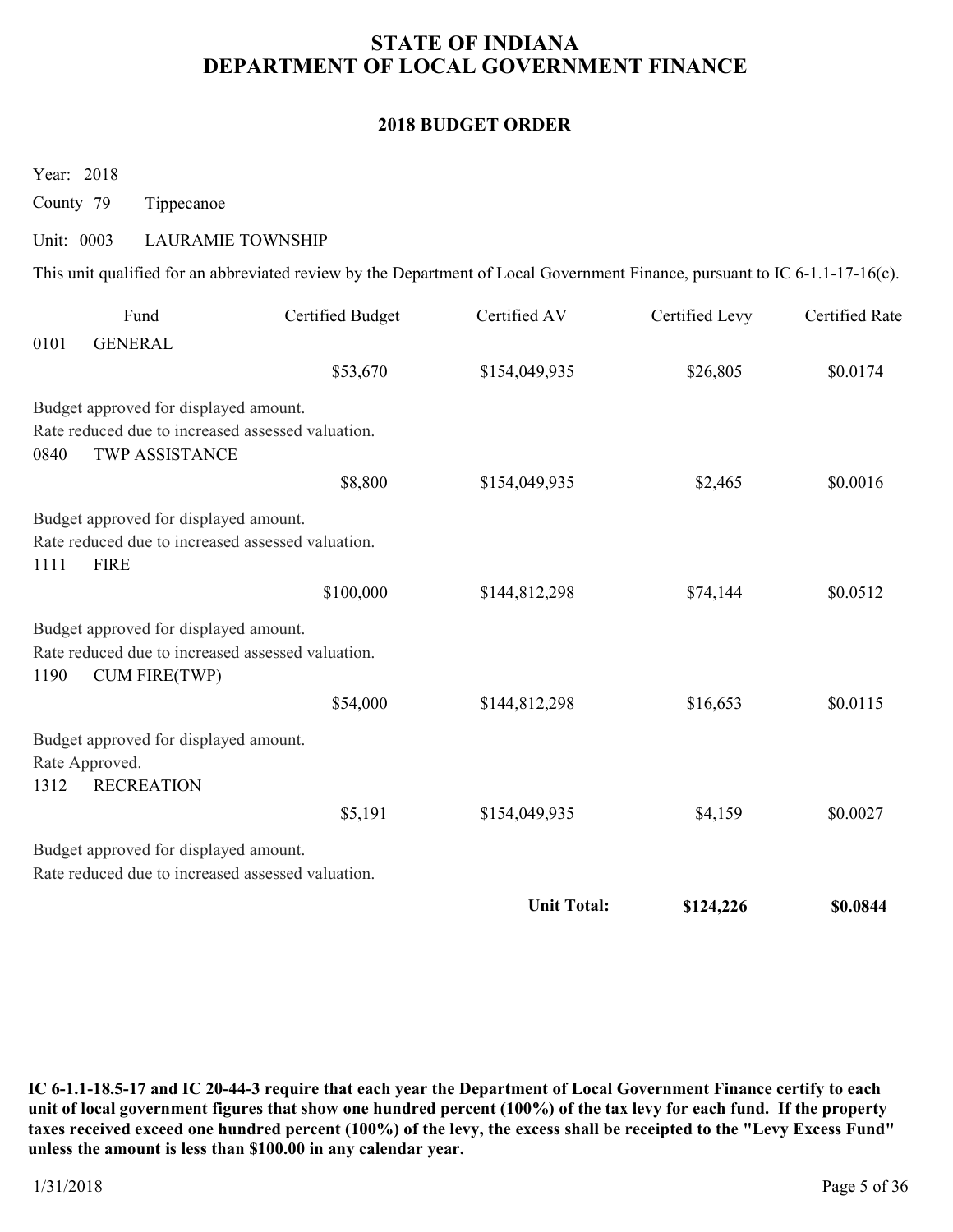### **2018 BUDGET ORDER**

Year: 2018

County 79 Tippecanoe

### Unit: 0004 PERRY TOWNSHIP

This unit qualified for an abbreviated review by the Department of Local Government Finance, pursuant to IC 6-1.1-17-16(c).

|      | Fund                                              | Certified Budget | Certified AV       | Certified Levy | Certified Rate |
|------|---------------------------------------------------|------------------|--------------------|----------------|----------------|
| 0101 | <b>GENERAL</b>                                    |                  |                    |                |                |
|      |                                                   | \$33,570         | \$356,421,863      | \$9,980        | \$0.0028       |
|      | Budget approved for displayed amount.             |                  |                    |                |                |
|      | Rate reduced due to increased assessed valuation. |                  |                    |                |                |
| 0840 | <b>TWP ASSISTANCE</b>                             |                  |                    |                |                |
|      |                                                   | \$4,515          | \$356,421,863      | \$1,782        | \$0.0005       |
|      | Budget approved for displayed amount.             |                  |                    |                |                |
|      | Rate reduced due to increased assessed valuation. |                  |                    |                |                |
| 1312 | <b>RECREATION</b>                                 |                  |                    |                |                |
|      |                                                   | \$1,200          | \$356,421,863      | \$0            | \$0.0000       |
|      | Budget approved for displayed amount.             |                  |                    |                |                |
|      |                                                   |                  | <b>Unit Total:</b> | \$11,762       | \$0.0033       |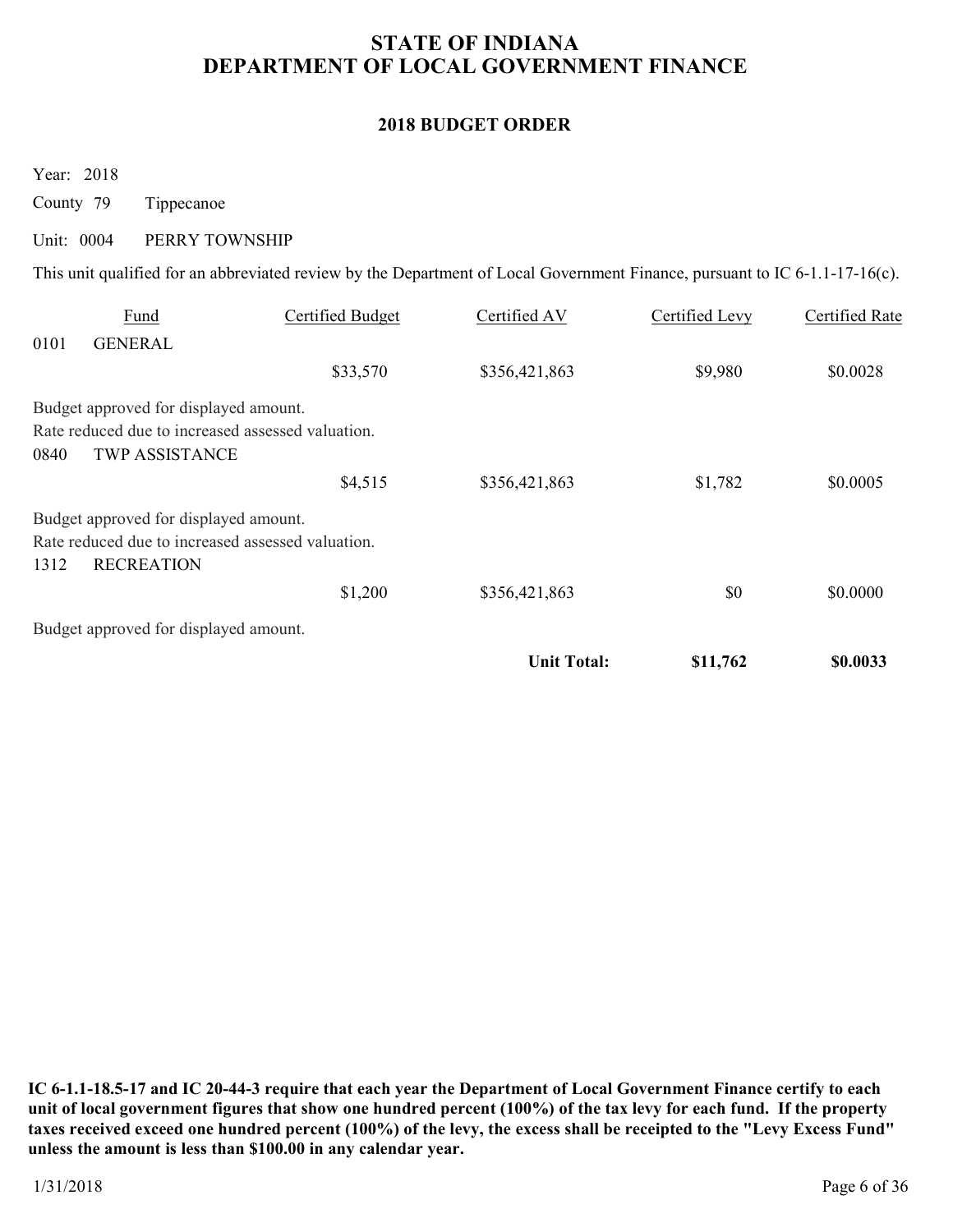#### **2018 BUDGET ORDER**

Year: 2018

County 79 Tippecanoe

#### Unit: 0005 RANDOLPH TOWNSHIP

This unit qualified for an abbreviated review by the Department of Local Government Finance, pursuant to IC 6-1.1-17-16(c).

|      | Fund                                                                       | <b>Certified Budget</b> | Certified AV       | Certified Levy | <b>Certified Rate</b> |
|------|----------------------------------------------------------------------------|-------------------------|--------------------|----------------|-----------------------|
| 0061 | <b>RAINY DAY</b>                                                           |                         |                    |                |                       |
|      |                                                                            | \$5,000                 | \$0                | \$0            | \$0.0000              |
|      | Budget approved for displayed amount.                                      |                         |                    |                |                       |
| 0101 | <b>GENERAL</b>                                                             |                         |                    |                |                       |
|      |                                                                            | \$58,770                | \$73,983,248       | \$30,407       | \$0.0411              |
|      | Budget approved for displayed amount.                                      |                         |                    |                |                       |
| 0840 | Rate reduced due to increased assessed valuation.<br><b>TWP ASSISTANCE</b> |                         |                    |                |                       |
|      |                                                                            | \$5,800                 | \$73,983,248       | \$4,661        | \$0.0063              |
|      | Budget approved for displayed amount.                                      |                         |                    |                |                       |
| 1111 | Rate reduced due to increased assessed valuation.<br><b>FIRE</b>           |                         |                    |                |                       |
|      |                                                                            | \$77,500                | \$73,983,248       | \$45,056       | \$0.0609              |
|      | Budget approved for displayed amount.                                      |                         |                    |                |                       |
| 1190 | Rate reduced due to increased assessed valuation.<br><b>CUM FIRE(TWP)</b>  |                         |                    |                |                       |
|      |                                                                            | \$20,000                | \$73,983,248       | \$11,763       | \$0.0159              |
|      | Budget approved for displayed amount.<br>Rate Approved.                    |                         |                    |                |                       |
|      |                                                                            |                         | <b>Unit Total:</b> | \$91,887       | \$0.1242              |
|      |                                                                            |                         |                    |                |                       |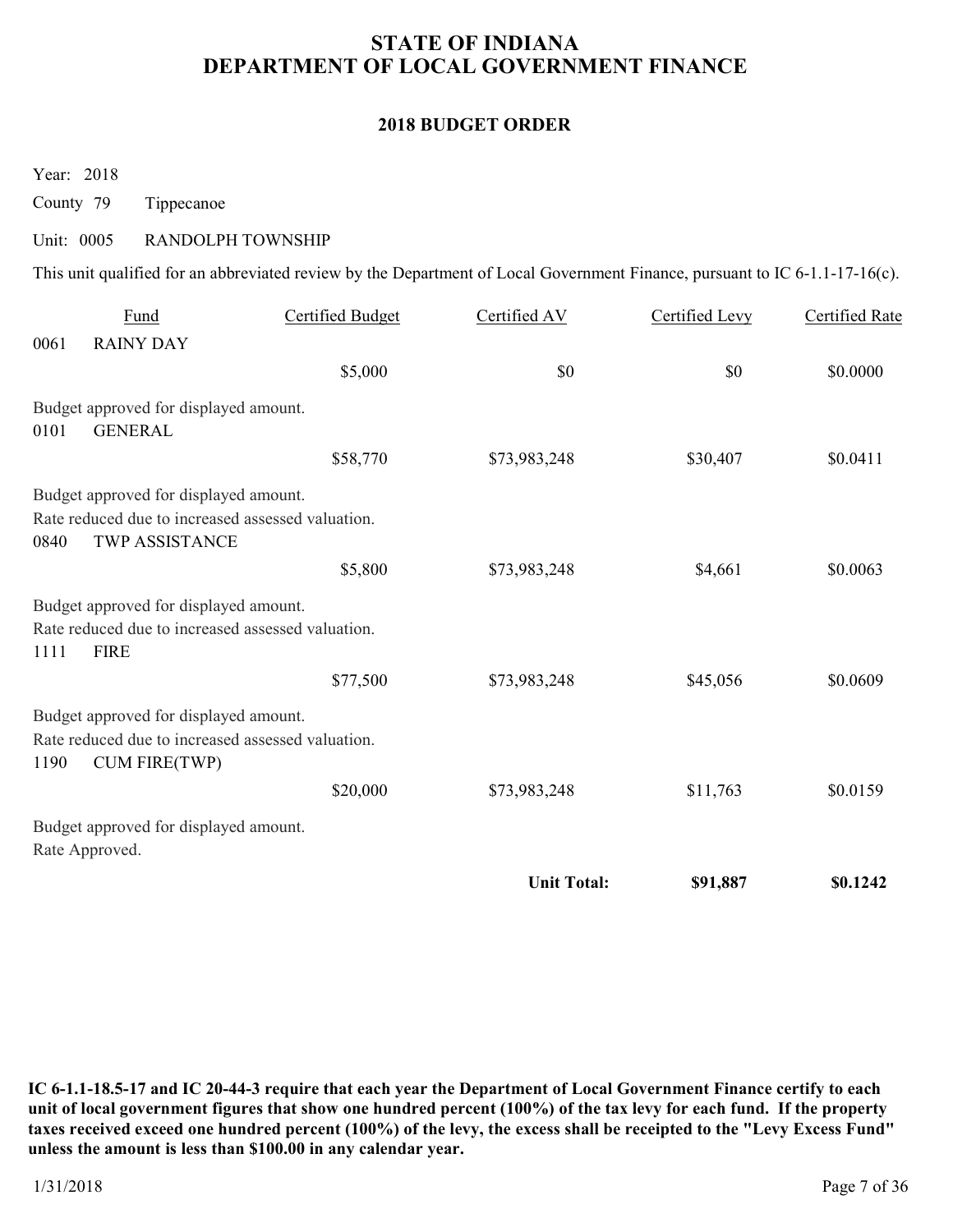### **2018 BUDGET ORDER**

Year: 2018

County 79 Tippecanoe

#### Unit: 0006 SHEFFIELD TOWNSHIP

This unit qualified for an abbreviated review by the Department of Local Government Finance, pursuant to IC 6-1.1-17-16(c).

|      |                                                                            |                  | <b>Unit Total:</b> | \$31,463       | \$0.0083       |
|------|----------------------------------------------------------------------------|------------------|--------------------|----------------|----------------|
|      | Budget approved for displayed amount.                                      |                  |                    |                |                |
|      |                                                                            | \$12,250         | \$379,074,355      | \$0            | \$0.0000       |
| 0840 | Rate reduced due to increased assessed valuation.<br><b>TWP ASSISTANCE</b> |                  |                    |                |                |
|      | Budget approved for displayed amount.                                      |                  |                    |                |                |
|      |                                                                            | \$55,458         | \$379,074,355      | \$31,463       | \$0.0083       |
| 0101 | <b>GENERAL</b>                                                             |                  |                    |                |                |
|      | Budget approved for displayed amount.                                      |                  |                    |                |                |
|      |                                                                            | \$9,000          | \$379,074,355      | \$0            | \$0.0000       |
| 0061 | <b>RAINY DAY</b>                                                           |                  |                    |                |                |
|      | Fund                                                                       | Certified Budget | Certified AV       | Certified Levy | Certified Rate |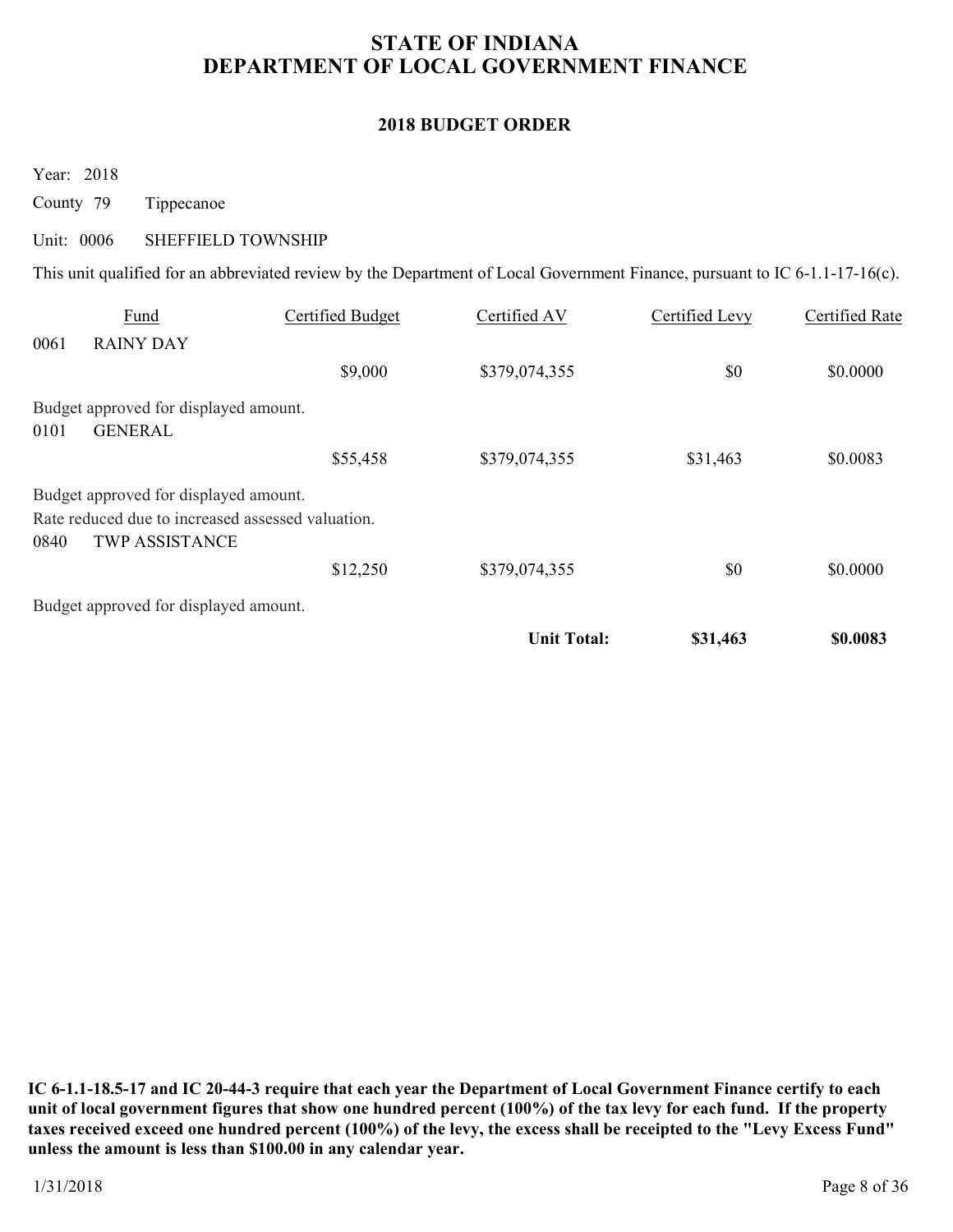### **2018 BUDGET ORDER**

Year: 2018

County 79 Tippecanoe

#### Unit: 0007 SHELBY TOWNSHIP

This unit qualified for an abbreviated review by the Department of Local Government Finance, pursuant to IC 6-1.1-17-16(c).

|      | Fund                                                                                       | <b>Certified Budget</b>                                                   | Certified AV       | Certified Levy | <b>Certified Rate</b> |
|------|--------------------------------------------------------------------------------------------|---------------------------------------------------------------------------|--------------------|----------------|-----------------------|
| 0061 | <b>RAINY DAY</b>                                                                           |                                                                           |                    |                |                       |
|      |                                                                                            | \$5,000                                                                   | \$177,877,774      | \$0            | \$0.0000              |
|      | Budget approved for displayed amount.                                                      |                                                                           |                    |                |                       |
| 0101 | <b>GENERAL</b>                                                                             |                                                                           |                    |                |                       |
|      |                                                                                            | \$30,689                                                                  | \$177,877,774      | \$12,096       | \$0.0068              |
|      | Budget approved for displayed amount.                                                      |                                                                           |                    |                |                       |
| 0840 | Rate reduced due to increased assessed valuation.<br><b>TWP ASSISTANCE</b>                 |                                                                           |                    |                |                       |
|      |                                                                                            | \$9,050                                                                   | \$177,877,774      | \$0            | \$0.0000              |
| 1111 | Budget approved for displayed amount.<br><b>FIRE</b>                                       |                                                                           |                    |                |                       |
|      |                                                                                            | \$25,000                                                                  | \$166,327,838      | \$27,777       | \$0.0167              |
|      | Budget approved for displayed amount.<br>Rate reduced due to increased assessed valuation. |                                                                           |                    |                |                       |
| 1190 | CUM FIRE(TWP)                                                                              |                                                                           |                    |                |                       |
|      |                                                                                            | \$100,000                                                                 | \$166,327,838      | \$22,621       | \$0.0136              |
|      | Budget approved for displayed amount.                                                      |                                                                           |                    |                |                       |
|      |                                                                                            | Cum Rate reduced according to calculation described in IC 6-1.1-18.5-9.8. |                    |                |                       |
|      |                                                                                            |                                                                           | <b>Unit Total:</b> | \$62,494       | \$0.0371              |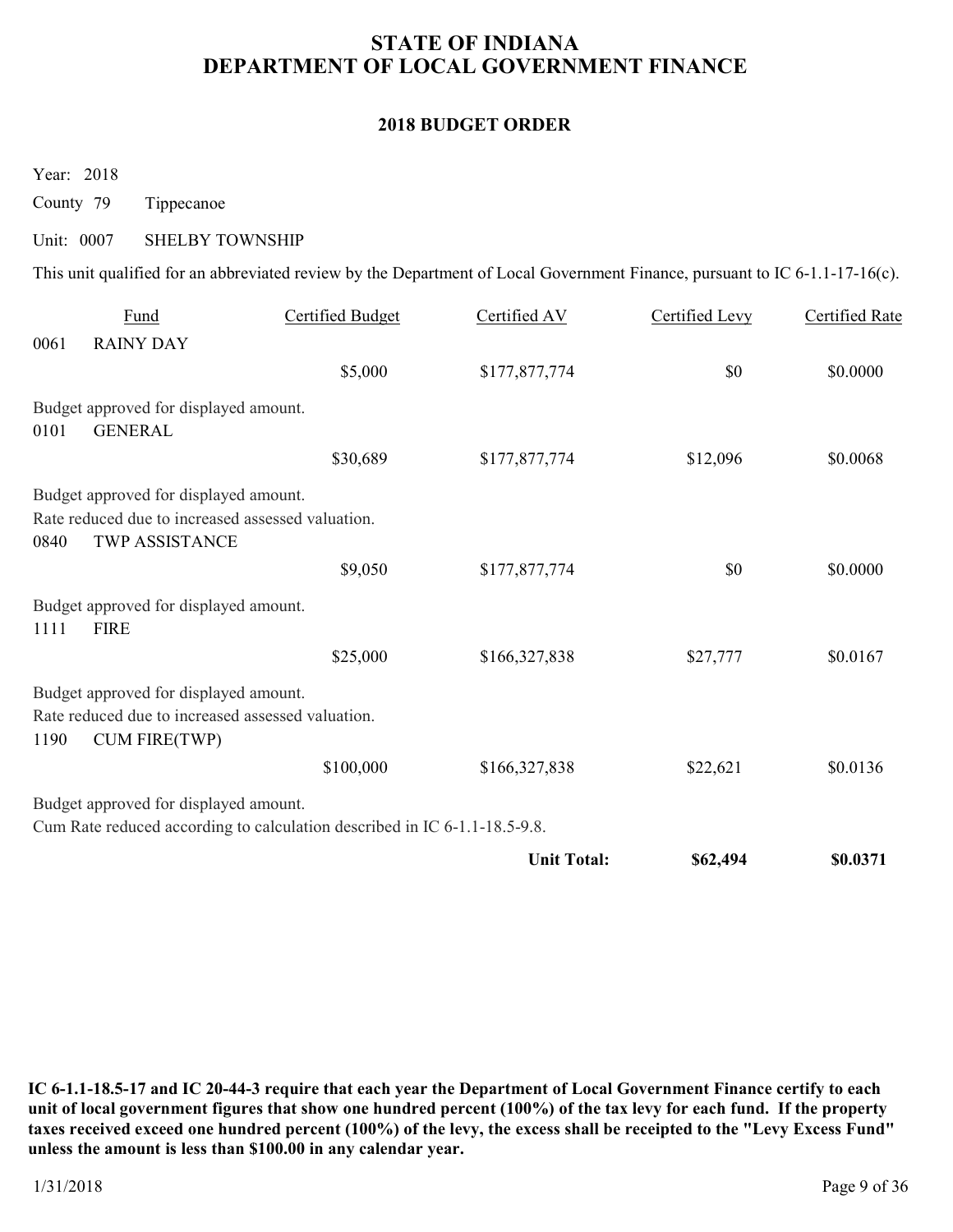### **2018 BUDGET ORDER**

Year: 2018

County 79 Tippecanoe

Unit: 0008 TIPPECANOE TOWNSHIP

|      | Fund                                              | <b>Certified Budget</b>                                                   | Certified AV       | Certified Levy | Certified Rate |
|------|---------------------------------------------------|---------------------------------------------------------------------------|--------------------|----------------|----------------|
| 0101 | <b>GENERAL</b>                                    |                                                                           |                    |                |                |
|      |                                                   | \$90,100                                                                  | \$428,045,430      | \$37,668       | \$0.0088       |
|      | Budget approved for displayed amount.             |                                                                           |                    |                |                |
|      | Rate reduced due to increased assessed valuation. |                                                                           |                    |                |                |
| 0840 | <b>TWP ASSISTANCE</b>                             |                                                                           |                    |                |                |
|      |                                                   | \$19,400                                                                  | \$428,045,430      | \$0            | \$0.0000       |
|      | Budget approved for displayed amount.             |                                                                           |                    |                |                |
| 8604 | <b>SP FIRE TER GEN</b>                            |                                                                           |                    |                |                |
|      |                                                   | \$317,757                                                                 | \$964,706,720      | \$253,718      | \$0.0263       |
|      |                                                   | Budget has been reduced and approved for the displayed amt.               |                    |                |                |
|      | Rate reduced due to increased assessed valuation. |                                                                           |                    |                |                |
| 8692 | <b>SP FIRE TER EQU</b>                            |                                                                           |                    |                |                |
|      |                                                   | \$500,000                                                                 | \$964,706,720      | \$273,012      | \$0.0283       |
|      | Budget approved for displayed amount.             |                                                                           |                    |                |                |
|      |                                                   | Cum Rate reduced according to calculation described in IC 6-1.1-18.5-9.8. |                    |                |                |
|      |                                                   |                                                                           | <b>Unit Total:</b> | \$564,398      | \$0.0634       |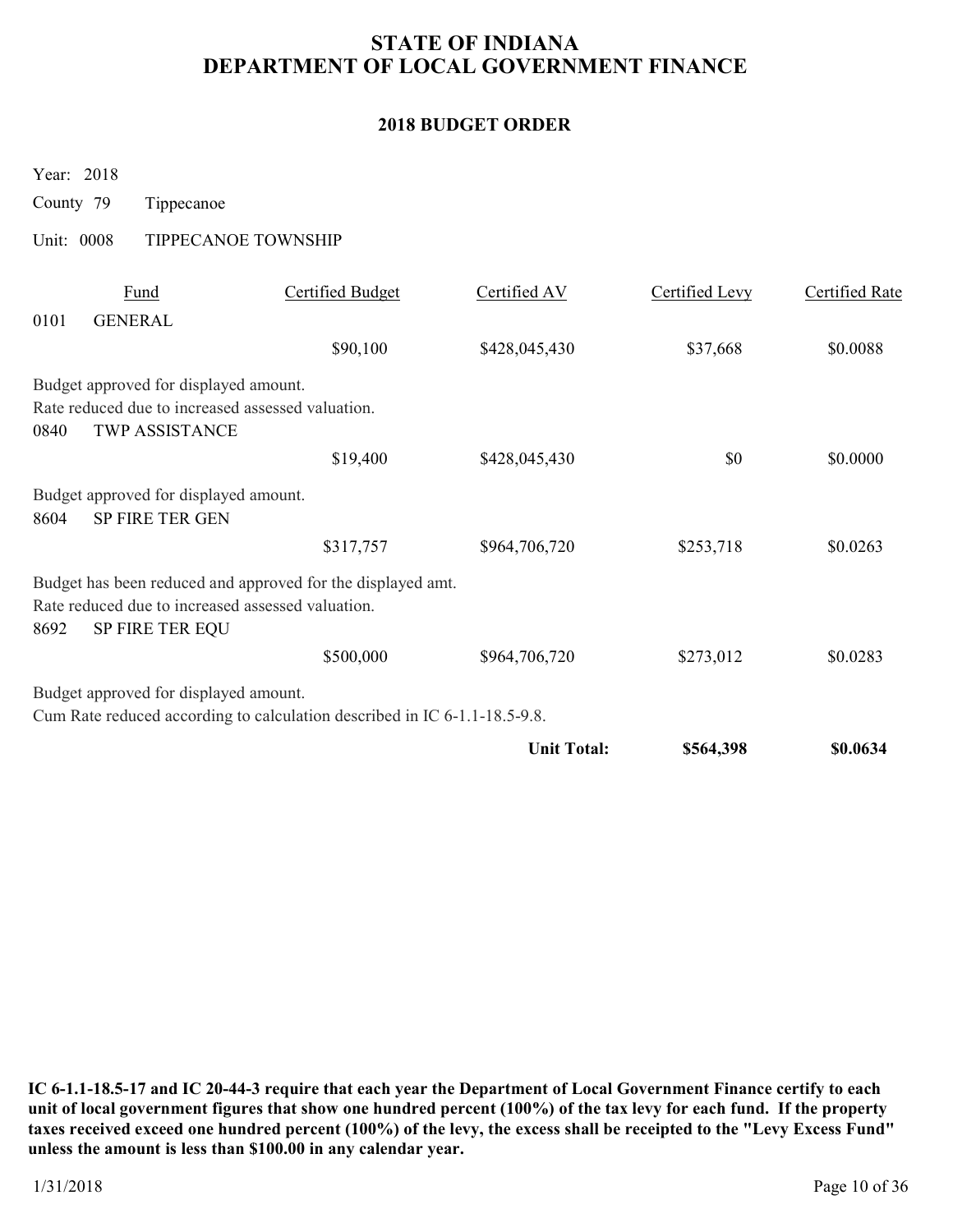### **2018 BUDGET ORDER**

Year: 2018

County 79 Tippecanoe

#### Unit: 0009 UNION TOWNSHIP

This unit qualified for an abbreviated review by the Department of Local Government Finance, pursuant to IC 6-1.1-17-16(c).

| 0101 | Fund<br><b>GENERAL</b>                | Certified Budget                                  | Certified AV       | Certified Levy | Certified Rate |
|------|---------------------------------------|---------------------------------------------------|--------------------|----------------|----------------|
|      |                                       |                                                   |                    |                |                |
|      |                                       | \$100,685                                         | \$175,271,702      | \$29,971       | \$0.0171       |
|      | Budget approved for displayed amount. |                                                   |                    |                |                |
|      |                                       | Rate reduced due to increased assessed valuation. |                    |                |                |
| 0840 | <b>TWP ASSISTANCE</b>                 |                                                   |                    |                |                |
|      |                                       | \$30,000                                          | \$175,271,702      | \$15,774       | \$0.0090       |
|      | Budget approved for displayed amount. |                                                   |                    |                |                |
|      |                                       | Rate reduced due to increased assessed valuation. |                    |                |                |
|      |                                       |                                                   | <b>Unit Total:</b> | \$45,745       | \$0.0261       |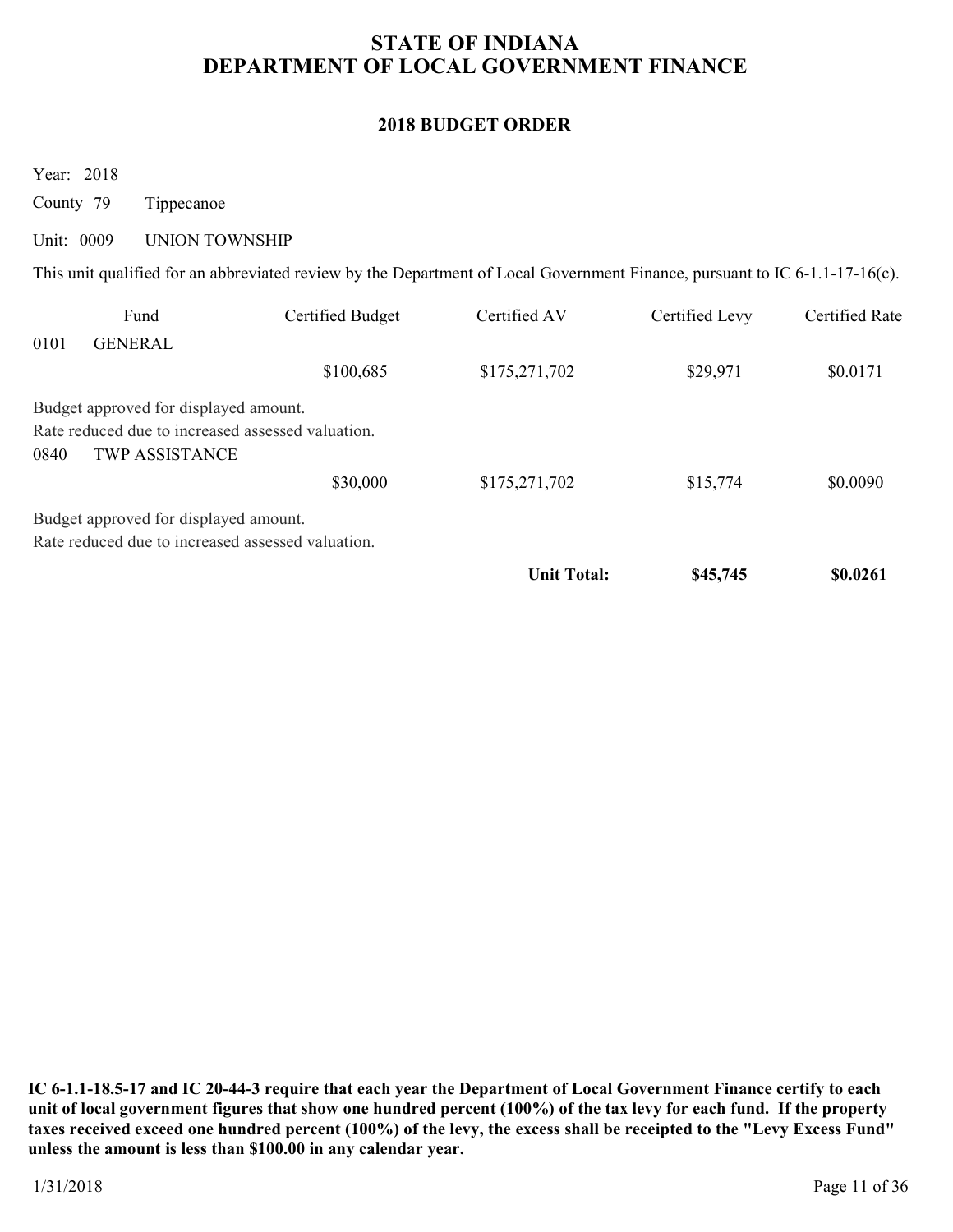### **2018 BUDGET ORDER**

Year: 2018

County 79 Tippecanoe

### Unit: 0010 WABASH TOWNSHIP

|      | Fund                                              | Certified Budget                                                                            | Certified AV       | Certified Levy | Certified Rate |
|------|---------------------------------------------------|---------------------------------------------------------------------------------------------|--------------------|----------------|----------------|
| 0061 | <b>RAINY DAY</b>                                  |                                                                                             |                    |                |                |
|      |                                                   | \$40,000                                                                                    | \$1,882,468,955    | \$0            | \$0.0000       |
|      | Budget approved for displayed amount.             |                                                                                             |                    |                |                |
| 0101 | <b>GENERAL</b>                                    |                                                                                             |                    |                |                |
|      |                                                   | \$111,240                                                                                   | \$1,882,468,955    | \$37,649       | \$0.0020       |
|      | Budget approved for displayed amount.             |                                                                                             |                    |                |                |
|      | Rate reduced due to increased assessed valuation. |                                                                                             |                    |                |                |
| 0840 | TWP ASSISTANCE                                    |                                                                                             |                    |                |                |
|      |                                                   | \$23,448                                                                                    | \$1,882,468,955    | \$16,942       | \$0.0009       |
|      |                                                   | Budget has been reduced and approved for the displayed amt.                                 |                    |                |                |
|      | Rate reduced due to increased assessed valuation. |                                                                                             |                    |                |                |
| 1111 | <b>FIRE</b>                                       |                                                                                             |                    |                |                |
|      |                                                   | \$272,800                                                                                   | \$779,392,456      | \$186,275      | \$0.0239       |
|      | Budget approved for displayed amount.             |                                                                                             |                    |                |                |
|      | Rate reduced due to increased assessed valuation. |                                                                                             |                    |                |                |
| 1182 | FIRE EQUIP DEBT                                   |                                                                                             |                    |                |                |
|      |                                                   | \$143,342                                                                                   | \$779,392,456      | \$77,160       | \$0.0099       |
|      | Budget approved for displayed amount.             |                                                                                             |                    |                |                |
| 1190 | <b>CUM FIRE(TWP)</b>                              | Rate and/or levy increased to provide necessary funds for debt obligations in current year. |                    |                |                |
|      |                                                   | \$250,000                                                                                   | \$779,392,456      | \$118,468      | \$0.0152       |
|      | Budget approved for displayed amount.             |                                                                                             |                    |                |                |
|      | Rate Approved.                                    |                                                                                             |                    |                |                |
|      |                                                   |                                                                                             | <b>Unit Total:</b> | \$436,494      | \$0.0519       |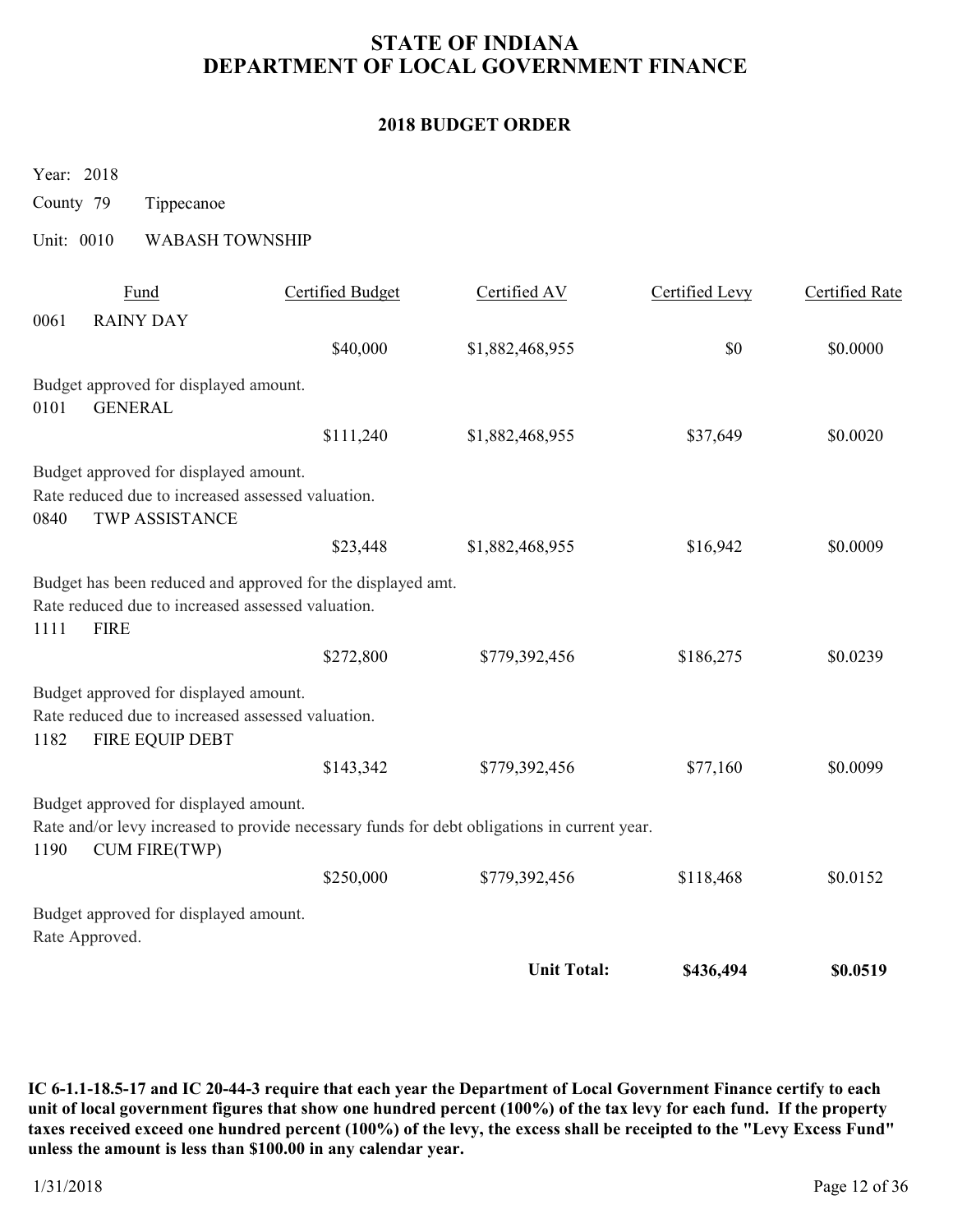### **2018 BUDGET ORDER**

Year: 2018

County 79 Tippecanoe

#### Unit: 0011 WASHINGTON TOWNSHIP

This unit qualified for an abbreviated review by the Department of Local Government Finance, pursuant to IC 6-1.1-17-16(c).

|      | Fund                                                       | Certified Budget | Certified AV       | Certified Levy | Certified Rate |
|------|------------------------------------------------------------|------------------|--------------------|----------------|----------------|
| 0101 | <b>GENERAL</b>                                             |                  |                    |                |                |
|      |                                                            | \$75,800         | \$115,565,127      | \$44,955       | \$0.0389       |
|      | Budget approved for displayed amount.                      |                  |                    |                |                |
|      | Rate reduced due to increased assessed valuation.          |                  |                    |                |                |
| 0840 | <b>TWP ASSISTANCE</b>                                      |                  |                    |                |                |
|      |                                                            | \$9,450          | \$115,565,127      | \$0            | \$0.0000       |
| 1312 | Budget approved for displayed amount.<br><b>RECREATION</b> |                  |                    |                |                |
|      |                                                            | \$50,000         | \$115,565,127      | \$35,941       | \$0.0311       |
|      | Budget approved for displayed amount.                      |                  |                    |                |                |
|      | Rate reduced due to increased assessed valuation.          |                  |                    |                |                |
|      |                                                            |                  | <b>Unit Total:</b> | \$80,896       | \$0.0700       |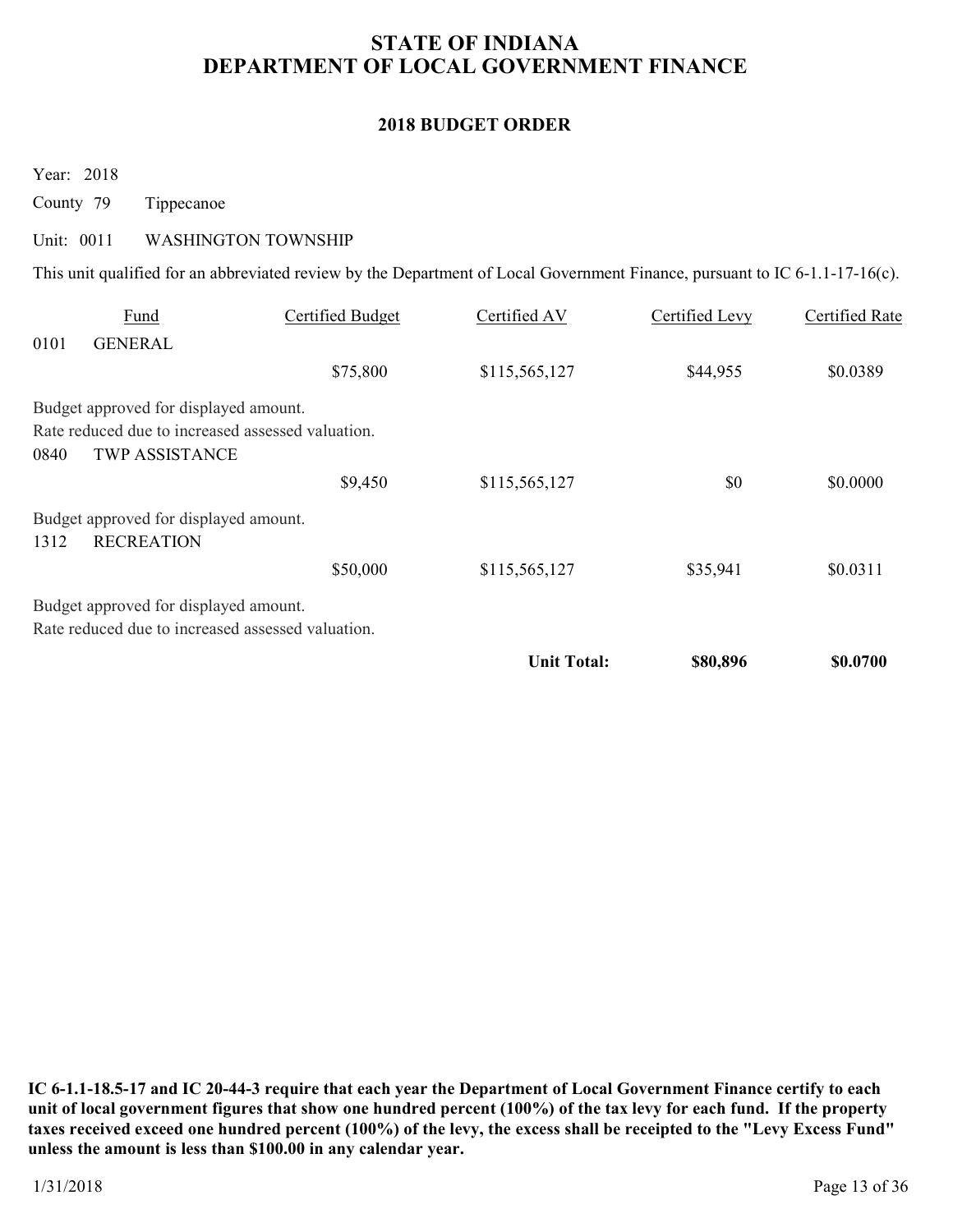### **2018 BUDGET ORDER**

Year: 2018

County 79 Tippecanoe

### Unit: 0012 WAYNE TOWNSHIP

|      | Fund                                                                       | <b>Certified Budget</b>                                                                     | Certified AV       | Certified Levy | <b>Certified Rate</b> |
|------|----------------------------------------------------------------------------|---------------------------------------------------------------------------------------------|--------------------|----------------|-----------------------|
| 0061 | <b>RAINY DAY</b>                                                           |                                                                                             |                    |                |                       |
|      |                                                                            | \$1,500                                                                                     | \$93,456,615       | \$0            | \$0.0000              |
| 0101 | Budget approved for displayed amount.<br><b>GENERAL</b>                    |                                                                                             |                    |                |                       |
|      |                                                                            | \$28,775                                                                                    | \$93,456,615       | \$6,542        | \$0.0070              |
|      | Budget approved for displayed amount.                                      |                                                                                             |                    |                |                       |
| 0840 | Rate reduced due to increased assessed valuation.<br><b>TWP ASSISTANCE</b> |                                                                                             |                    |                |                       |
|      |                                                                            | \$9,950                                                                                     | \$93,456,615       | \$0            | \$0.0000              |
| 1111 | Budget approved for displayed amount.<br><b>FIRE</b>                       |                                                                                             |                    |                |                       |
|      |                                                                            | \$116,100                                                                                   | \$93,456,615       | \$54,579       | \$0.0584              |
|      | Budget approved for displayed amount.                                      |                                                                                             |                    |                |                       |
| 1182 | Rate reduced due to increased assessed valuation.<br>FIRE EQUIP DEBT       |                                                                                             |                    |                |                       |
|      |                                                                            | \$54,988                                                                                    | \$93,456,615       | \$22,803       | \$0.0244              |
| 1190 | Budget approved for displayed amount.<br><b>CUM FIRE(TWP)</b>              | Rate and/or levy increased to provide necessary funds for debt obligations in current year. |                    |                |                       |
|      |                                                                            | \$16,000                                                                                    | \$93,456,615       | \$11,215       | \$0.0120              |
|      | Budget approved for displayed amount.                                      |                                                                                             |                    |                |                       |
|      |                                                                            | Cum Rate reduced according to calculation described in IC 6-1.1-18.5-9.8.                   |                    |                |                       |
|      |                                                                            |                                                                                             | <b>Unit Total:</b> | \$95,139       | \$0.1018              |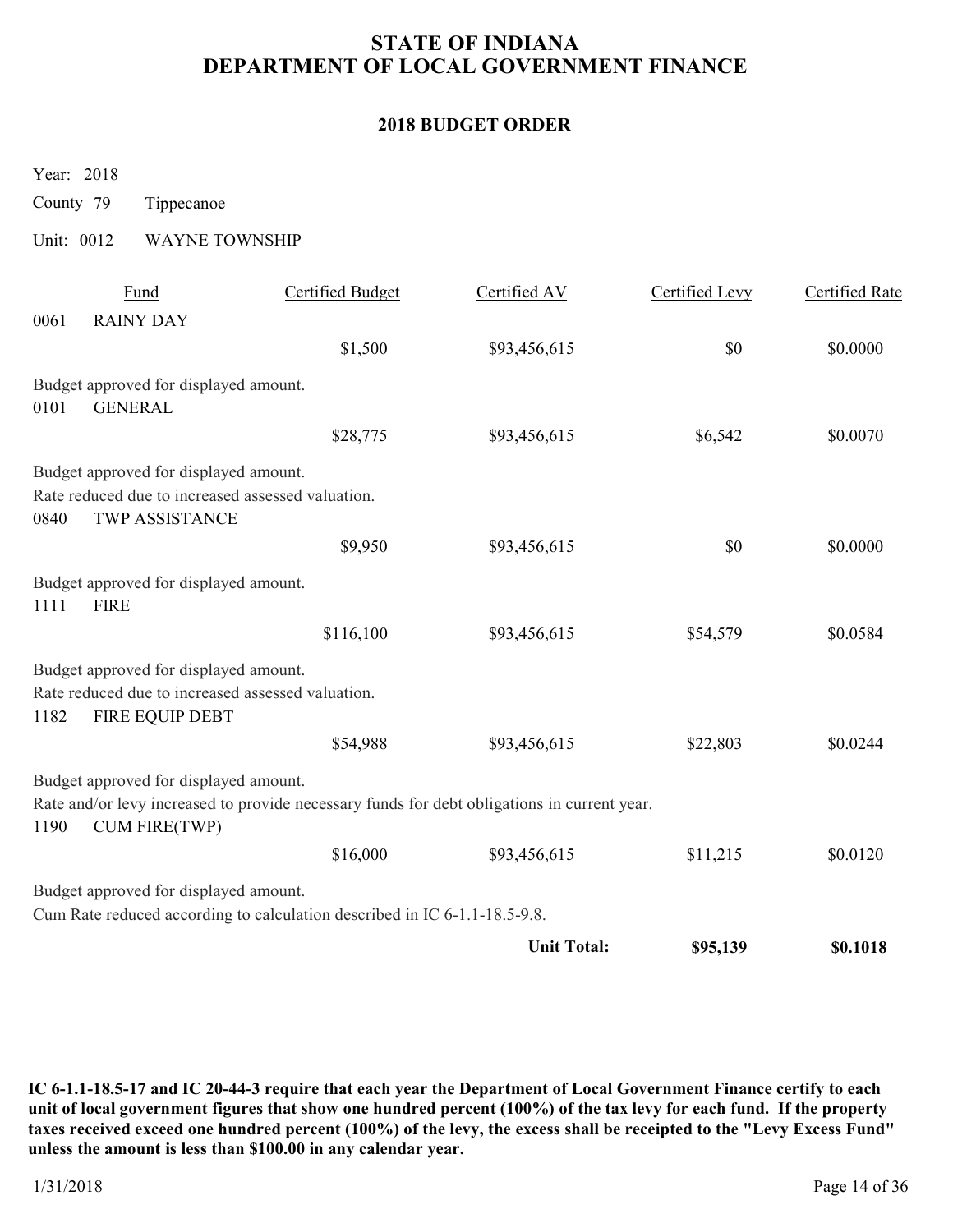### **2018 BUDGET ORDER**

Year: 2018

County 79 Tippecanoe

#### Unit: 0013 WEA TOWNSHIP

This unit qualified for an abbreviated review by the Department of Local Government Finance, pursuant to IC 6-1.1-17-16(c).

|      | Fund                                              | Certified Budget | Certified AV       | Certified Levy | Certified Rate |
|------|---------------------------------------------------|------------------|--------------------|----------------|----------------|
| 0061 | <b>RAINY DAY</b>                                  |                  |                    |                |                |
|      |                                                   | \$60,599         | \$1,132,081,985    | \$0            | \$0.0000       |
|      | Budget approved for displayed amount.             |                  |                    |                |                |
| 0101 | <b>GENERAL</b>                                    |                  |                    |                |                |
|      |                                                   | \$83,445         | \$1,132,081,985    | \$54,340       | \$0.0048       |
|      | Budget approved for displayed amount.             |                  |                    |                |                |
|      | Rate reduced due to increased assessed valuation. |                  |                    |                |                |
| 0840 | <b>TWP ASSISTANCE</b>                             |                  |                    |                |                |
|      |                                                   | \$86,094         | \$1,132,081,985    | \$76,982       | \$0.0068       |
|      | Budget approved for displayed amount.             |                  |                    |                |                |
|      | Rate reduced due to increased assessed valuation. |                  |                    |                |                |
| 1111 | <b>FIRE</b>                                       |                  |                    |                |                |
|      |                                                   | \$282,360        | \$401,066,946      | \$202,138      | \$0.0504       |
|      | Budget approved for displayed amount.             |                  |                    |                |                |
|      | Rate reduced due to increased assessed valuation. |                  |                    |                |                |
| 1190 | <b>CUM FIRE(TWP)</b>                              |                  |                    |                |                |
|      |                                                   | \$300,000        | \$401,066,946      | \$72,593       | \$0.0181       |
|      | Budget approved for displayed amount.             |                  |                    |                |                |
|      | Rate Approved.                                    |                  |                    |                |                |
| 1312 | <b>RECREATION</b>                                 |                  |                    |                |                |
|      |                                                   | \$81,768         | \$1,132,081,985    | \$72,453       | \$0.0064       |
|      | Budget approved for displayed amount.             |                  |                    |                |                |
|      | Rate reduced due to increased assessed valuation. |                  |                    |                |                |
|      |                                                   |                  | <b>Unit Total:</b> | \$478,506      | \$0.0865       |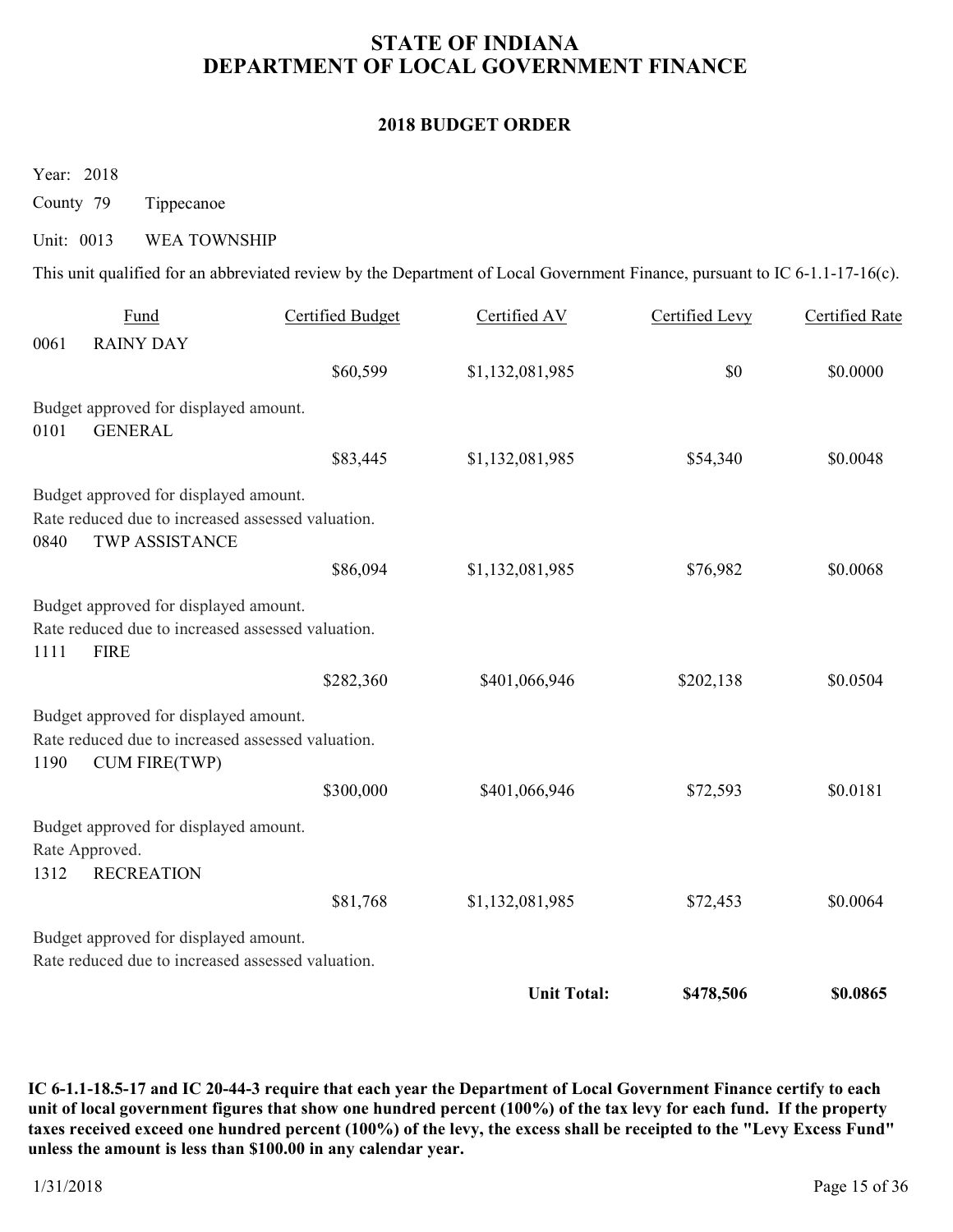### **2018 BUDGET ORDER**

Year: 2018

County 79 Tippecanoe

# Unit: 0109 LAFAYETTE CIVIL CITY

|      | Fund                                              | <b>Certified Budget</b>                                     | Certified AV    | Certified Levy | <b>Certified Rate</b> |
|------|---------------------------------------------------|-------------------------------------------------------------|-----------------|----------------|-----------------------|
| 0101 | <b>GENERAL</b>                                    |                                                             |                 |                |                       |
|      |                                                   | \$39,977,215                                                | \$3,153,546,131 | \$25,758,165   | \$0.8168              |
|      | Budget approved for displayed amount.             |                                                             |                 |                |                       |
|      |                                                   | Rate reduced to remain within statutory levy limitation.    |                 |                |                       |
| 0341 | <b>FIRE PENSION</b>                               |                                                             |                 |                |                       |
|      |                                                   | \$2,718,572                                                 | \$3,153,546,131 | \$0            | \$0.0000              |
|      | Budget approved for displayed amount.             |                                                             |                 |                |                       |
| 0342 | POLICE PENSION                                    |                                                             |                 |                |                       |
|      |                                                   | \$1,643,803                                                 | \$3,153,546,131 | \$0            | \$0.0000              |
|      | Budget approved for displayed amount.             |                                                             |                 |                |                       |
| 0605 | <b>BAND</b>                                       |                                                             |                 |                |                       |
|      |                                                   | \$23,252                                                    | \$3,153,546,131 | \$22,075       | \$0.0007              |
|      |                                                   | Budget has been reduced and approved for the displayed amt. |                 |                |                       |
|      | Rate reduced due to increased assessed valuation. |                                                             |                 |                |                       |
| 0706 | LR&S                                              |                                                             |                 |                |                       |
|      |                                                   | \$850,000                                                   | \$3,153,546,131 | \$0            | \$0.0000              |
|      | Budget approved for displayed amount.             |                                                             |                 |                |                       |
| 0708 | <b>MVH</b>                                        |                                                             |                 |                |                       |
|      |                                                   | \$5,999,600                                                 | \$3,153,546,131 | \$3,122,011    | \$0.0990              |
|      | Budget approved for displayed amount.             |                                                             |                 |                |                       |
|      | Rate reduced due to increased assessed valuation. |                                                             |                 |                |                       |
| 1301 | PARK & REC                                        |                                                             |                 |                |                       |
|      |                                                   | \$4,395,865                                                 | \$3,153,546,131 | \$3,894,629    | \$0.1235              |
|      | Budget approved for displayed amount.             |                                                             |                 |                |                       |
|      | Rate reduced due to increased assessed valuation. |                                                             |                 |                |                       |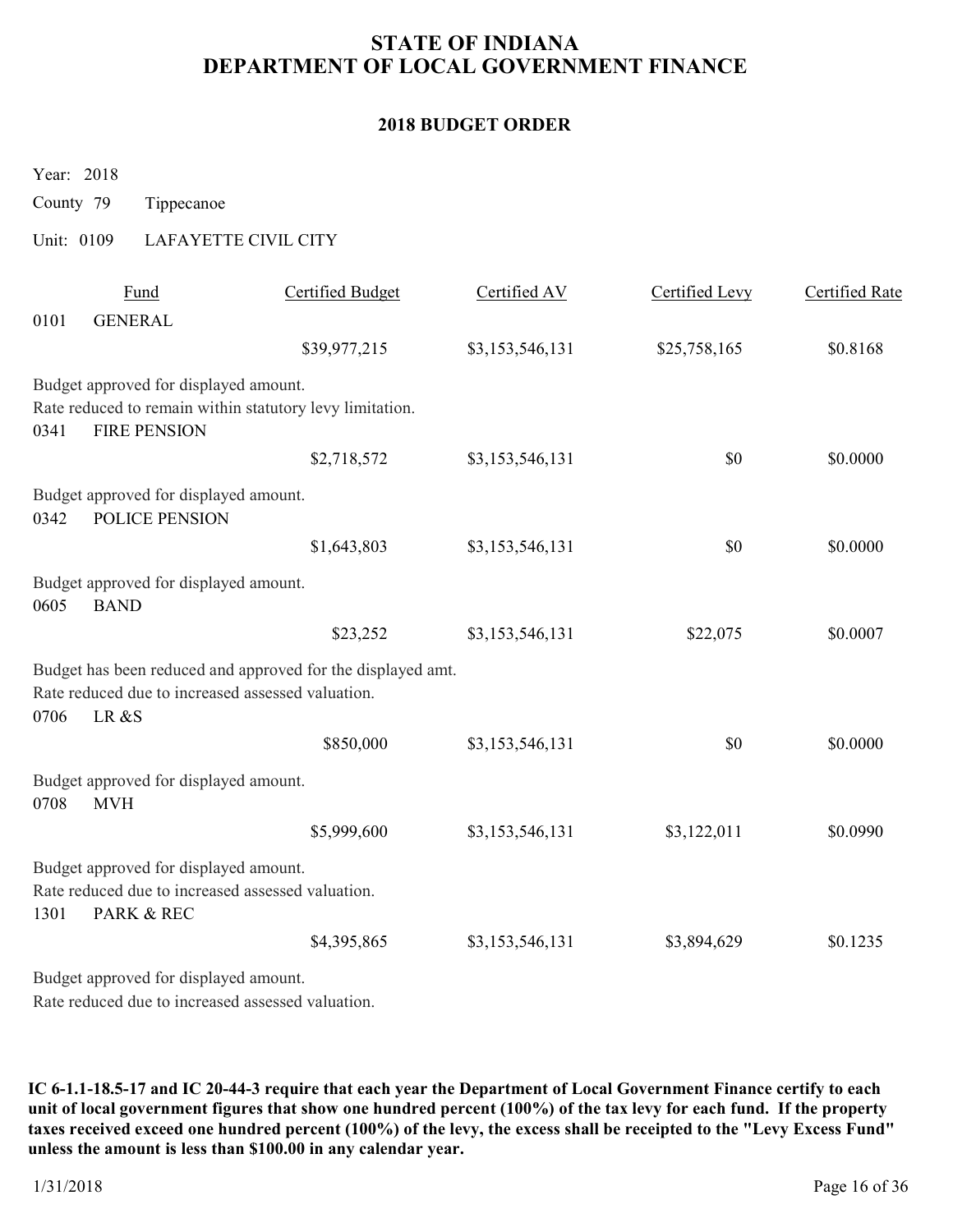### **2018 BUDGET ORDER**

|           | Year: 2018 |                                       |                                                             |                                                                                                     |                |                |
|-----------|------------|---------------------------------------|-------------------------------------------------------------|-----------------------------------------------------------------------------------------------------|----------------|----------------|
| County 79 |            | Tippecanoe                            |                                                             |                                                                                                     |                |                |
|           | Unit: 0109 |                                       | LAFAYETTE CIVIL CITY                                        |                                                                                                     |                |                |
|           |            | Fund                                  | <b>Certified Budget</b>                                     | Certified AV                                                                                        | Certified Levy | Certified Rate |
| 1380      |            | <b>PARK BOND</b>                      |                                                             |                                                                                                     |                |                |
|           |            |                                       | \$935,248                                                   | \$3,153,546,131                                                                                     | \$864,072      | \$0.0274       |
|           |            | Budget approved for displayed amount. |                                                             |                                                                                                     |                |                |
|           |            |                                       |                                                             | Rate and/or levy increased to provide necessary funds for debt obligations in current year.         |                |                |
| 2379      | <b>CCI</b> |                                       |                                                             |                                                                                                     |                |                |
|           |            |                                       | \$170,000                                                   | \$3,153,546,131                                                                                     | \$0            | \$0.0000       |
|           |            | Budget approved for displayed amount. |                                                             |                                                                                                     |                |                |
| 2391      | <b>CCD</b> |                                       |                                                             |                                                                                                     |                |                |
|           |            |                                       | \$783,268                                                   | \$3,153,546,131                                                                                     | \$630,709      | \$0.0200       |
|           |            |                                       | Budget has been reduced and approved for the displayed amt. |                                                                                                     |                |                |
|           |            |                                       |                                                             | Cumulative fund rate cannot be increased over previous years rate until the fund is re-established. |                |                |
| 2430      |            | <b>REDEV-GEN</b>                      |                                                             |                                                                                                     |                |                |
|           |            |                                       | \$515,400                                                   | \$3,153,546,131                                                                                     | \$378,426      | \$0.0120       |
|           |            | Budget approved for displayed amount. |                                                             |                                                                                                     |                |                |
|           |            |                                       | Rate reduced due to increased assessed valuation.           |                                                                                                     |                |                |
|           |            |                                       |                                                             | <b>Unit Total:</b>                                                                                  | \$34,670,087   | \$1.0994       |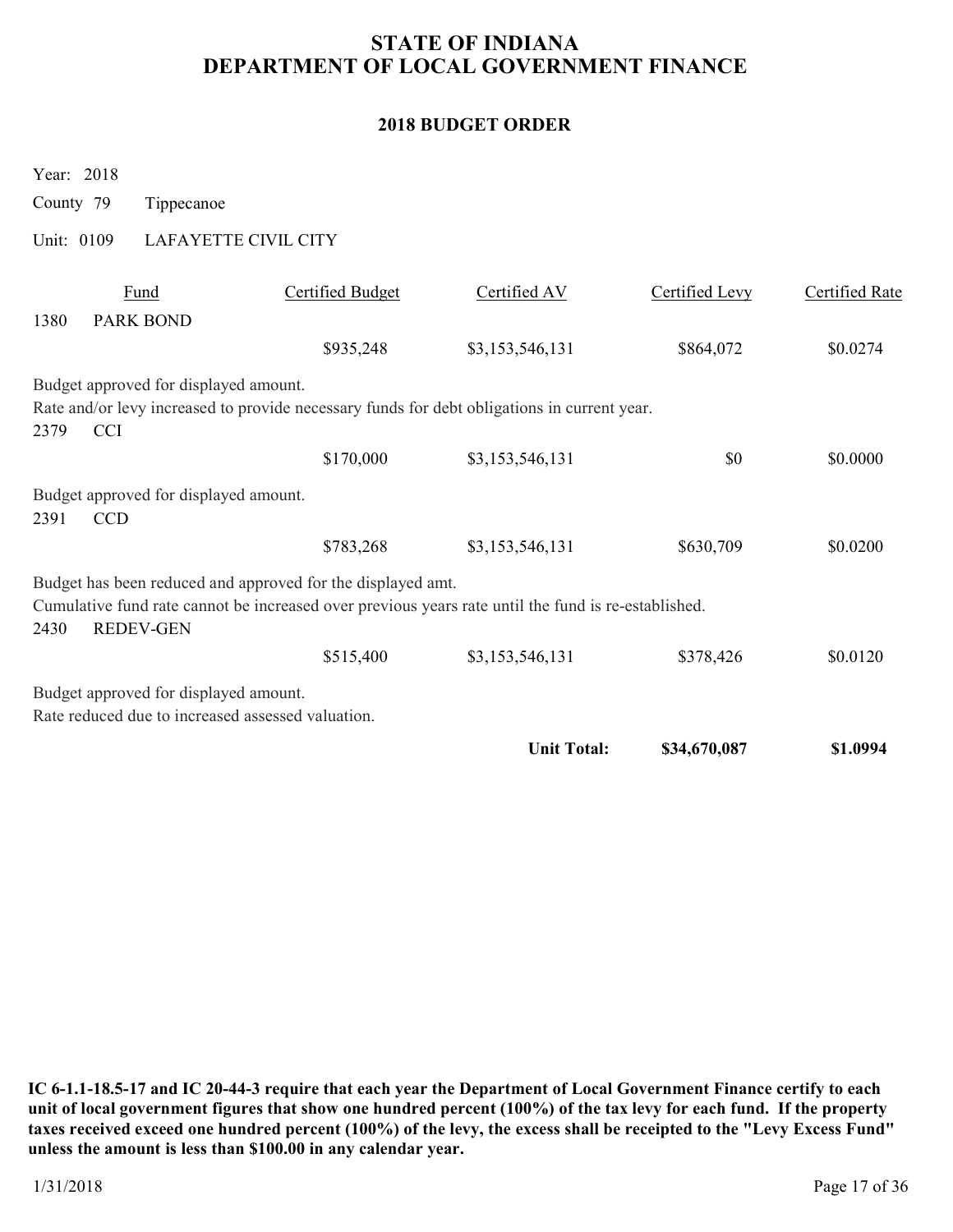### **2018 BUDGET ORDER**

| rear: $2018$ |                |                                                               |                                                                                                                                                                    |                 |                |                       |
|--------------|----------------|---------------------------------------------------------------|--------------------------------------------------------------------------------------------------------------------------------------------------------------------|-----------------|----------------|-----------------------|
| County 79    |                | Tippecanoe                                                    |                                                                                                                                                                    |                 |                |                       |
| Unit: 0302   |                |                                                               | WEST LAFAYETTE CIVIL CITY                                                                                                                                          |                 |                |                       |
| 0101         | <b>GENERAL</b> | Fund                                                          | <b>Certified Budget</b>                                                                                                                                            | Certified AV    | Certified Levy | <b>Certified Rate</b> |
|              |                |                                                               | \$13,317,883                                                                                                                                                       | \$1,144,498,504 | \$8,565,427    | \$0.7484              |
| 0341         |                | <b>FIRE PENSION</b>                                           | Budget has been reduced and approved for the displayed amt.<br>Rate reduced to remain within statutory levy limitation.                                            |                 |                |                       |
|              |                |                                                               | \$629,051                                                                                                                                                          | \$1,144,498,504 | \$0            | \$0.0000              |
| 0342         |                | Budget approved for displayed amount.<br>POLICE PENSION       |                                                                                                                                                                    |                 |                |                       |
|              |                |                                                               | \$761,342                                                                                                                                                          | \$1,144,498,504 | \$0            | \$0.0000              |
| 0706         | LR &S          | Budget approved for displayed amount.                         |                                                                                                                                                                    |                 |                |                       |
|              |                |                                                               | \$407,100                                                                                                                                                          | \$1,144,498,504 | \$0            | \$0.0000              |
| 0708         | <b>MVH</b>     | Budget approved for displayed amount.                         |                                                                                                                                                                    |                 |                |                       |
|              |                |                                                               | \$1,547,052                                                                                                                                                        | \$1,144,498,504 | \$0            | \$0.0000              |
| 1191         |                | Budget approved for displayed amount.<br><b>CUM FIRE SPEC</b> |                                                                                                                                                                    |                 |                |                       |
|              |                |                                                               | \$41,596                                                                                                                                                           | \$1,144,498,504 | \$28,612       | \$0.0025              |
| 1301         |                | <b>PARK &amp; REC</b>                                         | Budget has been reduced and approved for the displayed amt.<br>Cumulative fund rate cannot be increased over previous years rate until the fund is re-established. |                 |                |                       |
|              |                |                                                               | \$1,368,849                                                                                                                                                        | \$1,144,498,504 | \$1,280,694    | \$0.1119              |
|              |                | Rate reduced per unit request.                                | Budget has been reduced and approved for the displayed amt.                                                                                                        |                 |                |                       |

**IC 6-1.1-18.5-17 and IC 20-44-3 require that each year the Department of Local Government Finance certify to each unit of local government figures that show one hundred percent (100%) of the tax levy for each fund. If the property taxes received exceed one hundred percent (100%) of the levy, the excess shall be receipted to the "Levy Excess Fund" unless the amount is less than \$100.00 in any calendar year.**

 $Y_{\ell}$  2018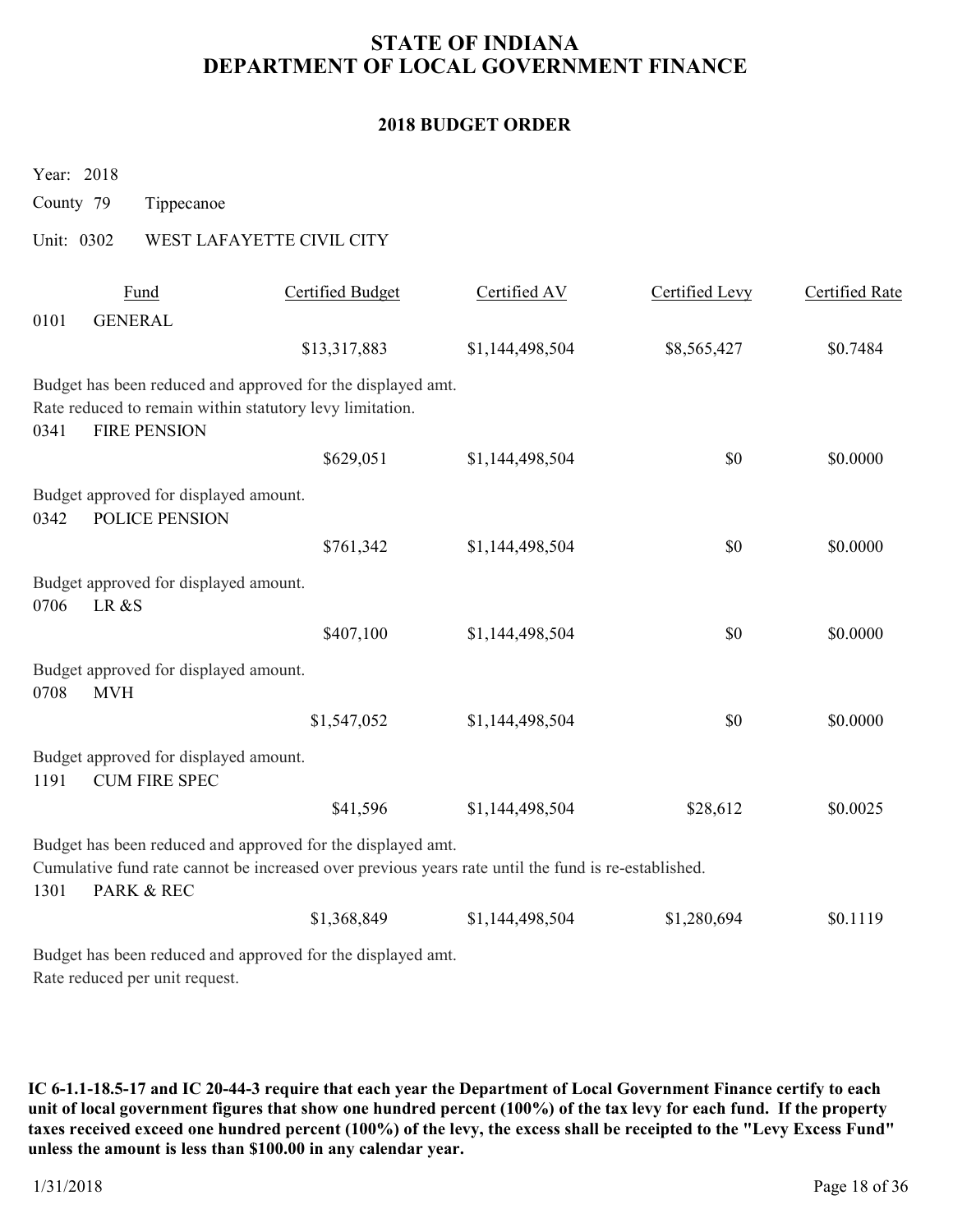### **2018 BUDGET ORDER**

|            |                                                                                                                    |                           | <b>Unit Total:</b> | \$10,446,982   | \$0.9128       |
|------------|--------------------------------------------------------------------------------------------------------------------|---------------------------|--------------------|----------------|----------------|
|            | Budget approved for displayed amount.<br>Cum Rate reduced according to calculation described in IC 6-1.1-18.5-9.8. |                           |                    |                |                |
|            |                                                                                                                    | \$575,466                 | \$1,144,498,504    | \$572,249      | \$0.0500       |
| 2391       | <b>CCD</b>                                                                                                         |                           |                    |                |                |
|            | Fund                                                                                                               | Certified Budget          | Certified AV       | Certified Levy | Certified Rate |
| Unit: 0302 |                                                                                                                    | WEST LAFAYETTE CIVIL CITY |                    |                |                |
| County 79  | Tippecanoe                                                                                                         |                           |                    |                |                |
|            | Year: 2018                                                                                                         |                           |                    |                |                |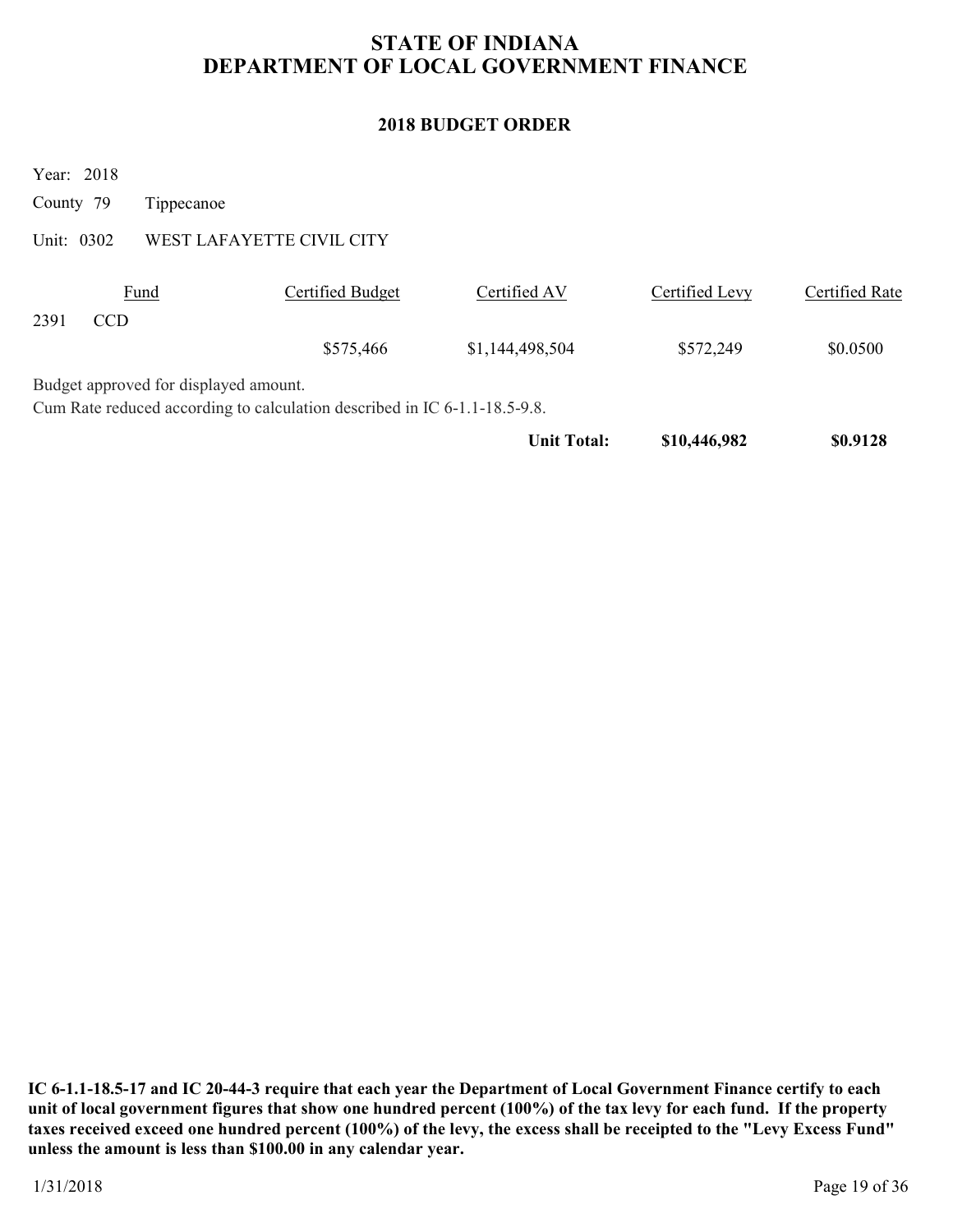### **2018 BUDGET ORDER**

Year: 2018

County 79 Tippecanoe

### Unit: 0534 OTTERBEIN CIVIL TOWN

|      | Fund             | Certified Budget                                                          | Certified AV       | Certified Levy | Certified Rate |
|------|------------------|---------------------------------------------------------------------------|--------------------|----------------|----------------|
| 0061 | <b>RAINY DAY</b> |                                                                           |                    |                |                |
|      |                  | \$0                                                                       | \$0                | \$0            | \$0.0000       |
| 0101 | <b>GENERAL</b>   |                                                                           |                    |                |                |
|      |                  | \$0                                                                       | \$11,549,936       | \$133,818      | \$1.1586       |
|      |                  | Rate reduced due to increased assessed valuation.                         |                    |                |                |
| 0706 | LR &S            |                                                                           |                    |                |                |
|      |                  | \$0                                                                       | \$11,549,936       | \$0            | \$0.0000       |
| 0708 | <b>MVH</b>       |                                                                           |                    |                |                |
|      |                  | $\$0$                                                                     | \$11,549,936       | \$0            | \$0.0000       |
| 2379 | <b>CCI</b>       |                                                                           |                    |                |                |
|      |                  | \$0                                                                       | \$11,549,936       | \$0            | \$0.0000       |
| 2391 | CCD              |                                                                           |                    |                |                |
|      |                  | \$0                                                                       | \$11,549,936       | \$4,504        | \$0.0390       |
|      |                  | Cum Rate reduced according to calculation described in IC 6-1.1-18.5-9.8. |                    |                |                |
|      |                  |                                                                           | <b>Unit Total:</b> | \$138,322      | \$1.1976       |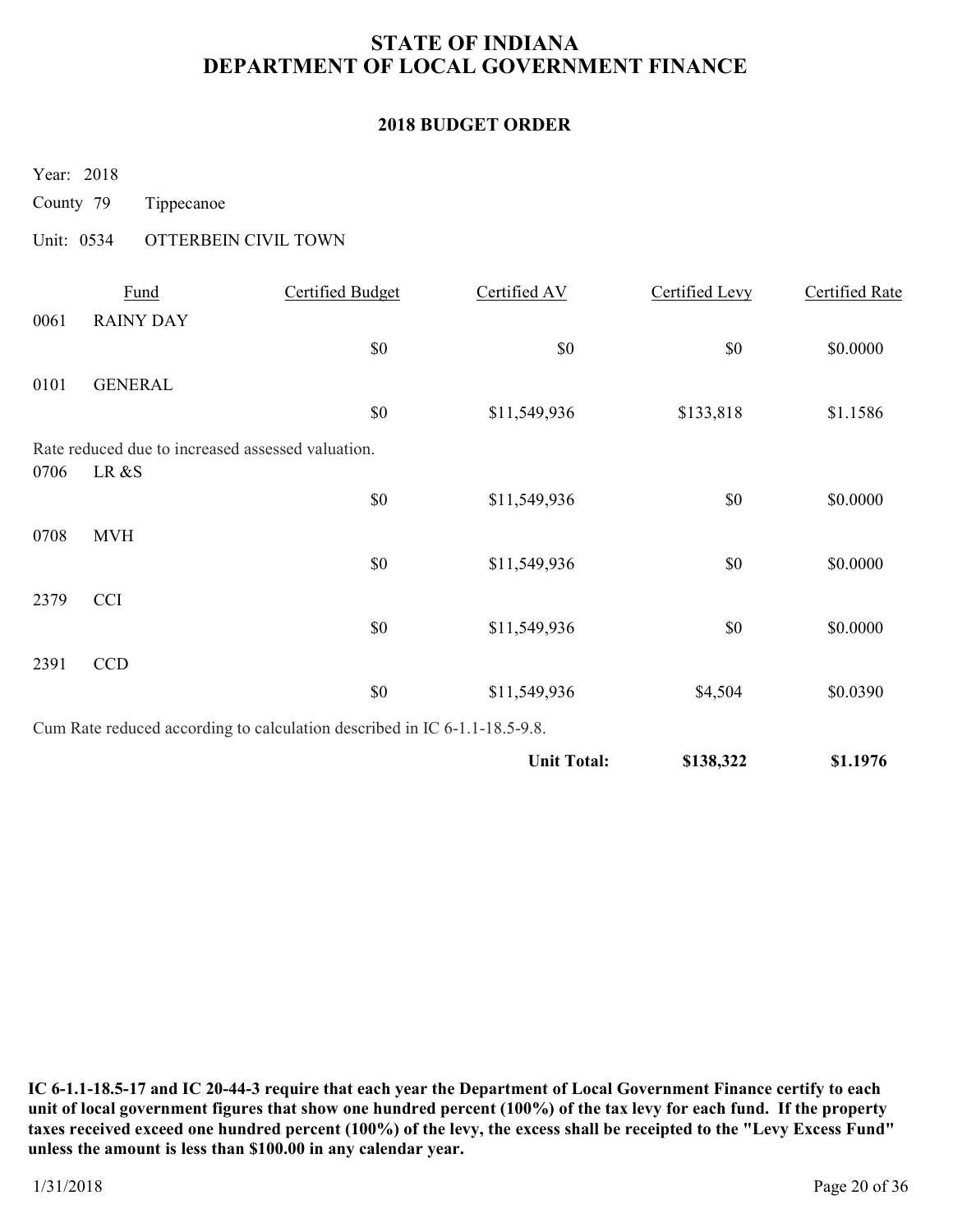#### **2018 BUDGET ORDER**

Year: 2018

County 79 Tippecanoe

#### Unit: 0890 BATTLE GROUND CIVIL TOWN

This unit qualified for an abbreviated review by the Department of Local Government Finance, pursuant to IC 6-1.1-17-16(c).

|      | Fund                                                                                       | <b>Certified Budget</b>                                                   | Certified AV       | Certified Levy | <b>Certified Rate</b> |
|------|--------------------------------------------------------------------------------------------|---------------------------------------------------------------------------|--------------------|----------------|-----------------------|
| 0061 | <b>RAINY DAY</b>                                                                           |                                                                           |                    |                |                       |
|      |                                                                                            | \$120,000                                                                 | \$63,511,671       | \$0            | \$0.0000              |
|      | Budget approved for displayed amount.                                                      |                                                                           |                    |                |                       |
| 0101 | <b>GENERAL</b>                                                                             |                                                                           |                    |                |                       |
|      |                                                                                            | \$427,575                                                                 | \$63,511,671       | \$318,511      | \$0.5015              |
|      | Budget approved for displayed amount.                                                      |                                                                           |                    |                |                       |
|      | Rate reduced due to increased assessed valuation.                                          |                                                                           |                    |                |                       |
| 0706 | LR &S                                                                                      |                                                                           |                    |                |                       |
|      |                                                                                            | \$25,000                                                                  | \$63,511,671       | \$0            | \$0.0000              |
| 0708 | Budget approved for displayed amount.<br><b>MVH</b>                                        |                                                                           |                    |                |                       |
|      |                                                                                            | \$163,250                                                                 | \$63,511,671       | \$59,955       | \$0.0944              |
|      | Budget approved for displayed amount.<br>Rate reduced due to increased assessed valuation. |                                                                           |                    |                |                       |
| 2379 | <b>CCI</b>                                                                                 |                                                                           |                    |                |                       |
|      |                                                                                            | \$7,900                                                                   | \$63,511,671       | \$0            | \$0.0000              |
| 2391 | Budget approved for displayed amount.<br><b>CCD</b>                                        |                                                                           |                    |                |                       |
|      |                                                                                            | \$40,000                                                                  | \$63,511,671       | \$31,756       | \$0.0500              |
|      | Budget approved for displayed amount.                                                      |                                                                           |                    |                |                       |
|      |                                                                                            | Cum Rate reduced according to calculation described in IC 6-1.1-18.5-9.8. |                    |                |                       |
|      |                                                                                            |                                                                           | <b>Unit Total:</b> | \$410,222      | \$0.6459              |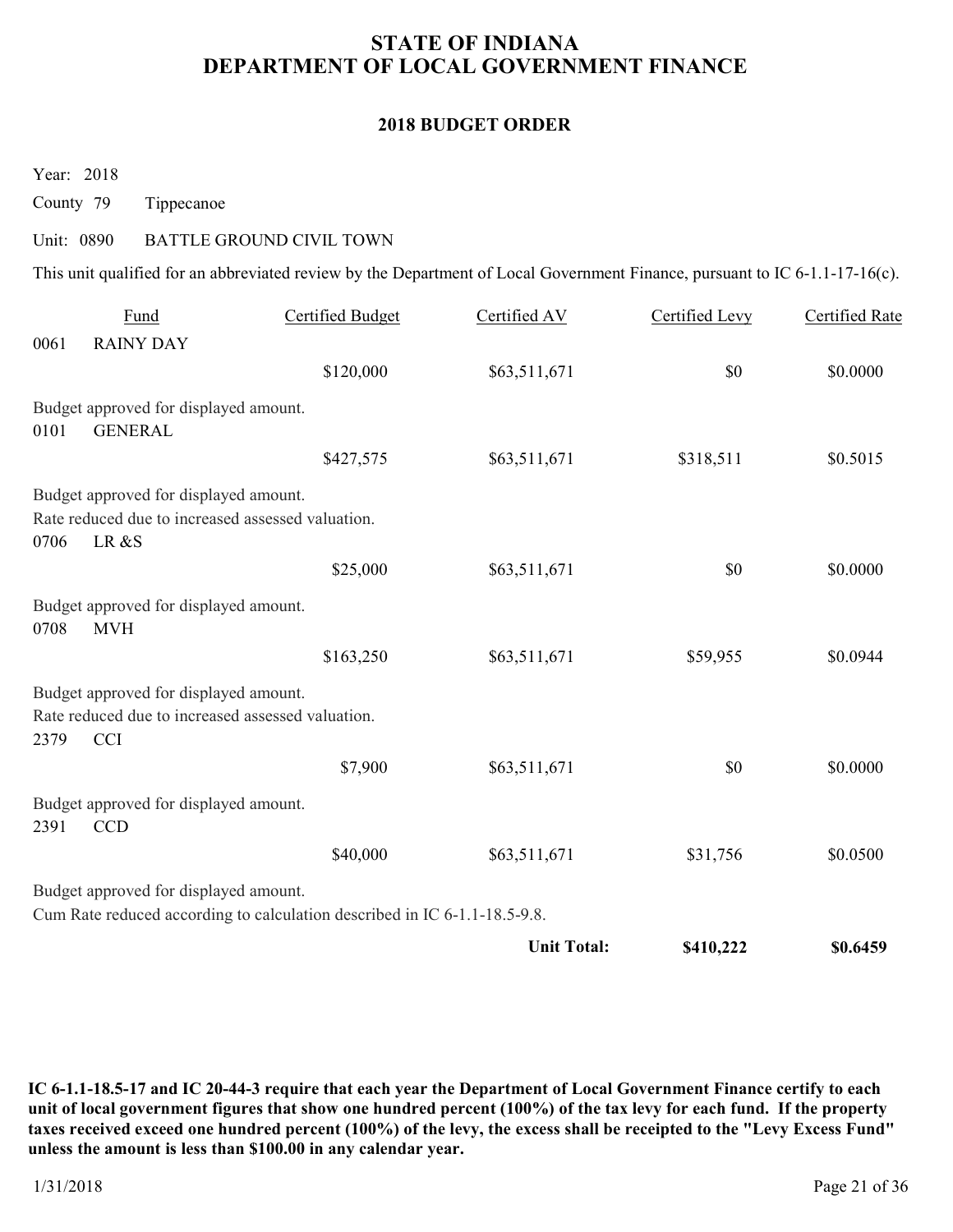### **2018 BUDGET ORDER**

| County 79  |                | Tippecanoe                            |                                                                                                                        |                    |                |                |
|------------|----------------|---------------------------------------|------------------------------------------------------------------------------------------------------------------------|--------------------|----------------|----------------|
| Unit: 0891 |                |                                       | <b>CLARKS HILL CIVIL TOWN</b>                                                                                          |                    |                |                |
|            |                | Fund                                  | <b>Certified Budget</b>                                                                                                | Certified AV       | Certified Levy | Certified Rate |
| 0101       |                | <b>GENERAL</b>                        |                                                                                                                        |                    |                |                |
|            |                |                                       | \$102,965                                                                                                              | \$9,237,637        | \$82,714       | \$0.8954       |
| 0706       | LR &S          |                                       | Monies not available to fund appropriations. Budget not approved.<br>Rate reduced due to increased assessed valuation. |                    |                |                |
|            |                |                                       | \$22,138                                                                                                               | \$9,237,637        | \$0            | \$0.0000       |
| 0708       | <b>MVH</b>     |                                       | Budget has been reduced and approved for the displayed amt.                                                            |                    |                |                |
|            |                |                                       | \$37,175                                                                                                               | \$9,237,637        | \$0            | \$0.0000       |
| 2379       | <b>CCI</b>     | Budget approved for displayed amount. |                                                                                                                        |                    |                |                |
|            |                |                                       | \$2,900                                                                                                                | \$9,237,637        | \$0            | \$0.0000       |
| 2391       | <b>CCD</b>     | Budget approved for displayed amount. |                                                                                                                        |                    |                |                |
|            |                |                                       | \$2,500                                                                                                                | \$9,237,637        | \$1,099        | \$0.0119       |
|            | Rate Approved. | Budget approved for displayed amount. |                                                                                                                        |                    |                |                |
|            |                |                                       |                                                                                                                        | <b>Unit Total:</b> | \$83,813       | \$0.9073       |

**IC 6-1.1-18.5-17 and IC 20-44-3 require that each year the Department of Local Government Finance certify to each unit of local government figures that show one hundred percent (100%) of the tax levy for each fund. If the property taxes received exceed one hundred percent (100%) of the levy, the excess shall be receipted to the "Levy Excess Fund" unless the amount is less than \$100.00 in any calendar year.**

Year: 2018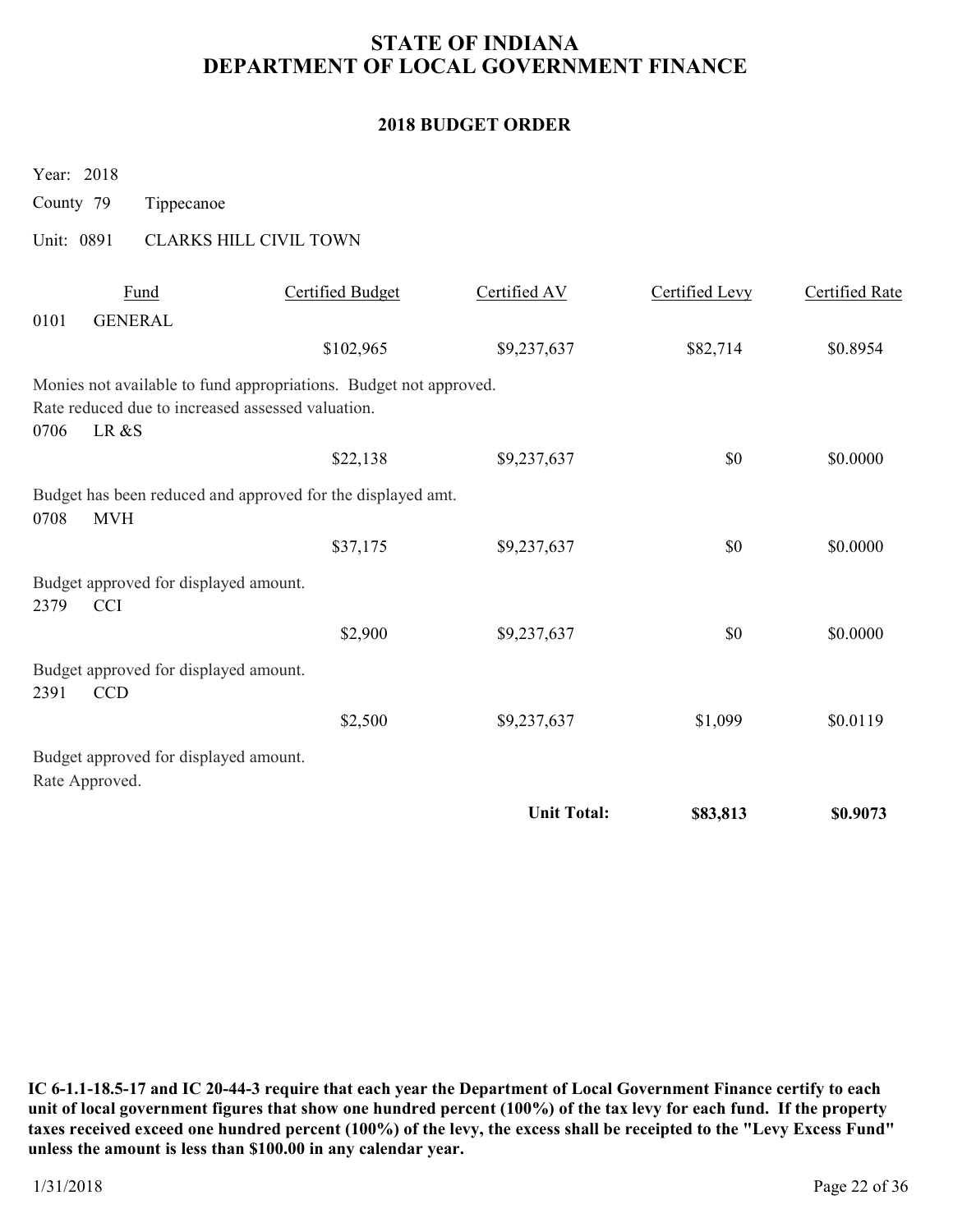### **2018 BUDGET ORDER**

Year: 2018

County 79 Tippecanoe

# Unit: 0957 DAYTON CIVIL TOWN

This unit qualified for an abbreviated review by the Department of Local Government Finance, pursuant to IC 6-1.1-17-16(c).

|      |                                                            |                                                                           | <b>Unit Total:</b> | \$235,442      | \$0.4625              |
|------|------------------------------------------------------------|---------------------------------------------------------------------------|--------------------|----------------|-----------------------|
|      | Budget approved for displayed amount.                      | Cum Rate reduced according to calculation described in IC 6-1.1-18.5-9.8. |                    |                |                       |
|      |                                                            | \$10,800                                                                  | \$50,906,507       | \$9,112        | \$0.0179              |
| 2391 | Budget approved for displayed amount.<br><b>CCD</b>        |                                                                           |                    |                |                       |
|      |                                                            | \$35,300                                                                  | \$50,906,507       | \$0            | \$0.0000              |
| 2379 | Budget approved for displayed amount.<br><b>CCI</b>        |                                                                           |                    |                |                       |
|      |                                                            | \$167,785                                                                 | \$50,906,507       | \$0            | \$0.0000              |
| 0708 | Budget approved for displayed amount.<br><b>MVH</b>        |                                                                           |                    |                |                       |
|      |                                                            | \$21,630                                                                  | \$50,906,507       | \$0            | \$0.0000              |
| 0706 | Rate reduced due to increased assessed valuation.<br>LR &S |                                                                           |                    |                |                       |
|      | Budget approved for displayed amount.                      |                                                                           |                    |                |                       |
|      |                                                            | \$318,415                                                                 | \$50,906,507       | \$226,330      | \$0.4446              |
| 0101 | <b>GENERAL</b>                                             |                                                                           |                    |                |                       |
|      | Fund                                                       | <b>Certified Budget</b>                                                   | Certified AV       | Certified Levy | <b>Certified Rate</b> |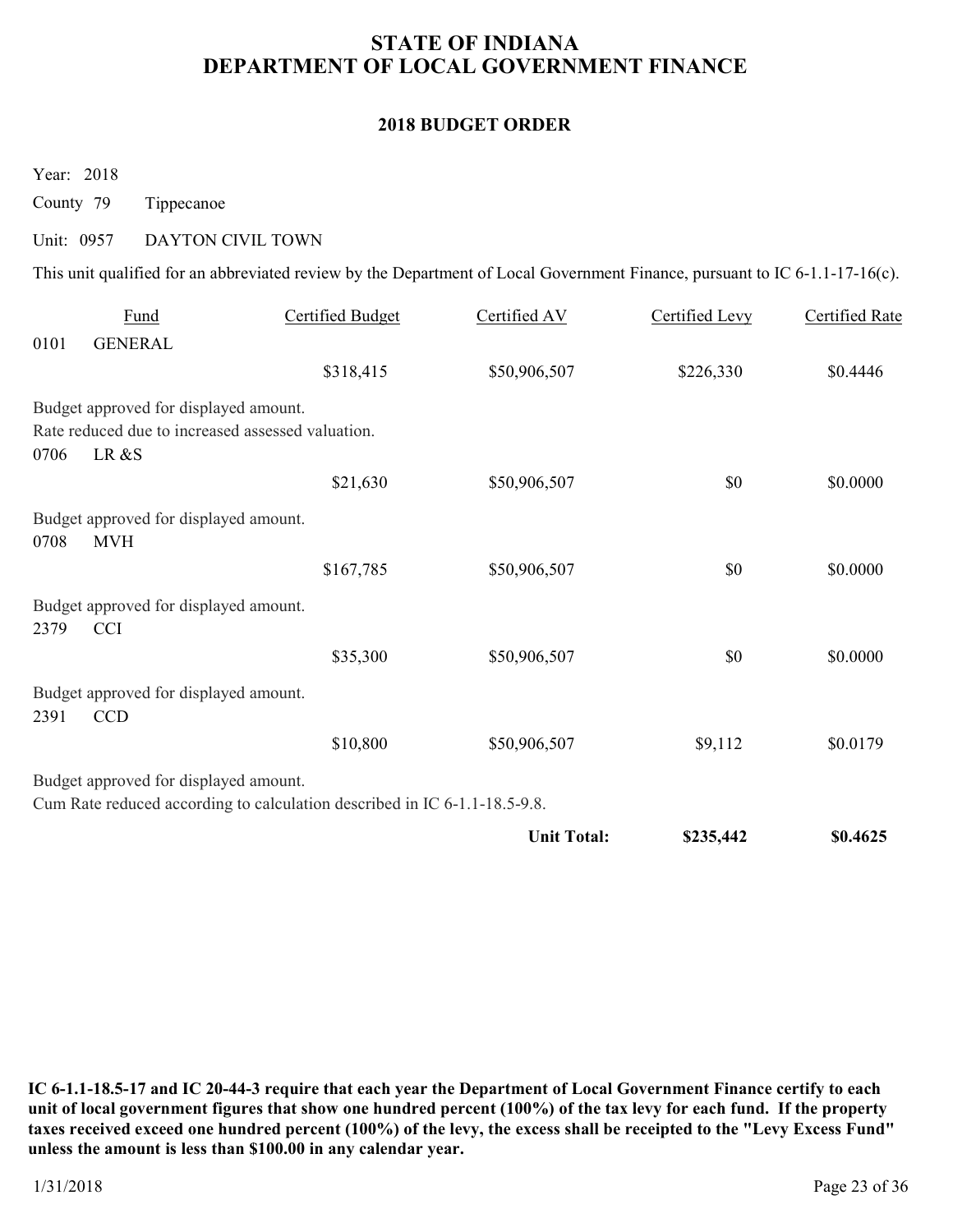#### **2018 BUDGET ORDER**

Year: 2018

County 79 Tippecanoe

#### Unit: 0964 SHADELAND CIVIL TOWN

This unit qualified for an abbreviated review by the Department of Local Government Finance, pursuant to IC 6-1.1-17-16(c).

|      | Fund                                                | <b>Certified Budget</b>                                                   | Certified AV       | Certified Levy             | <b>Certified Rate</b> |
|------|-----------------------------------------------------|---------------------------------------------------------------------------|--------------------|----------------------------|-----------------------|
| 0061 | <b>RAINY DAY</b>                                    |                                                                           |                    |                            |                       |
|      |                                                     | \$0                                                                       | \$175,271,702      | \$0                        | \$0.0000              |
| 0101 | <b>GENERAL</b>                                      |                                                                           |                    |                            |                       |
|      |                                                     | \$415,470                                                                 | \$175,271,702      | \$270,094                  | \$0.1541              |
|      |                                                     | To fund the 2018 budget, this unit is authorized to transfer              | \$800              | from the Levy Excess Fund. |                       |
|      | Budget approved for displayed amount.               | Rate reduced due to application of levy excess fund.                      |                    |                            |                       |
| 0706 | LR &S                                               | \$50,000                                                                  | \$175,271,702      | \$0                        | \$0.0000              |
|      | Budget approved for displayed amount.               |                                                                           |                    |                            |                       |
| 0708 | <b>MVH</b>                                          |                                                                           |                    |                            |                       |
|      |                                                     | \$338,500                                                                 | \$175,271,702      | \$103,235                  | \$0.0589              |
|      | Budget approved for displayed amount.               |                                                                           |                    |                            |                       |
|      | Rate reduced due to increased assessed valuation.   |                                                                           |                    |                            |                       |
| 2379 | <b>CCI</b>                                          |                                                                           |                    |                            |                       |
|      |                                                     | \$40,000                                                                  | \$175,271,702      | \$0                        | \$0.0000              |
| 2391 | Budget approved for displayed amount.<br><b>CCD</b> |                                                                           |                    |                            |                       |
|      |                                                     | \$125,000                                                                 | \$175,271,702      | \$81,501                   | \$0.0465              |
|      | Budget approved for displayed amount.               |                                                                           |                    |                            |                       |
|      |                                                     | Cum Rate reduced according to calculation described in IC 6-1.1-18.5-9.8. |                    |                            |                       |
|      |                                                     |                                                                           | <b>Unit Total:</b> | \$454,830                  | \$0.2595              |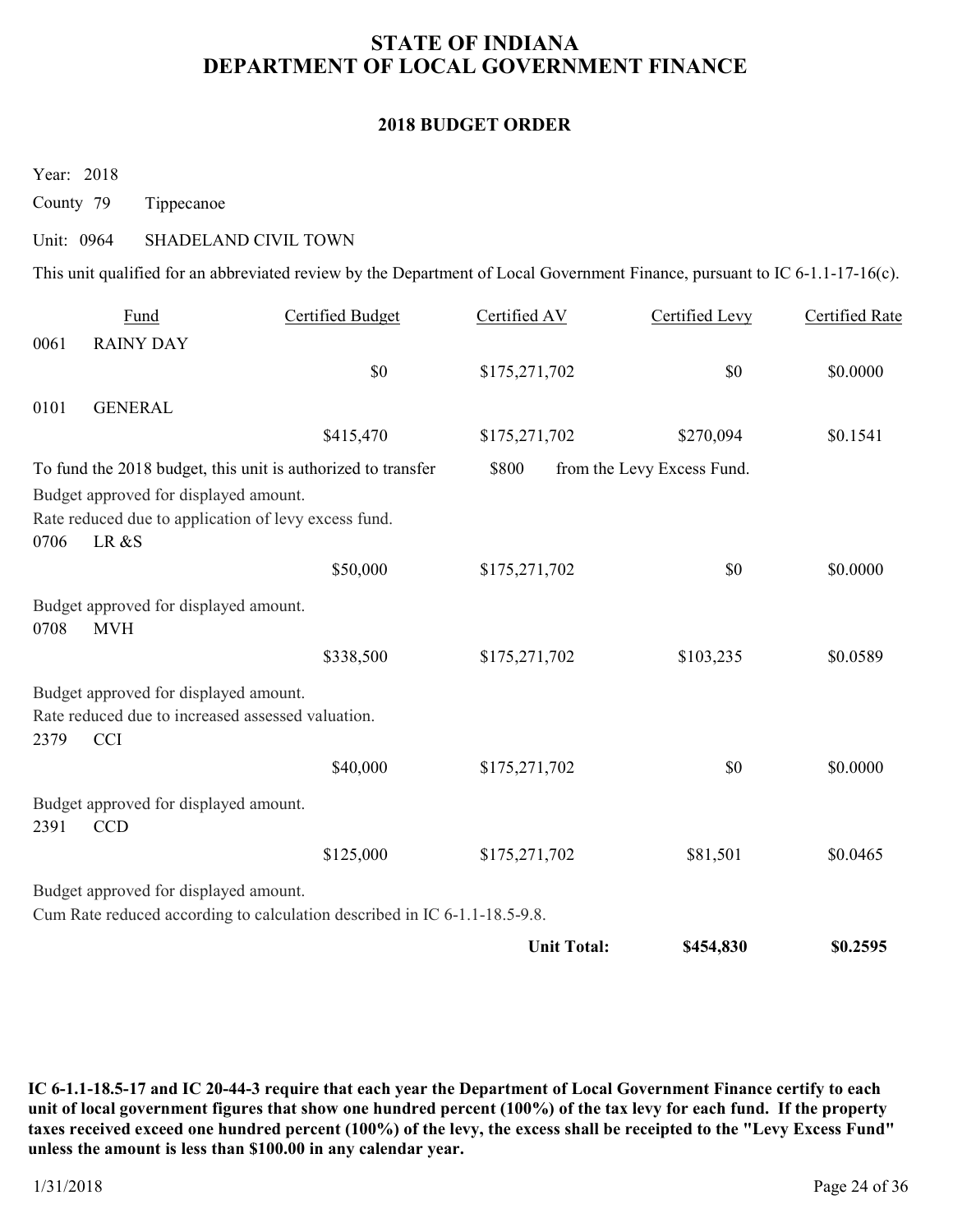### **2018 BUDGET ORDER**

Year: 2018

County 79 Tippecanoe

### Unit: 0395 BENTON COMMUNITY SCHOOL CORPORATION

|      | <b>Fund</b>                                                      | <b>Certified Budget</b>                                     | Certified AV       | Certified Levy | <b>Certified Rate</b> |
|------|------------------------------------------------------------------|-------------------------------------------------------------|--------------------|----------------|-----------------------|
| 0061 | <b>RAINY DAY</b>                                                 |                                                             |                    |                |                       |
|      |                                                                  | \$0                                                         | \$151,296,419      | \$0            | \$0.0000              |
| 0101 | <b>GENERAL</b>                                                   |                                                             |                    |                |                       |
|      |                                                                  | \$0                                                         | \$151,296,419      | \$0            | \$0.0000              |
| 0180 | <b>DEBT SERVICE</b>                                              |                                                             |                    |                |                       |
|      |                                                                  | \$0                                                         | \$151,296,419      | \$268,097      | \$0.1772              |
|      | Rate reduced per unit request.                                   |                                                             |                    |                |                       |
| 0186 | <b>SCH PENSION DEB</b>                                           |                                                             |                    |                |                       |
|      |                                                                  | \$0                                                         | \$151,296,419      | \$41,455       | \$0.0274              |
| 1214 | <b>SCHOOL CPF</b>                                                | Rate reduced due to underestimate of miscellaneous revenue. |                    |                |                       |
|      |                                                                  | \$0                                                         | \$151,296,419      | \$282,622      | \$0.1868              |
| 6301 | Rate adjusted for school pension levy.<br><b>TRANSPORTATION</b>  |                                                             |                    |                |                       |
|      |                                                                  | \$0                                                         | \$151,296,419      | \$216,051      | \$0.1428              |
| 6302 | Rate adjusted for school pension levy.<br><b>BUS REPLACEMENT</b> |                                                             |                    |                |                       |
|      |                                                                  | \$0                                                         | \$151,296,419      | \$60,821       | \$0.0402              |
|      | Rate reduced to remain within statutory levy limitation.         |                                                             |                    |                |                       |
|      |                                                                  |                                                             | <b>Unit Total:</b> | \$869,046      | \$0.5744              |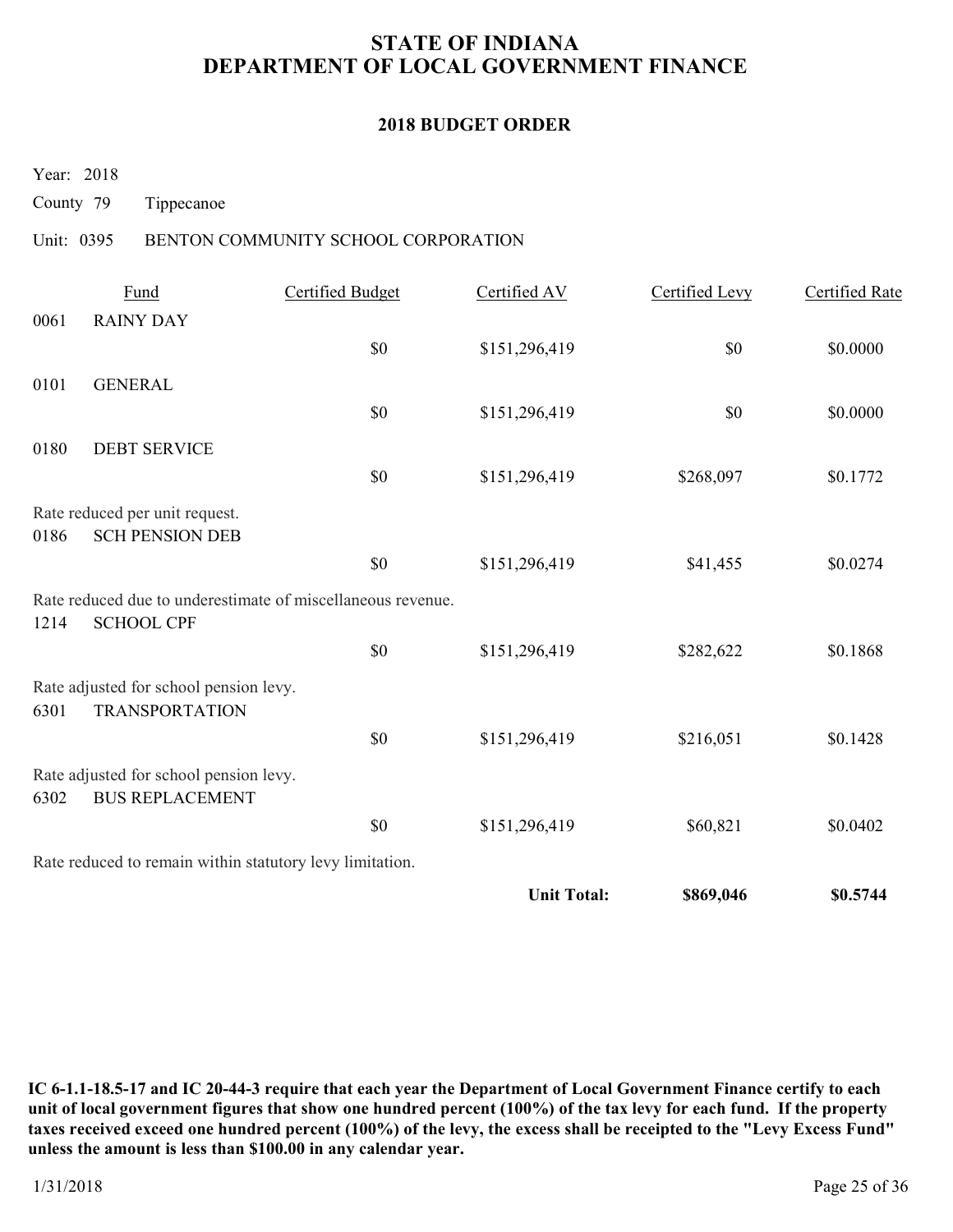### **2018 BUDGET ORDER**

Year: 2018

County 79 Tippecanoe

### Unit: 7855 LAFAYETTE SCHOOL CORPORATION

|      | Fund                                                            | <b>Certified Budget</b>                                                                                                                        | Certified AV       | Certified Levy | Certified Rate |
|------|-----------------------------------------------------------------|------------------------------------------------------------------------------------------------------------------------------------------------|--------------------|----------------|----------------|
| 0061 | <b>RAINY DAY</b>                                                |                                                                                                                                                |                    |                |                |
|      |                                                                 | \$300,000                                                                                                                                      | \$2,185,079,479    | \$0            | \$0.0000       |
| 0101 | Budget approved for displayed amount.<br><b>GENERAL</b>         |                                                                                                                                                |                    |                |                |
|      |                                                                 | \$54,229,880                                                                                                                                   | \$2,185,079,479    | \$0            | \$0.0000       |
| 0180 | Budget approved for displayed amount.<br><b>DEBT SERVICE</b>    |                                                                                                                                                |                    |                |                |
|      |                                                                 | \$11,114,287                                                                                                                                   | \$2,185,079,479    | \$9,013,453    | \$0.4125       |
| 1214 | <b>SCHOOL CPF</b>                                               | Budget has been reduced and approved for the displayed amt.<br>Rate reduced due to reduction of operating balance according to IC 6-1.1-17-22. |                    |                |                |
|      |                                                                 | \$6,574,825                                                                                                                                    | \$2,185,079,479    | \$6,345,471    | \$0.2904       |
| 6301 | <b>TRANSPORTATION</b>                                           | Budget has been reduced and approved for the displayed amt.<br>Cum Rate reduced according to calculation described in IC 6-1.1-18.5-9.8.       |                    |                |                |
|      |                                                                 | \$3,872,115                                                                                                                                    | \$2,185,079,479    | \$3,697,154    | \$0.1692       |
| 6302 | Budget approved for displayed amount.<br><b>BUS REPLACEMENT</b> | Rate reduced to remain within statutory levy limitation.                                                                                       |                    |                |                |
|      |                                                                 | \$1,280,000                                                                                                                                    | \$2,185,079,479    | \$1,094,725    | \$0.0501       |
|      | Budget approved for displayed amount.                           | Rate reduced to remain within statutory levy limitation.                                                                                       |                    |                |                |
|      |                                                                 |                                                                                                                                                | <b>Unit Total:</b> | \$20,150,803   | \$0.9222       |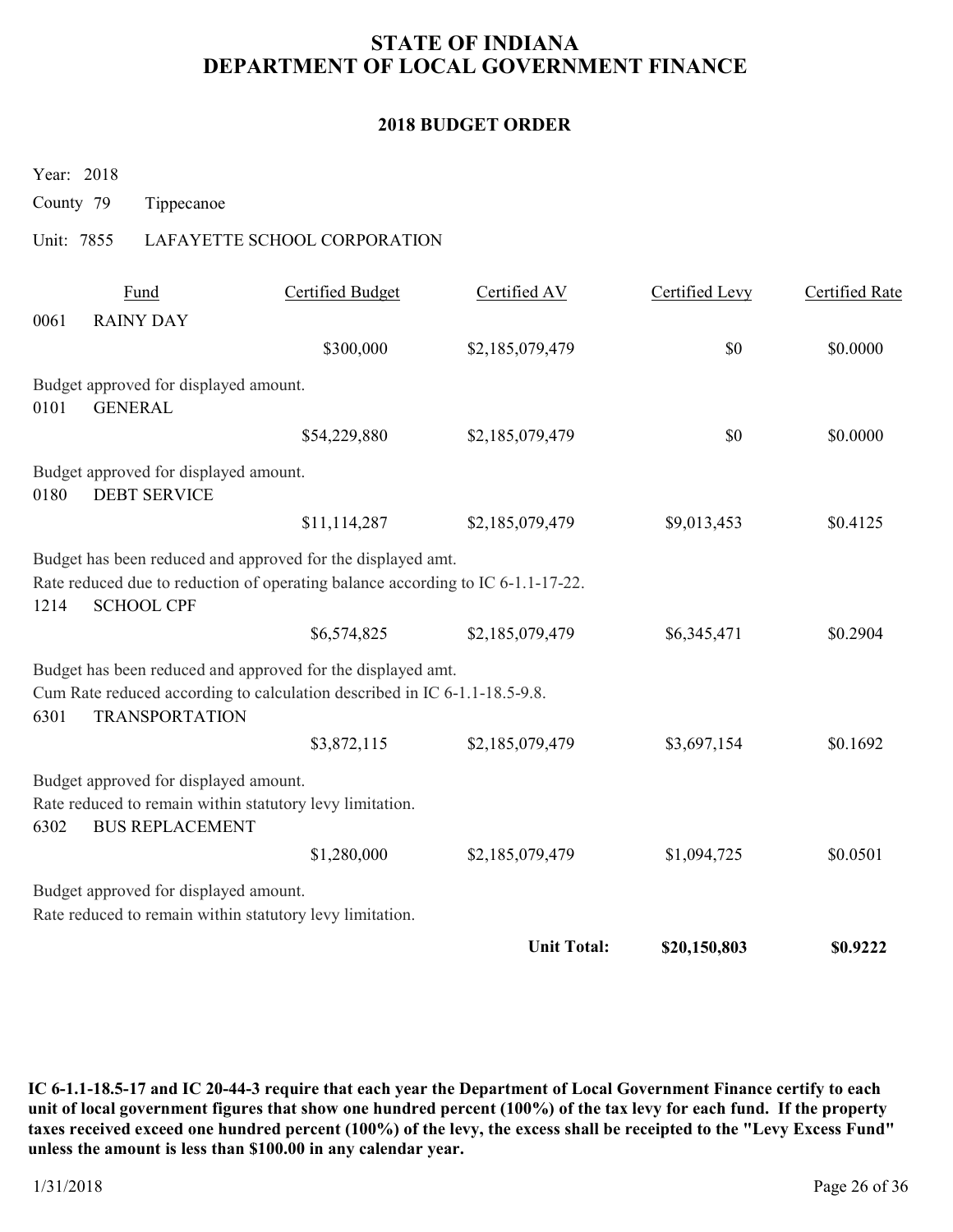### **2018 BUDGET ORDER**

Year: 2018

County 79 Tippecanoe

### Unit: 7865 TIPPECANOE SCHOOL CORPORATION

|      | Fund                                                         | Certified Budget                                                                                                                               | Certified AV       | Certified Levy | Certified Rate |
|------|--------------------------------------------------------------|------------------------------------------------------------------------------------------------------------------------------------------------|--------------------|----------------|----------------|
| 0061 | <b>RAINY DAY</b>                                             |                                                                                                                                                |                    |                |                |
|      |                                                              | \$2,000,000                                                                                                                                    | \$4,225,126,560    | \$0            | \$0.0000       |
| 0101 | <b>GENERAL</b>                                               | Budget has been reduced and approved for the displayed amt.                                                                                    |                    |                |                |
|      |                                                              | \$93,959,434                                                                                                                                   | \$4,225,126,560    | \$0            | \$0.0000       |
| 0180 | Budget approved for displayed amount.<br><b>DEBT SERVICE</b> |                                                                                                                                                |                    |                |                |
|      |                                                              | \$20,399,653                                                                                                                                   | \$4,225,126,560    | \$16,562,496   | \$0.3920       |
| 1214 | <b>SCHOOL CPF</b>                                            | Budget has been reduced and approved for the displayed amt.<br>Rate reduced due to reduction of operating balance according to IC 6-1.1-17-22. |                    |                |                |
|      |                                                              | \$12,441,723                                                                                                                                   | \$4,225,126,560    | \$11,640,224   | \$0.2755       |
| 6301 | <b>TRANSPORTATION</b>                                        | Budget has been reduced and approved for the displayed amt.<br>Cum Rate reduced according to calculation described in IC 6-1.1-18.5-9.8.       |                    |                |                |
|      |                                                              | \$7,155,429                                                                                                                                    | \$4,225,126,560    | \$6,337,690    | \$0.1500       |
| 6302 | <b>BUS REPLACEMENT</b>                                       | Budget has been reduced and approved for the displayed amt.<br>Rate reduced to remain within statutory levy limitation.                        |                    |                |                |
|      |                                                              | \$1,805,461                                                                                                                                    | \$4,225,126,560    | \$1,702,726    | \$0.0403       |
|      |                                                              | Budget has been reduced and approved for the displayed amt.<br>Rate reduced to remain within statutory levy limitation.                        |                    |                |                |
|      |                                                              |                                                                                                                                                | <b>Unit Total:</b> | \$36,243,136   | \$0.8578       |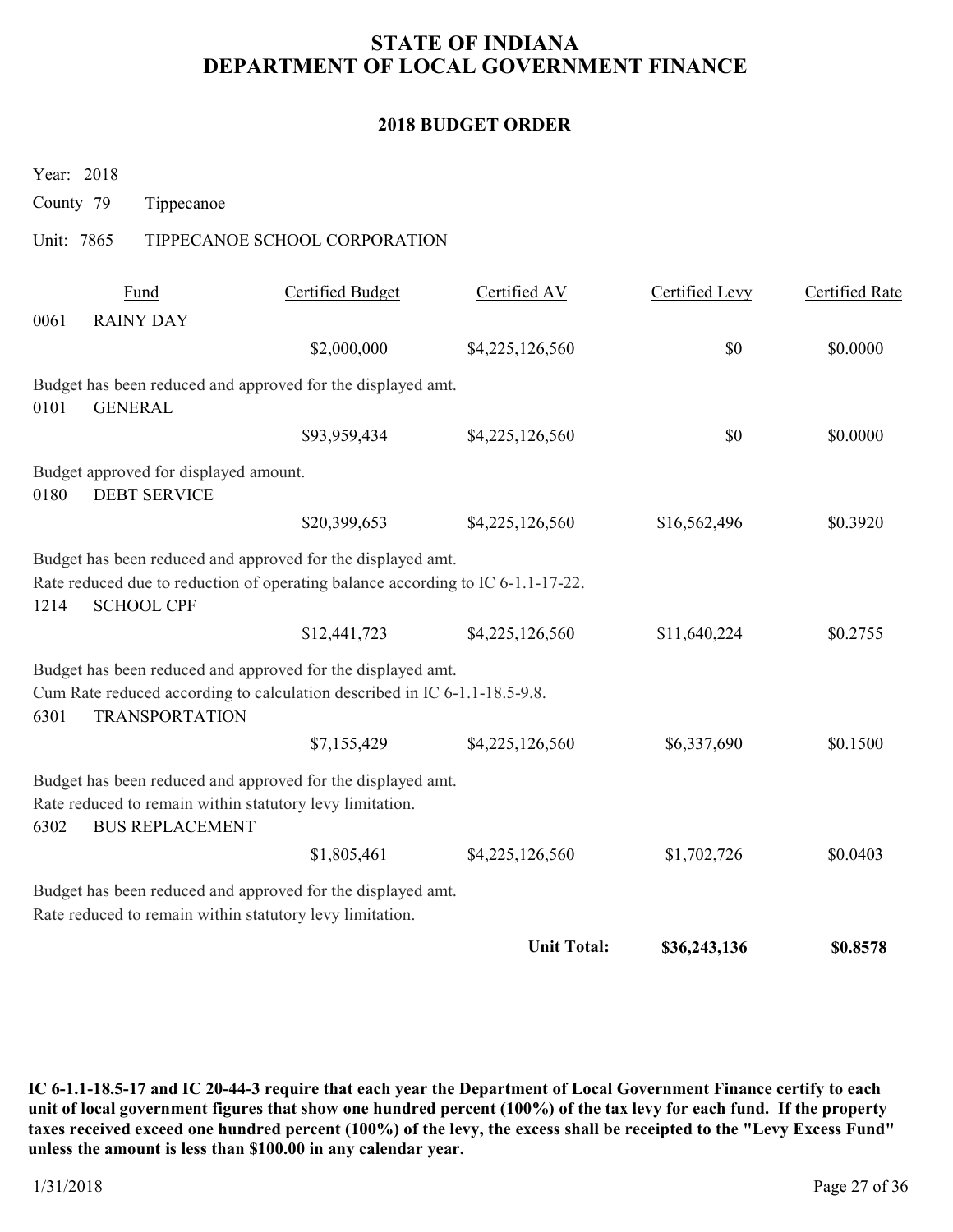### **2018 BUDGET ORDER**

Year: 2018

County 79 Tippecanoe

### Unit: 7875 WEST LAFAYETTE COMMUNITY SCHOOL CORP

|      | Fund                                                                                               | Certified Budget | Certified AV    | Certified Levy | Certified Rate |
|------|----------------------------------------------------------------------------------------------------|------------------|-----------------|----------------|----------------|
| 0022 | <b>REF SCH POST09</b>                                                                              |                  |                 |                |                |
|      |                                                                                                    | \$6,700,000      | \$1,308,344,981 | \$4,840,876    | \$0.3700       |
|      | Budget approved for displayed amount.                                                              |                  |                 |                |                |
|      | Rate reduced to remain within statutory levy limitation.                                           |                  |                 |                |                |
| 0061 | <b>RAINY DAY</b>                                                                                   |                  |                 |                |                |
|      |                                                                                                    | \$1,333,000      | \$918,241,624   | \$0            | \$0.0000       |
|      | Budget approved for displayed amount.                                                              |                  |                 |                |                |
| 0101 | <b>GENERAL</b>                                                                                     |                  |                 |                |                |
|      |                                                                                                    | \$17,600,000     | \$918,241,624   | \$0            | \$0.0000       |
| 0180 | Budget approved for displayed amount.<br><b>DEBT SERVICE</b>                                       |                  |                 |                |                |
|      |                                                                                                    | \$6,450,000      | \$918,241,624   | \$4,935,549    | \$0.5375       |
|      | Budget has been reduced and approved for the displayed amt.                                        |                  |                 |                |                |
|      | Rate reduced per unit request.                                                                     |                  |                 |                |                |
| 1214 | <b>SCHOOL CPF</b>                                                                                  |                  |                 |                |                |
|      |                                                                                                    | \$3,250,000      | \$918,241,624   | \$2,180,824    | \$0.2375       |
|      | Budget has been reduced and approved for the displayed amt.                                        |                  |                 |                |                |
| 6301 | Cum Rate reduced according to calculation described in IC 6-1.1-18.5-9.8.<br><b>TRANSPORTATION</b> |                  |                 |                |                |
|      |                                                                                                    | \$750,000        | \$918,241,624   | \$743,776      | \$0.0810       |
|      | Budget approved for displayed amount.                                                              |                  |                 |                |                |
|      | Rate reduced to remain within statutory levy limitation.                                           |                  |                 |                |                |
| 6302 | <b>BUS REPLACEMENT</b>                                                                             |                  |                 |                |                |
|      |                                                                                                    | \$398,078        | \$918,241,624   | \$403,108      | \$0.0439       |
|      | Budget approved for displayed amount.                                                              |                  |                 |                |                |
|      |                                                                                                    |                  |                 |                |                |

Rate reduced to remain within statutory levy limitation.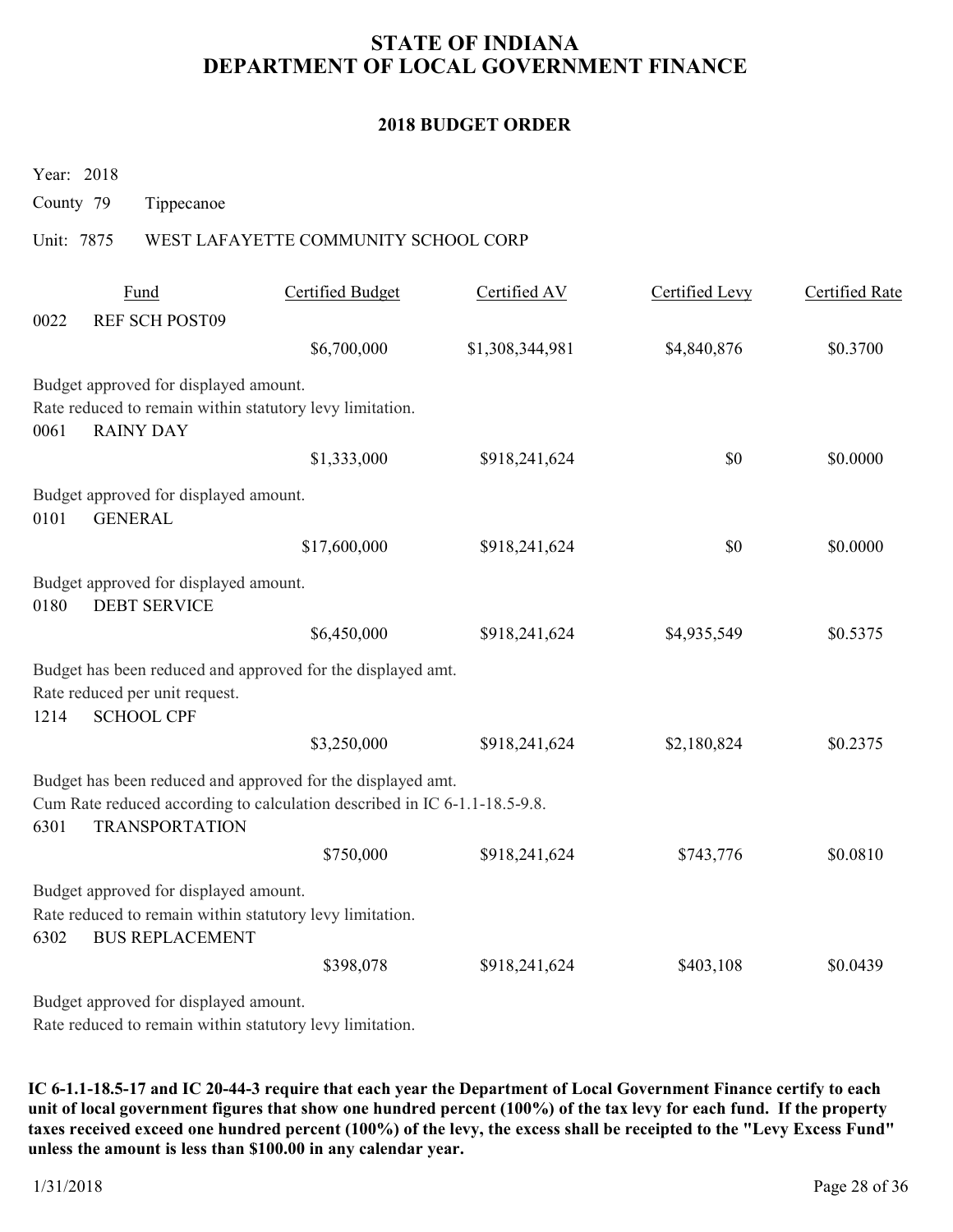# **2018 BUDGET ORDER**

Year: 2018

County 79 Tippecanoe

# Unit: 7875 WEST LAFAYETTE COMMUNITY SCHOOL CORP

| <b>Fund</b> | Certified Budget | Certified AV       | Certified Levy | Certified Rate |
|-------------|------------------|--------------------|----------------|----------------|
|             |                  | <b>Unit Total:</b> | \$13,104,133   | \$1.2699       |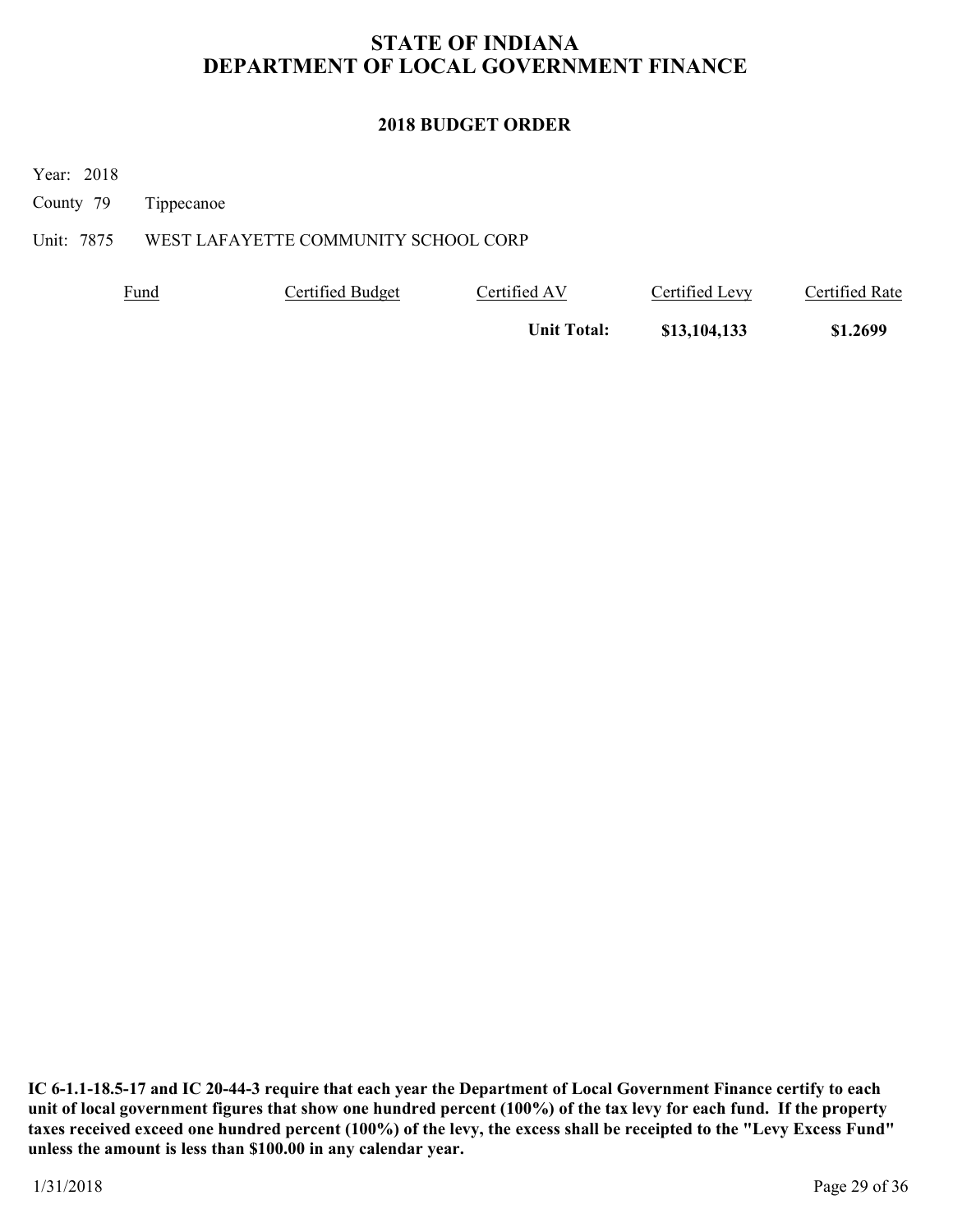### **2018 BUDGET ORDER**

Year: 2018

County 79 Tippecanoe

# Unit: 0009 OTTERBEIN PUBLIC LIBRARY

|      |                                                   |                                                             | <b>Unit Total:</b> | \$20,467       | \$0.1772              |
|------|---------------------------------------------------|-------------------------------------------------------------|--------------------|----------------|-----------------------|
|      |                                                   | \$0                                                         | \$11,549,936       | \$0            | \$0.0000              |
| 2011 | <b>LIRF</b>                                       |                                                             |                    |                |                       |
|      |                                                   | Rate reduced due to underestimate of miscellaneous revenue. |                    |                |                       |
|      |                                                   | \$0                                                         | \$11,549,936       | \$10,811       | \$0.0936              |
| 0180 | <b>DEBT SERVICE</b>                               |                                                             |                    |                |                       |
|      | Rate reduced due to increased assessed valuation. |                                                             |                    |                |                       |
|      |                                                   | \$0                                                         | \$11,549,936       | \$9,656        | \$0.0836              |
| 0101 | <b>GENERAL</b>                                    |                                                             |                    |                |                       |
|      |                                                   | \$0                                                         | \$11,549,936       | \$0            | \$0.0000              |
| 0061 | <b>RAINY DAY</b>                                  |                                                             |                    |                |                       |
|      | Fund                                              | Certified Budget                                            | Certified AV       | Certified Levy | <b>Certified Rate</b> |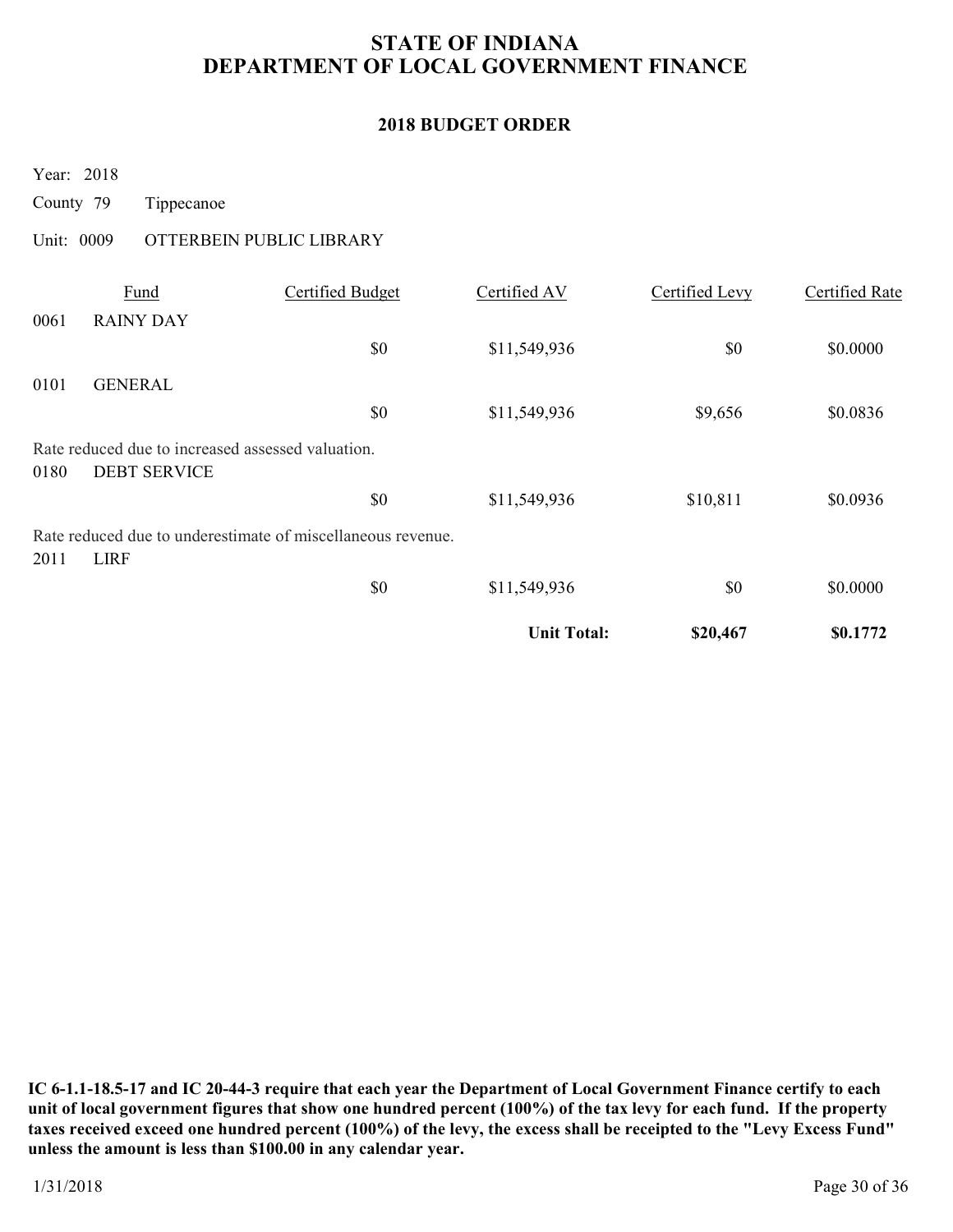### **2018 BUDGET ORDER**

Year: 2018

County 79 Tippecanoe

# Unit: 0221 WEST LAFAYETTE PUBLIC LIBRARY

|      |                                                                          |                                                             | <b>Unit Total:</b> | \$1,615,494    | \$0.2017       |
|------|--------------------------------------------------------------------------|-------------------------------------------------------------|--------------------|----------------|----------------|
|      |                                                                          | Rate reduced due to underestimate of miscellaneous revenue. |                    |                |                |
|      | Budget approved for displayed amount.                                    |                                                             |                    |                |                |
|      |                                                                          | \$894,000                                                   | \$800,938,858      | \$855,403      | \$0.1068       |
| 0180 | Rate reduced due to increased assessed valuation.<br><b>DEBT SERVICE</b> | Budget has been reduced and approved for the displayed amt. |                    |                |                |
|      |                                                                          | \$1,103,356                                                 | \$800,938,858      | \$760,091      | \$0.0949       |
| 0101 | Budget approved for displayed amount.<br><b>GENERAL</b>                  |                                                             |                    |                |                |
|      |                                                                          |                                                             |                    |                |                |
| 0061 | <b>RAINY DAY</b>                                                         | \$133,560                                                   | \$800,938,858      | \$0            | \$0.0000       |
|      | Fund                                                                     | Certified Budget                                            | Certified AV       | Certified Levy | Certified Rate |
|      |                                                                          |                                                             |                    |                |                |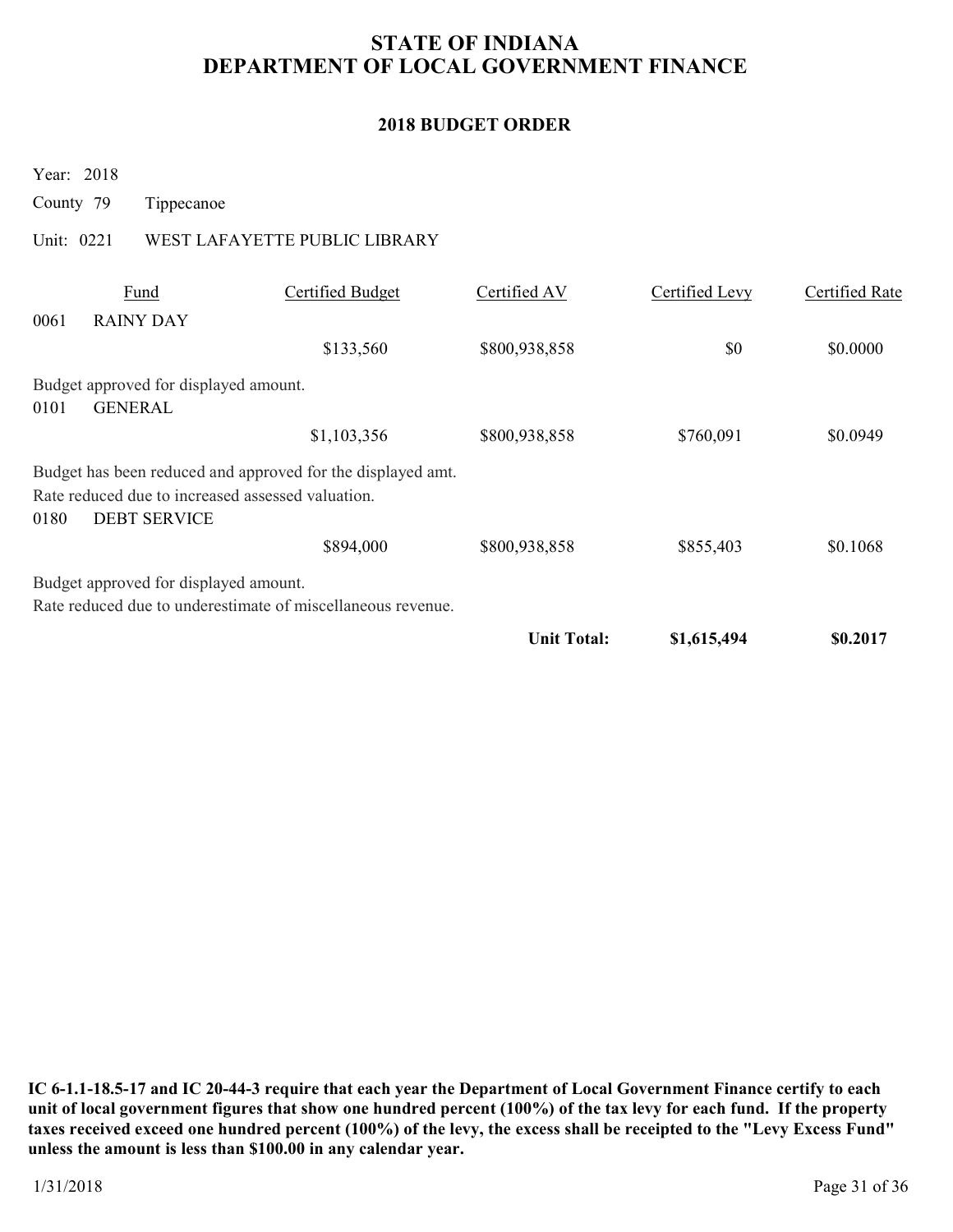# **2018 BUDGET ORDER**

| Year: 2018 |                                                                          |                                                                     |                    |                |                |
|------------|--------------------------------------------------------------------------|---------------------------------------------------------------------|--------------------|----------------|----------------|
| County 79  | Tippecanoe                                                               |                                                                     |                    |                |                |
| Unit: 0280 |                                                                          | TIPPECANOE COUNTY PUBLIC LIBRARY                                    |                    |                |                |
|            | Fund                                                                     | Certified Budget                                                    | Certified AV       | Certified Levy | Certified Rate |
| 0101       | <b>GENERAL</b>                                                           |                                                                     |                    |                |                |
|            |                                                                          | \$5,602,969                                                         | \$6,667,255,288    | \$4,060,358    | \$0.0609       |
| 0180       | Rate reduced due to increased assessed valuation.<br><b>DEBT SERVICE</b> | Unit failed to successfully complete binding adoptions as required. |                    |                |                |
|            |                                                                          | \$699,090                                                           | \$6,667,255,288    | \$426,704      | \$0.0064       |
|            |                                                                          | Budget has been reduced and approved for the displayed amt.         |                    |                |                |
|            |                                                                          | Rate reduced due to overestimate of necessary expenditures.         |                    |                |                |
|            |                                                                          |                                                                     | <b>Unit Total:</b> | \$4,487,062    | \$0.0673       |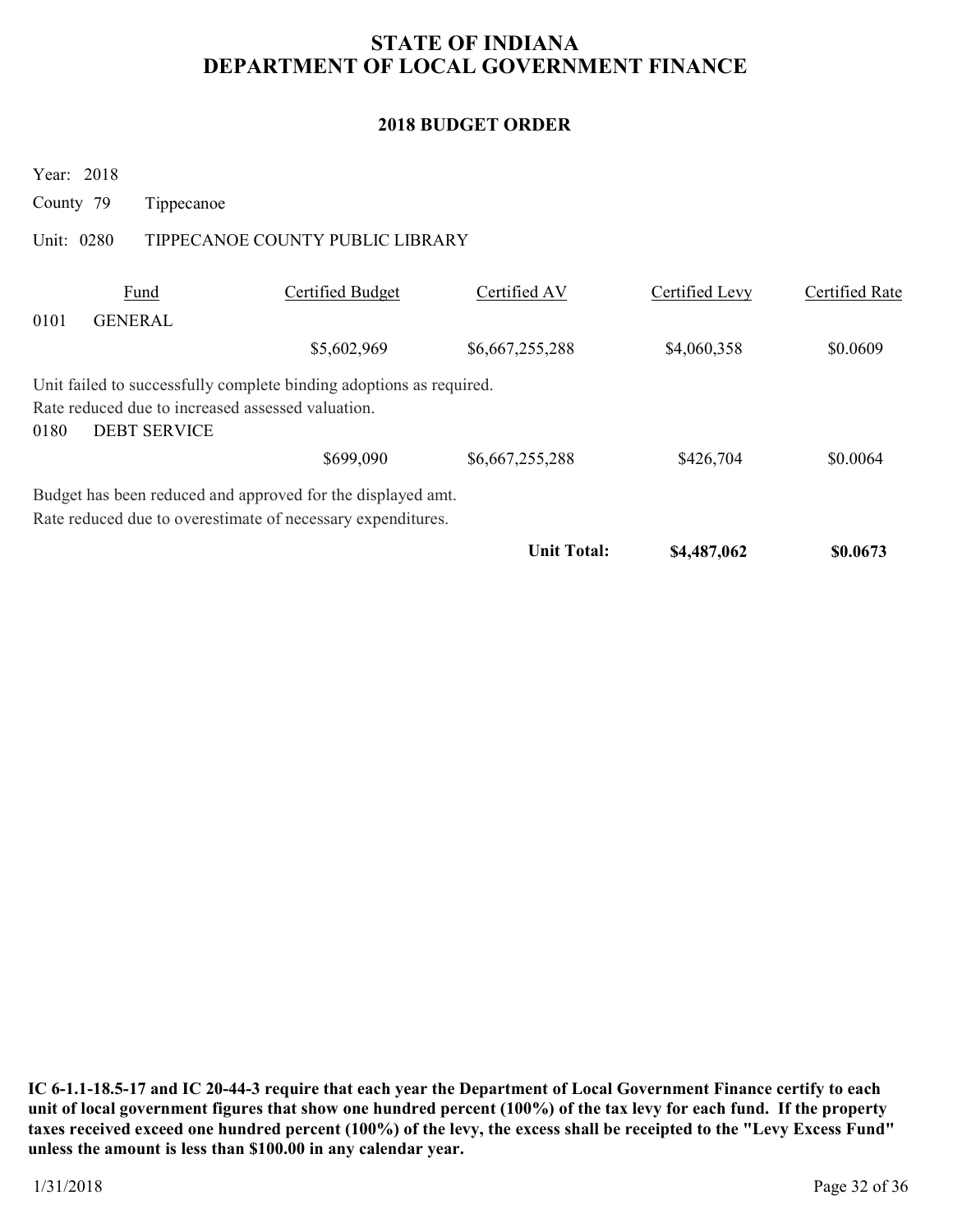# **2018 BUDGET ORDER**

Year: 2018

County 79 Tippecanoe

# Unit: 0330 TIPPECANOE COUNTY SOLID WASTE MGMT DIST

|      | <b>Fund</b>                           | Certified Budget                                         | Certified AV       | Certified Levy | Certified Rate |
|------|---------------------------------------|----------------------------------------------------------|--------------------|----------------|----------------|
| 0101 | <b>GENERAL</b>                        |                                                          |                    |                |                |
|      |                                       | \$237,550                                                | \$7,479,744,082    | \$231,872      | \$0.0031       |
|      | Budget approved for displayed amount. |                                                          |                    |                |                |
|      |                                       | Rate reduced to remain within statutory levy limitation. |                    |                |                |
|      |                                       |                                                          | <b>Unit Total:</b> | \$231,872      | \$0.0031       |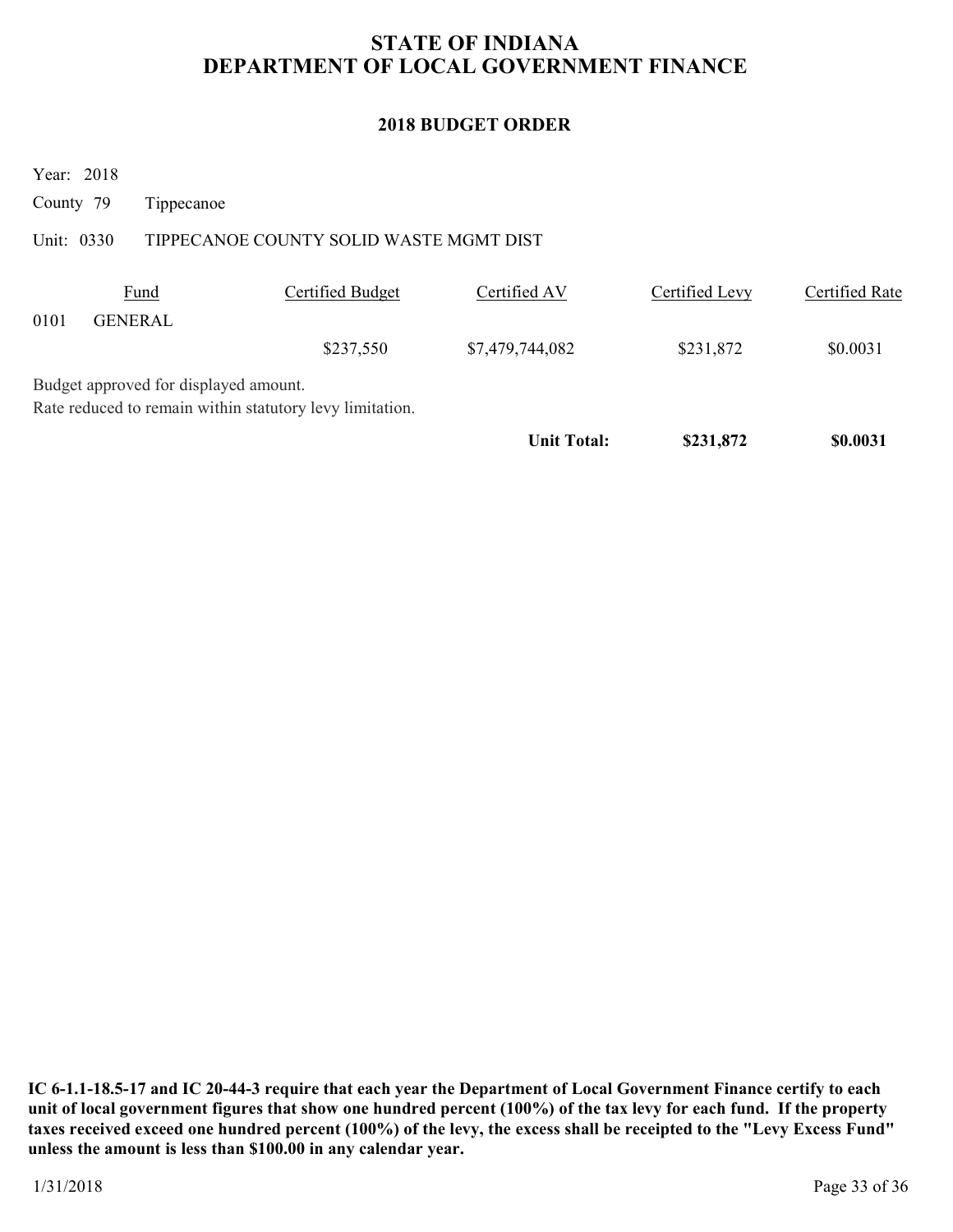### **2018 BUDGET ORDER**

Year: 2018

County 79 Tippecanoe

### Unit: 0868 GREATER LAFAYETTE PUBLIC TRANSPORTATION

|      |                                                   |                  | <b>Unit Total:</b> | \$2,660,641    | \$0.0490       |
|------|---------------------------------------------------|------------------|--------------------|----------------|----------------|
|      | Rate Approved.                                    |                  |                    |                |                |
|      | Budget approved for displayed amount.             |                  |                    |                |                |
|      |                                                   | \$1,180,955      | \$5,429,881,089    | \$1,075,116    | \$0.0198       |
| 8090 | <b>SPEC TRAN CUM</b>                              |                  |                    |                |                |
|      | Rate reduced due to increased assessed valuation. |                  |                    |                |                |
|      | Budget approved for displayed amount.             |                  |                    |                |                |
|      |                                                   | \$11,702,012     | \$5,429,881,089    | \$1,585,525    | \$0.0292       |
| 8001 | <b>SPEC TRAN GEN</b>                              |                  |                    |                |                |
|      | Fund                                              | Certified Budget | Certified AV       | Certified Levy | Certified Rate |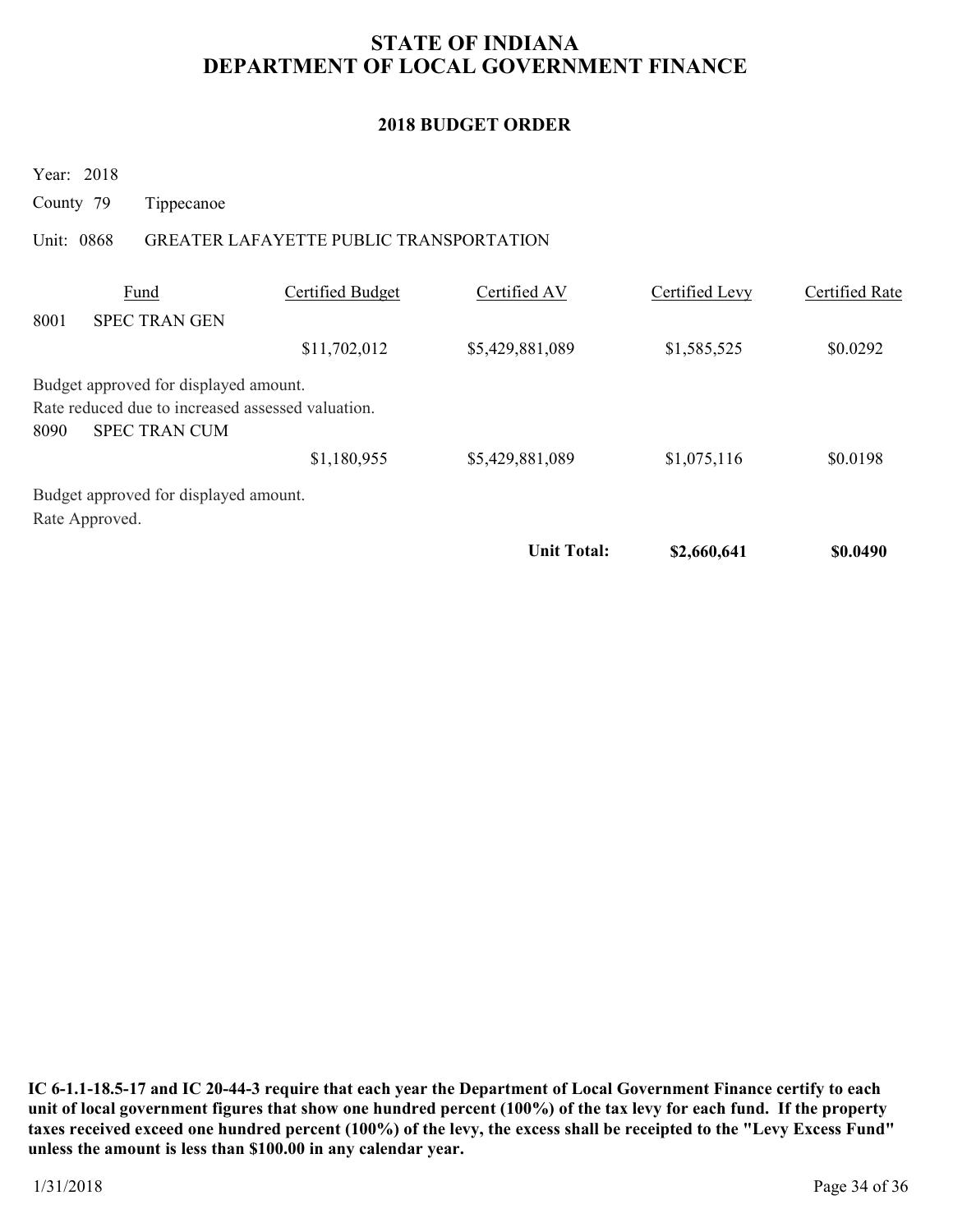### **2018 BUDGET ORDER**

Year: 2018

County 79 Tippecanoe

### Unit: 0040 BATTLE GROUND CONSERVANCY DISTRICT

This unit qualified for an abbreviated review by the Department of Local Government Finance, pursuant to IC 6-1.1-17-16(c).

|      | <b>Fund</b>                           | Certified Budget                                  | Certified AV  | Certified Levy | Certified Rate |
|------|---------------------------------------|---------------------------------------------------|---------------|----------------|----------------|
| 0101 | <b>GENERAL</b>                        |                                                   |               |                |                |
|      |                                       | \$456,870                                         | \$139,917,100 | \$84,930       | \$0.0607       |
|      | Budget approved for displayed amount. |                                                   |               |                |                |
|      |                                       | Rate reduced due to increased assessed valuation. |               |                |                |

Unit Total: **\$84,930** \$0.0607